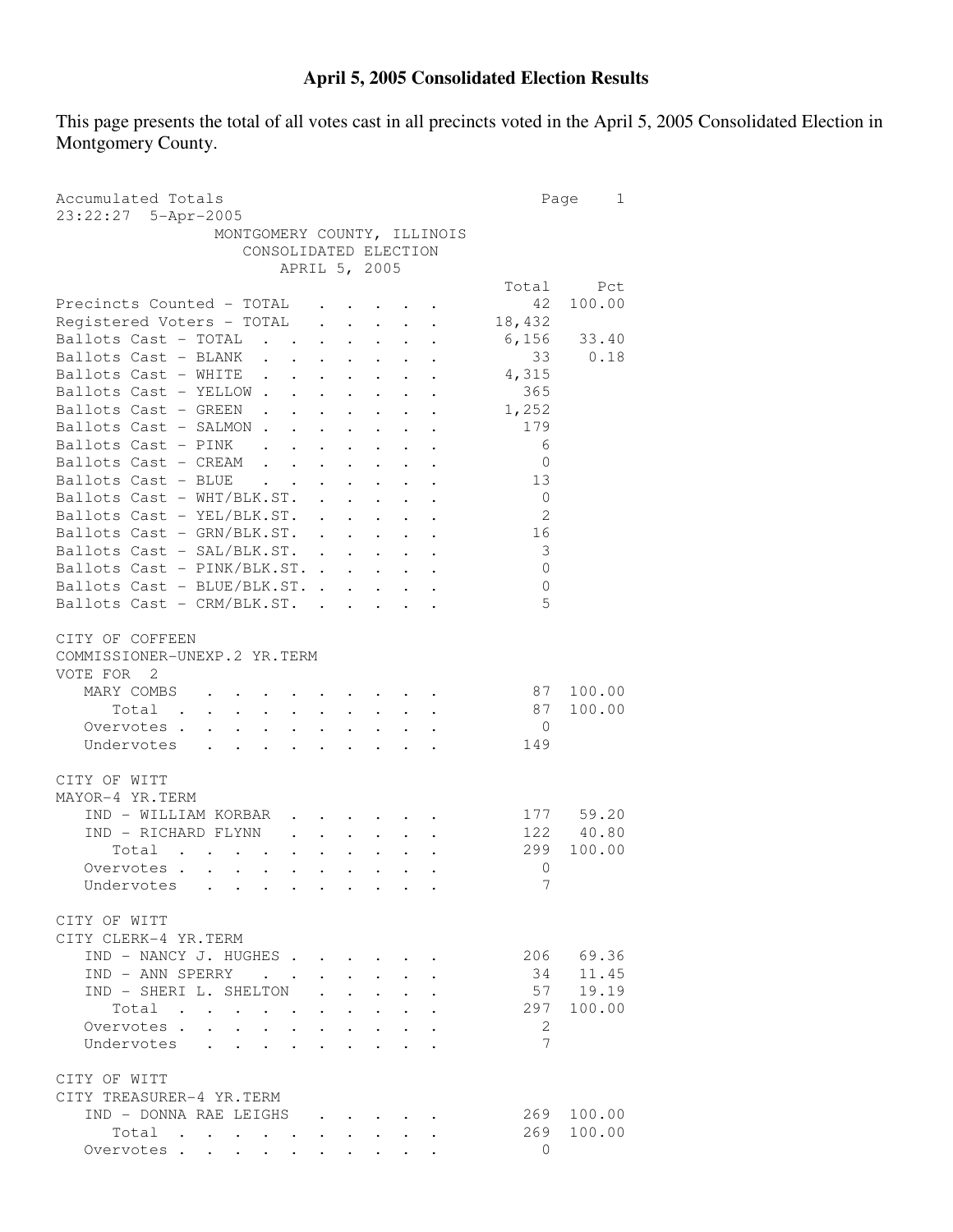Undervotes . . . . . . . . . 37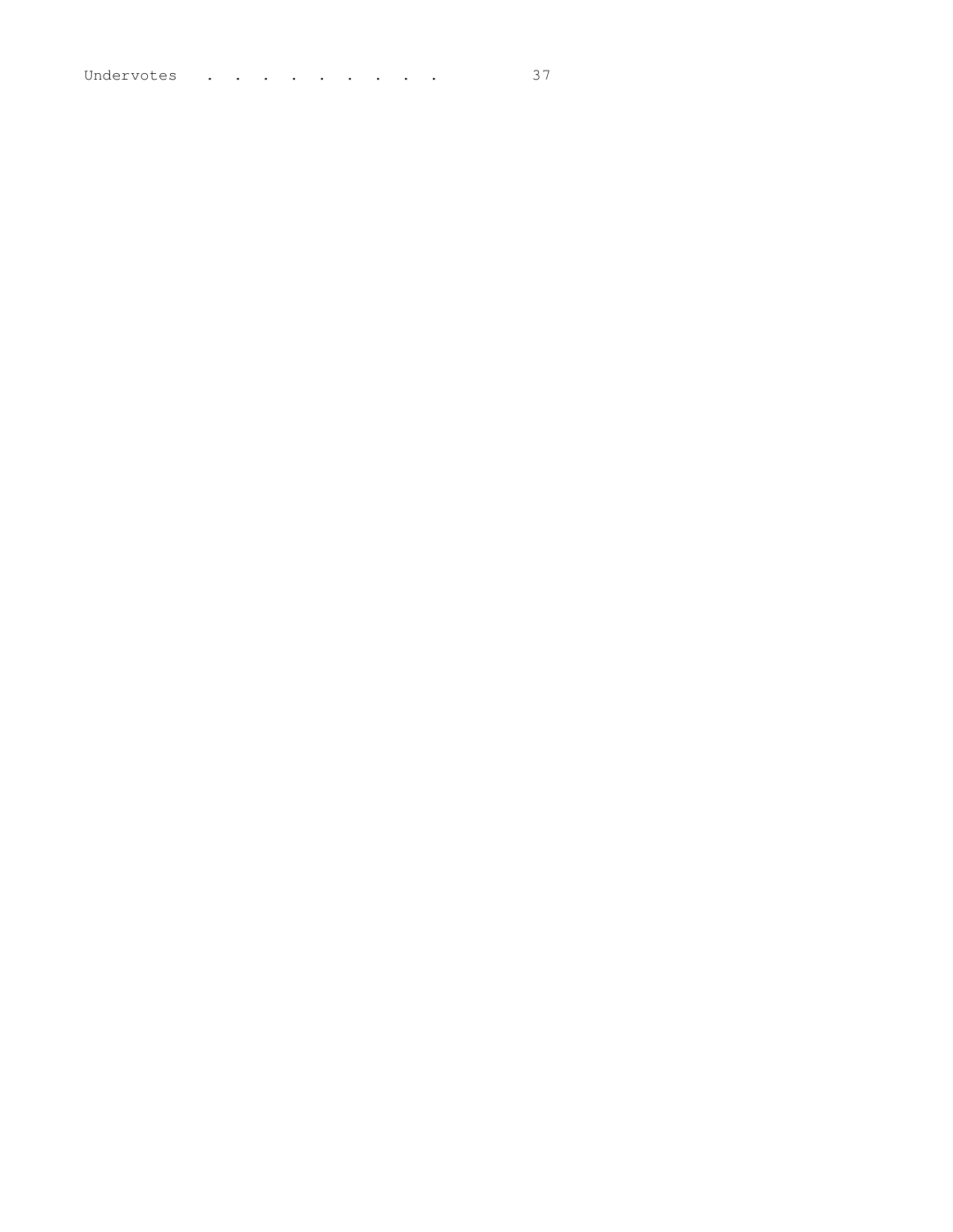| Accumulated Totals                                                                                                          |                | Page 2       |
|-----------------------------------------------------------------------------------------------------------------------------|----------------|--------------|
| 23:22:27 5-Apr-2005                                                                                                         |                |              |
| MONTGOMERY COUNTY, ILLINOIS                                                                                                 |                |              |
| CONSOLIDATED ELECTION                                                                                                       |                |              |
| APRIL 5, 2005                                                                                                               |                |              |
|                                                                                                                             |                | Total Pct    |
| CITY OF WITT WARD 1                                                                                                         |                |              |
| ALDERMAN-4 YR.TERM                                                                                                          |                |              |
| IND - NO CANDIDATE FILED                                                                                                    |                |              |
| Total                                                                                                                       | $\mathbf 0$    |              |
| Overvotes.<br>$\sim$ $\sim$<br>$\mathbf{L}^{\text{max}}$<br>$\ddot{\phantom{0}}$<br>$\bullet$ .                             | $\overline{0}$ |              |
| Undervotes<br>$\ddot{\phantom{0}}$                                                                                          | 60             |              |
|                                                                                                                             |                |              |
| CITY OF WITT WARD 2                                                                                                         |                |              |
| ALDERMAN-4 YR.TERM                                                                                                          |                |              |
| IND - LENNY G. HOMA                                                                                                         | 73             | 100.00       |
| $\bullet \qquad \bullet \qquad \bullet \qquad \bullet \qquad \bullet \qquad \bullet \qquad \bullet \qquad \bullet$<br>Total |                | 73 100.00    |
| . The contribution of the contribution of the contribution $\mathcal{A}$                                                    |                |              |
| Overvotes                                                                                                                   | $\overline{0}$ |              |
| Undervotes                                                                                                                  | 7              |              |
|                                                                                                                             |                |              |
| CITY OF WITT WARD 3                                                                                                         |                |              |
| ALDERMAN-4 YR.TERM                                                                                                          |                |              |
| IND - RONALD ROSKO                                                                                                          |                | 146 100.00   |
| Total<br>the contract of the contract of the contract of the contract of the contract of the contract of the contract of    |                | 146 100.00   |
| Overvotes                                                                                                                   | $\overline{0}$ |              |
| Undervotes                                                                                                                  | 20             |              |
|                                                                                                                             |                |              |
| CITY OF LITCHFIELD                                                                                                          |                |              |
| MAYOR-4 YR.TERM                                                                                                             |                |              |
| DEM - NO CANDIDATE FILED                                                                                                    |                |              |
| $IND - TOM JONES$                                                                                                           |                | 953 46.04    |
| $IND - ROBERT P. REID$                                                                                                      |                | 825 39.86    |
| IND - ROSS E. WILSON JR.                                                                                                    |                | 292 14.11    |
| Total<br>the contract of the contract of the contract of the contract of the contract of the contract of the contract of    | 2,070 100.00   |              |
| Overvotes                                                                                                                   | 4              |              |
|                                                                                                                             | 66             |              |
| Undervotes                                                                                                                  |                |              |
|                                                                                                                             |                |              |
| CITY OF LITCHFIELD                                                                                                          |                |              |
| CITY CLERK-4 YR.TERM                                                                                                        |                |              |
| DEM - NO CANDIDATE FILED                                                                                                    |                |              |
| IND - MARILYN S. HARTKE                                                                                                     |                | 1,781 100.00 |
| Total<br>$\sim$ $\sim$ $\sim$ $\sim$ $\sim$<br>$\bullet$ .<br><br><br><br><br><br><br><br><br><br><br><br><br>              |                | 1,781 100.00 |
| Overvotes<br>and the contract of the contract of<br>$\bullet$ .<br><br><br><br><br><br><br><br><br><br><br><br><br>         | $\overline{0}$ |              |
| Undervotes                                                                                                                  | 359            |              |
|                                                                                                                             |                |              |
| CITY OF LITCHFIELD WARD 1                                                                                                   |                |              |
| ALDERMAN-4 YR.TERM                                                                                                          |                |              |
| DEM - BOBBY J. BERTOLIS                                                                                                     |                | 152 33.63    |
| IND - SYLVESTER N. (SY) JARMAN.                                                                                             |                | 300 66.37    |
| Total                                                                                                                       | 452            | 100.00       |
| Overvotes<br>$\mathbf{L} = \mathbf{L} \mathbf{L}$<br>$\bullet$ and $\bullet$ and $\bullet$<br>$\bullet$ .                   | $\overline{0}$ |              |
| Undervotes                                                                                                                  | 50             |              |
|                                                                                                                             |                |              |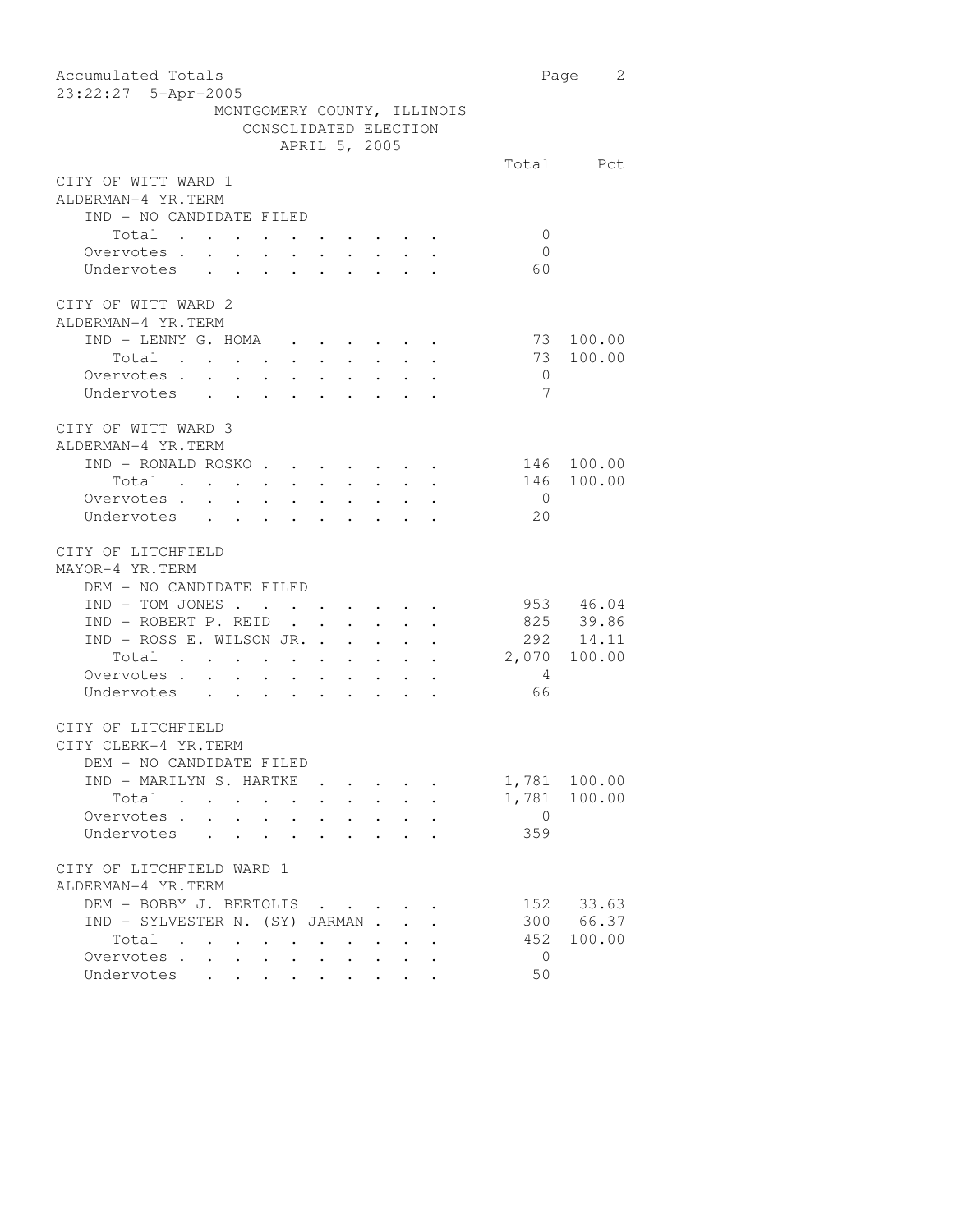| Accumulated Totals                                                                                                               |                | 3<br>Page              |
|----------------------------------------------------------------------------------------------------------------------------------|----------------|------------------------|
| 23:22:27 5-Apr-2005                                                                                                              |                |                        |
| MONTGOMERY COUNTY, ILLINOIS                                                                                                      |                |                        |
| CONSOLIDATED ELECTION                                                                                                            |                |                        |
| APRIL 5, 2005                                                                                                                    |                |                        |
|                                                                                                                                  |                | Total Pct              |
| CITY OF LITCHFIELD WARD 2                                                                                                        |                |                        |
| ALDERMAN-4 YR.TERM                                                                                                               |                |                        |
| DEM - GENE SHREVE                                                                                                                |                | 57 12.81               |
| IND - HAROLD ELLINGER JR.<br>$\ddot{\phantom{0}}$                                                                                | 343            | 77.08                  |
| IND - HARVEY L. CLINE<br>$\mathbf{L}^{\text{max}}$ , and $\mathbf{L}^{\text{max}}$                                               |                | 45 10.11               |
| $\begin{tabular}{ccccccccccc} Total & . & . & . & . & . & . & . & . & . & . & . \end{tabular}$                                   | 445            | 100.00                 |
| Overvotes.                                                                                                                       | $\overline{2}$ |                        |
| Undervotes                                                                                                                       | 34             |                        |
| CITY OF LITCHFIELD WARD 3                                                                                                        |                |                        |
| ALDERMAN-4 YR.TERM                                                                                                               |                |                        |
| DEM - NO CANDIDATE FILED                                                                                                         |                |                        |
| IND - DAVID L. ROVEY .                                                                                                           |                | 266 50.67<br>259 49.33 |
| IND - HAROLD L. LANKUTIS.<br>$\mathbf{L}$                                                                                        |                |                        |
| $\begin{tabular}{ccccccccccc} Total & . & . & . & . & . & . & . & . & . & . & . \end{tabular}$                                   | 525            | 100.00                 |
| Overvotes.                                                                                                                       | $\overline{1}$ |                        |
| Undervotes                                                                                                                       | 33             |                        |
| CITY OF LITCHFIELD WARD 4<br>ALDERMAN-4 YR.TERM                                                                                  |                |                        |
| DEM - NO CANDIDATE FILED                                                                                                         |                |                        |
| IND - GENE CAILEY                                                                                                                | 469            | 100.00                 |
| Total<br>$\mathcal{A}^{\mathcal{A}}$ , and $\mathcal{A}^{\mathcal{A}}$ , and $\mathcal{A}^{\mathcal{A}}$<br>$\ddot{\phantom{0}}$ | 469            | 100.00                 |
| Overvotes.                                                                                                                       | $\overline{0}$ |                        |
| Undervotes                                                                                                                       | 129            |                        |
|                                                                                                                                  |                |                        |
| VILLAGE OF OHLMAN                                                                                                                |                |                        |
| VILLAGE PRESIDENT-4 YR.TERM                                                                                                      |                |                        |
| PEO - DENNIS AUMANN                                                                                                              |                | 28 80.00               |
| CIT - MICHAEL MORGANSON<br>$\mathbf{r}$<br>$\ddot{\phantom{0}}$                                                                  | $\overline{7}$ | 20.00                  |
| Total<br>Total<br>Overvotes                                                                                                      | 35             | 100.00                 |
|                                                                                                                                  | 0              |                        |
| Undervotes                                                                                                                       | 5              |                        |
| VILLAGE OF OHLMAN                                                                                                                |                |                        |
| VILLAGE CLERK-4 YR.TERM                                                                                                          |                |                        |
| PEO - MILDRED PIEPER                                                                                                             | 26             | 100.00                 |
| CIT - NO CANDIDATE FILED                                                                                                         |                |                        |
| Total.<br>$\mathbf{z} = \mathbf{z} + \mathbf{z}$<br>$\ddot{\phantom{a}}$                                                         | 26             | 100.00                 |
| Overvotes.                                                                                                                       | $\overline{0}$ |                        |
| Undervotes<br>$\ddot{\phantom{a}}$                                                                                               | 14             |                        |
|                                                                                                                                  |                |                        |
| VILLAGE OF OHLMAN<br>VILLAGE TRUSTEE-4 YR.TERM                                                                                   |                |                        |
| VOTE FOR 3                                                                                                                       |                |                        |
| PEO - GERALD DUNAWAY                                                                                                             | 24             | 26.67                  |
| PEO - RONDA WAREHAM                                                                                                              | 25             | 27.78                  |
| PEO - MARJORIE HOBBS                                                                                                             | 25             | 27.78                  |
| CIT - DAYNA OLLER.                                                                                                               | 8              | 8.89                   |
| CIT - MARLENA MORGANSON                                                                                                          | 8              | 8.89                   |
| Total<br>$\mathcal{L}(\mathbf{z})$ . The contribution of the $\mathcal{L}(\mathbf{z})$                                           | 90             | 100.00                 |
| Overvotes                                                                                                                        | 2.             |                        |
| Undervotes<br>$\bullet$                                                                                                          | 24             |                        |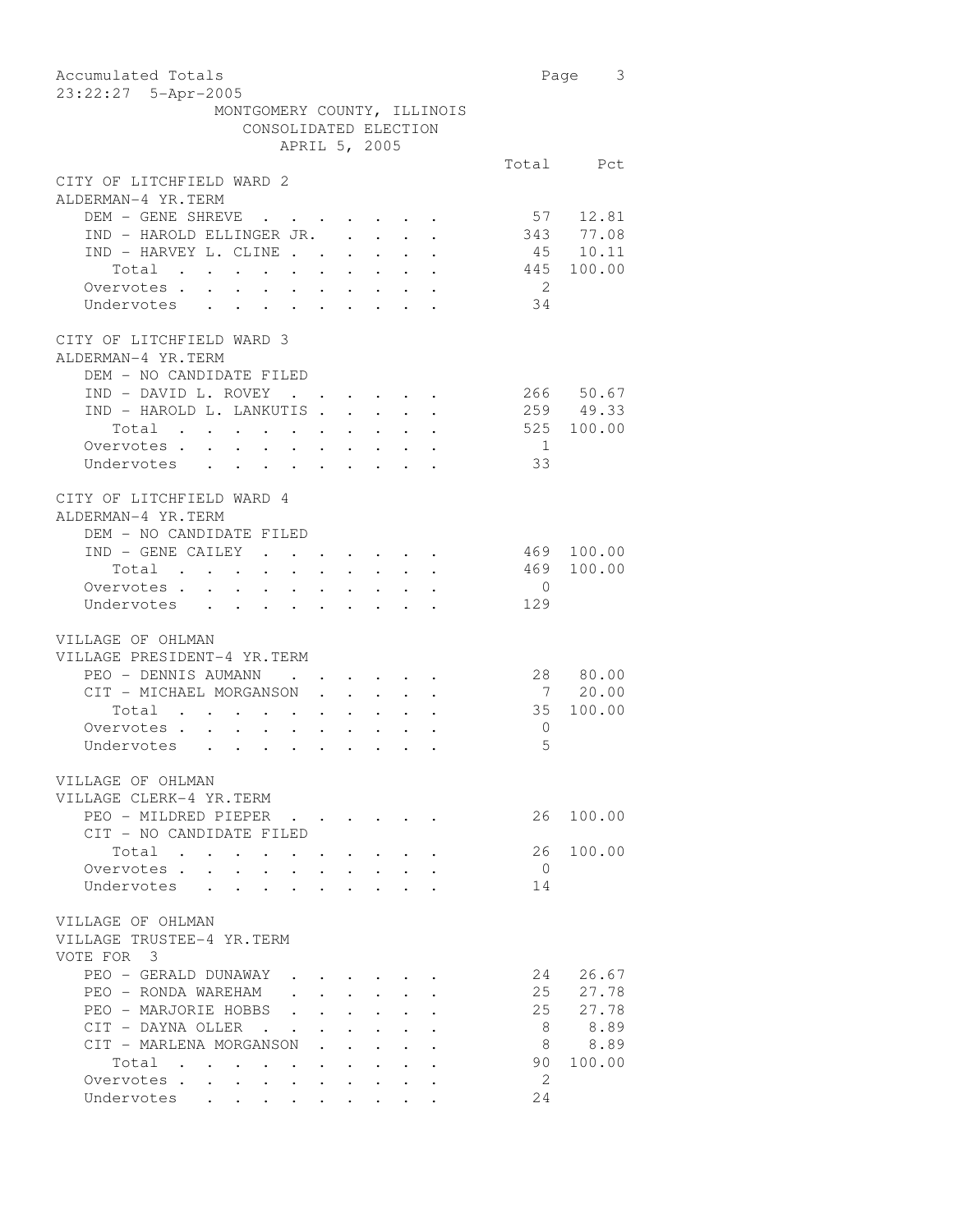| Accumulated Totals                                                                                                                                                                                                                                                                                                                                                                                                                                             |                         | Page 4        |
|----------------------------------------------------------------------------------------------------------------------------------------------------------------------------------------------------------------------------------------------------------------------------------------------------------------------------------------------------------------------------------------------------------------------------------------------------------------|-------------------------|---------------|
| 23:22:27 5-Apr-2005                                                                                                                                                                                                                                                                                                                                                                                                                                            |                         |               |
| MONTGOMERY COUNTY, ILLINOIS                                                                                                                                                                                                                                                                                                                                                                                                                                    |                         |               |
| CONSOLIDATED ELECTION                                                                                                                                                                                                                                                                                                                                                                                                                                          |                         |               |
| APRIL 5, 2005                                                                                                                                                                                                                                                                                                                                                                                                                                                  |                         |               |
|                                                                                                                                                                                                                                                                                                                                                                                                                                                                |                         | Total Pct     |
| VILLAGE OF FARMERSVILLE                                                                                                                                                                                                                                                                                                                                                                                                                                        |                         |               |
| VILLAGE PRESIDENT-4 YR.TERM                                                                                                                                                                                                                                                                                                                                                                                                                                    |                         |               |
| IND - JOE TISCHKAU                                                                                                                                                                                                                                                                                                                                                                                                                                             |                         | 156 100.00    |
| Total<br>$\ddot{\phantom{0}}$<br>$\sim$<br>$\bullet$ .<br>$\bullet$ .                                                                                                                                                                                                                                                                                                                                                                                          | 156                     | 100.00        |
| Overvotes.                                                                                                                                                                                                                                                                                                                                                                                                                                                     | $\overline{0}$          |               |
| Undervotes                                                                                                                                                                                                                                                                                                                                                                                                                                                     | 39                      |               |
|                                                                                                                                                                                                                                                                                                                                                                                                                                                                |                         |               |
| VILLAGE OF FARMERSVILLE                                                                                                                                                                                                                                                                                                                                                                                                                                        |                         |               |
| VILLAGE CLERK-4 YR.TERM                                                                                                                                                                                                                                                                                                                                                                                                                                        |                         |               |
| IND - YVONNE REIM<br>$\mathcal{A}=\mathcal{A}=\mathcal{A}=\mathcal{A}=\mathcal{A}=\mathcal{A}=\mathcal{A}=\mathcal{A}$                                                                                                                                                                                                                                                                                                                                         |                         | 152 100.00    |
| Total                                                                                                                                                                                                                                                                                                                                                                                                                                                          |                         | 152 100.00    |
| Overvotes .<br>$\sim$                                                                                                                                                                                                                                                                                                                                                                                                                                          | $\overline{0}$          |               |
| $\mathbf{r} = \mathbf{r} - \mathbf{r} = \mathbf{r} - \mathbf{r}$ .<br>Undervotes<br>$\mathcal{A}^{\mathcal{A}}$ , and $\mathcal{A}^{\mathcal{A}}$ , and $\mathcal{A}^{\mathcal{A}}$<br>$\sim$<br>$\mathbf{L} = \mathbf{L}$                                                                                                                                                                                                                                     | 43                      |               |
|                                                                                                                                                                                                                                                                                                                                                                                                                                                                |                         |               |
| VILLAGE OF FARMERSVILLE                                                                                                                                                                                                                                                                                                                                                                                                                                        |                         |               |
| VILLAGE TRUSTEE-4 YR.TERM                                                                                                                                                                                                                                                                                                                                                                                                                                      |                         |               |
| VOTE FOR 3                                                                                                                                                                                                                                                                                                                                                                                                                                                     |                         |               |
| $\text{IND} \; - \; \text{ALEX} \; \; \text{P.} \; \; \text{JORDAN} \quad . \qquad . \qquad . \qquad . \qquad . \qquad . \qquad .$                                                                                                                                                                                                                                                                                                                             |                         | 143 30.04     |
| $\texttt{IND - BILL REIM}$                                                                                                                                                                                                                                                                                                                                                                                                                                     |                         | 133 27.94     |
| $IND - JIM ALLEN$<br>$\mathbf{z} = \mathbf{z} + \mathbf{z}$ .                                                                                                                                                                                                                                                                                                                                                                                                  |                         | $126$ $26.47$ |
| IND - JEFF GRIEVE, SR.<br>$\mathbf{L}^{\text{max}}$ , and $\mathbf{L}^{\text{max}}$<br>$\sim$ $-$                                                                                                                                                                                                                                                                                                                                                              |                         | 74 15.55      |
| Total                                                                                                                                                                                                                                                                                                                                                                                                                                                          |                         | 476 100.00    |
| Total<br>Overvotes                                                                                                                                                                                                                                                                                                                                                                                                                                             | $\overline{\mathbf{3}}$ |               |
| Undervotes                                                                                                                                                                                                                                                                                                                                                                                                                                                     | 100                     |               |
|                                                                                                                                                                                                                                                                                                                                                                                                                                                                |                         |               |
| VILLAGE OF BUTLER                                                                                                                                                                                                                                                                                                                                                                                                                                              |                         |               |
| VILLAGE PRESIDENT-4 YR.TERM                                                                                                                                                                                                                                                                                                                                                                                                                                    |                         |               |
|                                                                                                                                                                                                                                                                                                                                                                                                                                                                |                         | 100.00        |
| CIT - DONALD L. BOLIARD.                                                                                                                                                                                                                                                                                                                                                                                                                                       | 20                      |               |
| Total                                                                                                                                                                                                                                                                                                                                                                                                                                                          | 20                      | 100.00        |
| Overvotes .<br>$\begin{array}{cccccccccc} \mathbf{1} & \mathbf{1} & \mathbf{1} & \mathbf{1} & \mathbf{1} & \mathbf{1} & \mathbf{1} & \mathbf{1} & \mathbf{1} & \mathbf{1} & \mathbf{1} & \mathbf{1} \\ \mathbf{1} & \mathbf{1} & \mathbf{1} & \mathbf{1} & \mathbf{1} & \mathbf{1} & \mathbf{1} & \mathbf{1} & \mathbf{1} & \mathbf{1} & \mathbf{1} \\ \mathbf{1} & \mathbf{1} & \mathbf{1} & \mathbf{1} & \mathbf{1} & \mathbf{1} & \mathbf{1} & \$<br>$\sim$ | $\overline{0}$          |               |
| Undervotes .                                                                                                                                                                                                                                                                                                                                                                                                                                                   | 9                       |               |
|                                                                                                                                                                                                                                                                                                                                                                                                                                                                |                         |               |
| VILLAGE OF BUTLER                                                                                                                                                                                                                                                                                                                                                                                                                                              |                         |               |
| VILLAGE CLERK-4 YR.TERM                                                                                                                                                                                                                                                                                                                                                                                                                                        |                         |               |
| CIT - KENDRA R. LANE                                                                                                                                                                                                                                                                                                                                                                                                                                           | 28                      | 100.00        |
| Total<br>$\sim$<br>$\mathcal{L}^{\mathcal{L}}(\mathbf{z})$ . The $\mathcal{L}^{\mathcal{L}}(\mathbf{z})$<br>$\ddot{\phantom{0}}$                                                                                                                                                                                                                                                                                                                               | 28                      | 100.00        |
| Overvotes.<br>$\ddot{\phantom{a}}$<br>$\bullet$                                                                                                                                                                                                                                                                                                                                                                                                                | 0                       |               |
| Undervotes<br>$\ddot{\phantom{0}}$                                                                                                                                                                                                                                                                                                                                                                                                                             | $\mathbf{1}$            |               |
|                                                                                                                                                                                                                                                                                                                                                                                                                                                                |                         |               |
| VILLAGE OF BUTLER                                                                                                                                                                                                                                                                                                                                                                                                                                              |                         |               |
| VILLAGE TRUSTEE-4 YR.TERM                                                                                                                                                                                                                                                                                                                                                                                                                                      |                         |               |
| VOTE FOR 3                                                                                                                                                                                                                                                                                                                                                                                                                                                     |                         |               |
| CIT - RICKEY L. LANE .                                                                                                                                                                                                                                                                                                                                                                                                                                         | 28                      | 35.00         |
| CIT - GENE A. REENER.                                                                                                                                                                                                                                                                                                                                                                                                                                          |                         | 28 35.00      |
| $IND - DEBRA K. BEELER$ .                                                                                                                                                                                                                                                                                                                                                                                                                                      |                         | 24 30.00      |
| Total .                                                                                                                                                                                                                                                                                                                                                                                                                                                        | 80                      | 100.00        |
| $\sim$<br>$\overline{\phantom{a}}$<br>$\bullet$ . In the set of $\bullet$                                                                                                                                                                                                                                                                                                                                                                                      |                         |               |
| Overvotes.<br>$\sim$ $-$<br>$\bullet$ .                                                                                                                                                                                                                                                                                                                                                                                                                        | 0<br>7                  |               |
| Undervotes<br>and the contract of the                                                                                                                                                                                                                                                                                                                                                                                                                          |                         |               |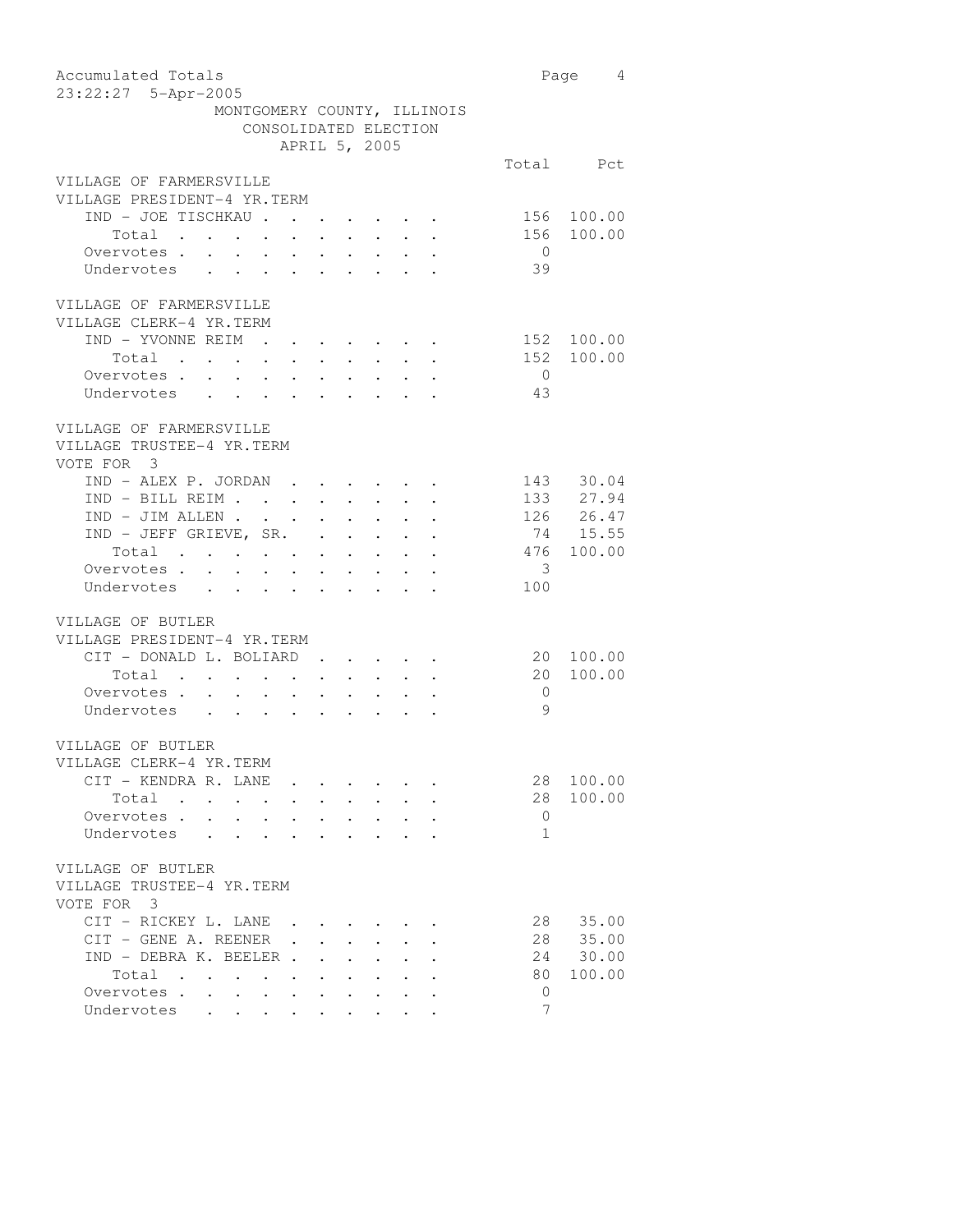| Accumulated Totals<br>23:22:27 5-Apr-2005                                                                                                                        |                | Page 5    |
|------------------------------------------------------------------------------------------------------------------------------------------------------------------|----------------|-----------|
| MONTGOMERY COUNTY, ILLINOIS                                                                                                                                      |                |           |
| CONSOLIDATED ELECTION                                                                                                                                            |                |           |
| APRIL 5, 2005                                                                                                                                                    |                |           |
|                                                                                                                                                                  |                | Total Pct |
| VILLAGE OF DONNELLSON                                                                                                                                            |                |           |
| VILLAGE PRESIDENT-4 YR.TERM                                                                                                                                      |                |           |
| PEO - NO CANDIDATE FILED                                                                                                                                         |                |           |
| Total                                                                                                                                                            | $\Omega$       |           |
| Overvotes                                                                                                                                                        | $\overline{0}$ |           |
| Undervotes                                                                                                                                                       | 22             |           |
| VILLAGE OF DONNELLSON                                                                                                                                            |                |           |
| VILLAGE CLERK-4 YR. TERM                                                                                                                                         |                |           |
| PEO - TAMMY LOSKOT.<br>$\cdot$ $\cdot$ $\cdot$ $\cdot$ $\cdot$ $\cdot$ $\cdot$                                                                                   | 18             | 100.00    |
| Total                                                                                                                                                            | 18             | 100.00    |
| Overvotes.                                                                                                                                                       | $\overline{0}$ |           |
| Undervotes                                                                                                                                                       | 4              |           |
|                                                                                                                                                                  |                |           |
| VILLAGE OF DONNELLSON<br>VILLAGE TRUSTEE-4 YR.TERM                                                                                                               |                |           |
| VOTE FOR 3                                                                                                                                                       |                |           |
| PEO - NELDA ADKISSON                                                                                                                                             |                | 17 53.13  |
| PEO - STEPHEN LANGHEIM<br>$\cdot$ $\cdot$ $\cdot$ $\cdot$ $\cdot$                                                                                                |                | 15 46.88  |
| Total<br>$\mathcal{L}(\mathcal{A})$ . The contribution of $\mathcal{A}(\mathcal{A})$<br>$\mathbf{r}$ , $\mathbf{r}$ , $\mathbf{r}$ , $\mathbf{r}$ , $\mathbf{r}$ |                | 32 100.00 |
| Overvotes.                                                                                                                                                       | $\overline{0}$ |           |
| Undervotes                                                                                                                                                       | 34             |           |
|                                                                                                                                                                  |                |           |
| VILLAGE OF SCHRAM CITY                                                                                                                                           |                |           |
| VILLAGE PRESIDENT-4 YR.TERM                                                                                                                                      |                |           |
| IND - MICHAEL L. RHOADES.<br>$\ddot{\phantom{0}}$                                                                                                                | 36             | 100.00    |
| Total<br>$\bullet$ .<br>$\bullet$ . $\bullet$                                                                                                                    | 36             | 100.00    |
| Overvotes                                                                                                                                                        | $\overline{0}$ |           |
| Undervotes                                                                                                                                                       | 20             |           |
|                                                                                                                                                                  |                |           |
| VILLAGE OF SCHRAM CITY                                                                                                                                           |                |           |
| VILLAGE CLERK-4 YR.TERM                                                                                                                                          |                |           |
| IND - JANET K. STEWART                                                                                                                                           |                | 38 100.00 |
| Total                                                                                                                                                            |                | 38 100.00 |
| Overvotes<br>$\ddot{\phantom{0}}$<br>$\sim 100$<br>$\bullet$ .<br><br><br><br><br><br><br>                                                                       | $\overline{0}$ |           |
| Undervotes<br>$\mathbf{r}$ , $\mathbf{r}$ , $\mathbf{r}$ , $\mathbf{r}$                                                                                          | 18             |           |
|                                                                                                                                                                  |                |           |
| VILLAGE OF SCHRAM CITY<br>VILLAGE TRUSTEE-4 YR.TERM                                                                                                              |                |           |
| VOTE FOR 3                                                                                                                                                       |                |           |
| IND - KELVIN L. STEWART<br>$\sim$ 100 $\pm$                                                                                                                      | 33             | 31.13     |
| IND - BERNARD L. GROVES                                                                                                                                          | 33             | 31.13     |
| IND - KEVIN H. GUINN .                                                                                                                                           | 40             | 37.74     |
| Total                                                                                                                                                            | 106            | 100.00    |
| Overvotes<br>$\cdot$ $\cdot$ $\cdot$ $\cdot$ $\cdot$ $\cdot$ $\cdot$                                                                                             | $\overline{0}$ |           |
| Undervotes                                                                                                                                                       | 62             |           |
| VILLAGE OF FILLMORE<br>MAYOR-4 YR.TERM                                                                                                                           |                |           |
| CIT - NO CANDIDATE FILED                                                                                                                                         |                |           |
| IND - REXDON L. BOLIARD                                                                                                                                          | 53             | 100.00    |
| Total .<br>$\Delta \sim 10^{-11}$<br>$\ddot{\phantom{0}}$                                                                                                        | 53             | 100.00    |
| Overvotes .<br>$\sim$<br>$\sim$<br>$\bullet$<br>$\bullet$ .<br><br><br><br><br><br><br><br><br><br><br><br><br>$\bullet$ .<br><br><br><br><br><br>               | $\overline{0}$ |           |
| $\mathcal{A}$ . The set of the set of the set of the set of $\mathcal{A}$<br>Undervotes                                                                          | 18             |           |
|                                                                                                                                                                  |                |           |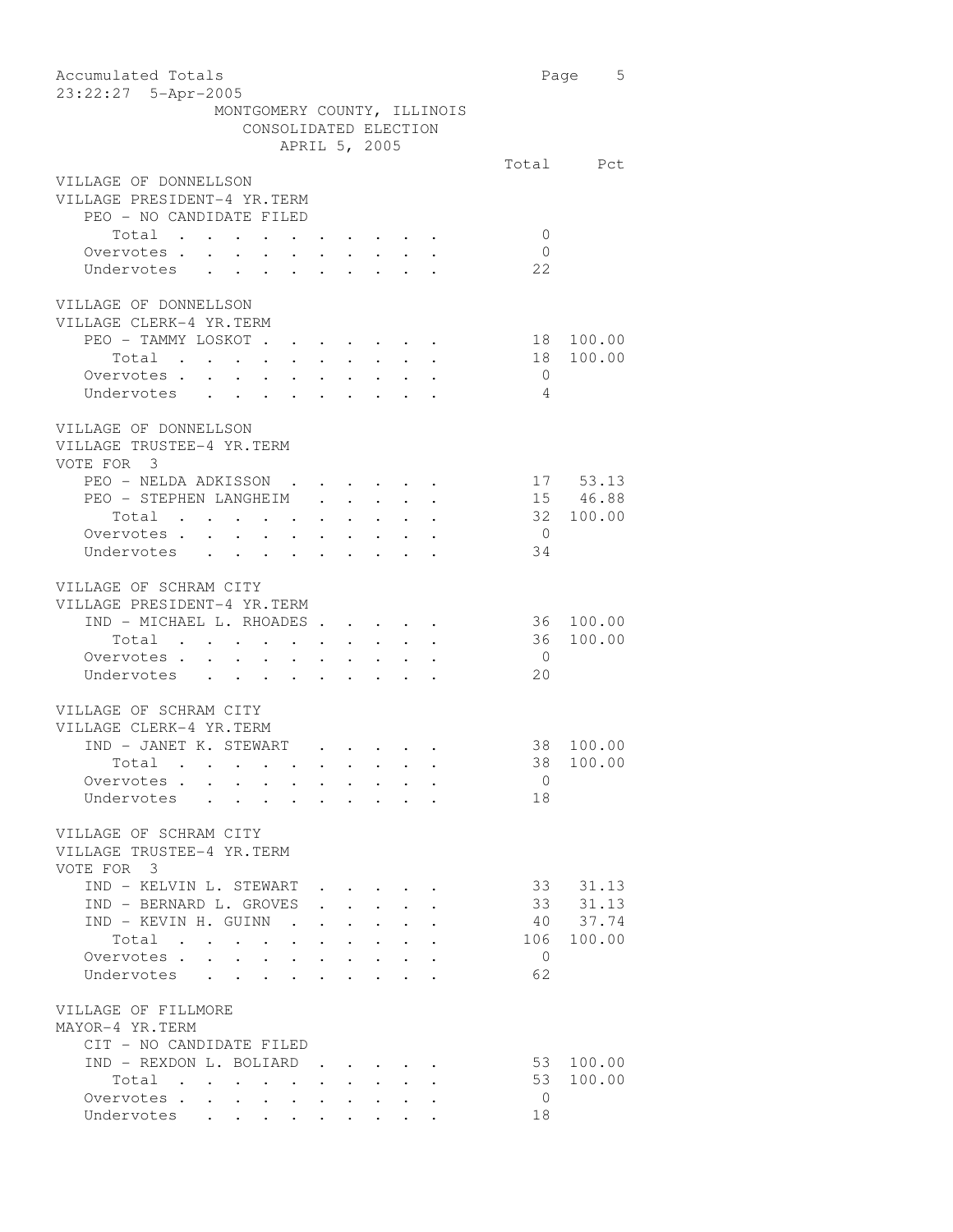| Accumulated Totals<br>23:22:27 5-Apr-2005                                                                                                                                                                                                     |                 | Page 6     |
|-----------------------------------------------------------------------------------------------------------------------------------------------------------------------------------------------------------------------------------------------|-----------------|------------|
| MONTGOMERY COUNTY, ILLINOIS                                                                                                                                                                                                                   |                 |            |
| CONSOLIDATED ELECTION                                                                                                                                                                                                                         |                 |            |
| APRIL 5, 2005                                                                                                                                                                                                                                 |                 |            |
|                                                                                                                                                                                                                                               |                 | Total Pct  |
| VILLAGE OF FILLMORE                                                                                                                                                                                                                           |                 |            |
| VILLAGE TRUSTEE-4 YR.TERM<br>VOTE FOR 3                                                                                                                                                                                                       |                 |            |
|                                                                                                                                                                                                                                               |                 |            |
| CIT - DAVID DOYEN                                                                                                                                                                                                                             |                 | 53 32.52   |
| CIT - FRED FESSER<br>CIT - MELBA J. WEBSTER .<br>$\mathbf{r} = \mathbf{r} + \mathbf{r} + \mathbf{r} + \mathbf{r} + \mathbf{r}$                                                                                                                |                 | 56 34.36   |
| $\mathcal{A}^{\mathcal{A}}$ , and $\mathcal{A}^{\mathcal{A}}$ , and $\mathcal{A}^{\mathcal{A}}$                                                                                                                                               |                 | 54 33.13   |
| Total<br>$\epsilon = \epsilon$ .<br>$\mathbf{a}^{\prime}$ , $\mathbf{a}^{\prime}$ , $\mathbf{a}^{\prime}$ , $\mathbf{a}^{\prime}$                                                                                                             |                 | 163 100.00 |
| Overvotes<br>Undervotes                                                                                                                                                                                                                       | $\overline{0}$  |            |
|                                                                                                                                                                                                                                               | 50              |            |
|                                                                                                                                                                                                                                               |                 |            |
| VILLAGE OF PANAMA                                                                                                                                                                                                                             |                 |            |
| VILLAGE PRESIDENT-4 YR.TERM                                                                                                                                                                                                                   |                 |            |
| CIT - JOSEPH MCCARIO<br>$\mathcal{L}(\mathcal{A})$ . The contribution of the contribution of $\mathcal{A}$                                                                                                                                    | 49              | 100.00     |
| IND - NO CANDIDATE FILED                                                                                                                                                                                                                      |                 |            |
|                                                                                                                                                                                                                                               | 49              | 100.00     |
| Total                                                                                                                                                                                                                                         |                 |            |
| Overvotes .<br>$\mathcal{A}^{\mathcal{A}}$ , and $\mathcal{A}^{\mathcal{A}}$ , and $\mathcal{A}^{\mathcal{A}}$<br>$\sim$<br>$\sim$<br>$\ddot{\phantom{0}}$                                                                                    | $\overline{0}$  |            |
| Undervotes .<br><b>Contract Contract Contract</b>                                                                                                                                                                                             | 22              |            |
|                                                                                                                                                                                                                                               |                 |            |
| VILLAGE OF PANAMA                                                                                                                                                                                                                             |                 |            |
| VILLAGE CLERK-4 YR.TERM                                                                                                                                                                                                                       |                 |            |
| CIT - NAOMI MCCARIO                                                                                                                                                                                                                           | 51              | 100.00     |
| IND - NO CANDIDATE FILED                                                                                                                                                                                                                      |                 |            |
| Total                                                                                                                                                                                                                                         | 51              | 100.00     |
| Overvotes                                                                                                                                                                                                                                     | $\overline{0}$  |            |
| Undervotes                                                                                                                                                                                                                                    | 20              |            |
|                                                                                                                                                                                                                                               |                 |            |
|                                                                                                                                                                                                                                               |                 |            |
| VILLAGE OF PANAMA                                                                                                                                                                                                                             |                 |            |
| VILLAGE TRUSTEE-4 YR.TERM                                                                                                                                                                                                                     |                 |            |
| VOTE FOR 3                                                                                                                                                                                                                                    |                 |            |
| CIT - MARVIN MILLER                                                                                                                                                                                                                           |                 | 35 19.13   |
| CIT - JOHN HANCOCK .<br>$\mathbf{L}^{\text{max}}$ , where $\mathbf{L}^{\text{max}}$                                                                                                                                                           |                 | 36 19.67   |
| CIT - KENT PRIDDLE                                                                                                                                                                                                                            |                 | 26 14.21   |
| IND - STANLEY CASEY                                                                                                                                                                                                                           | 30 <sup>7</sup> | 16.39      |
| IND - DARLENE "SUE" GREGORY.                                                                                                                                                                                                                  | 21              | 11.48      |
| IND - ALVIN "BEAR" ASH.                                                                                                                                                                                                                       |                 | 35 19.13   |
| Total<br>$\mathbf{r}$ , $\mathbf{r}$ , $\mathbf{r}$ , $\mathbf{r}$<br>$\cdot$ $\cdot$                                                                                                                                                         |                 | 183 100.00 |
| Overvotes.                                                                                                                                                                                                                                    | $\overline{1}$  |            |
| Undervotes                                                                                                                                                                                                                                    | 27              |            |
|                                                                                                                                                                                                                                               |                 |            |
|                                                                                                                                                                                                                                               |                 |            |
| VILLAGE OF HARVEL                                                                                                                                                                                                                             |                 |            |
| VILLAGE PRESIDENT-4 YR.TERM                                                                                                                                                                                                                   |                 |            |
| $IND - GILBERT E. MERKEL.$                                                                                                                                                                                                                    | 19              | 100.00     |
| Total<br>$\bullet$ , $\bullet$ , $\bullet$ , $\bullet$                                                                                                                                                                                        | 19              | 100.00     |
| Overvotes .<br>$\sim$<br>$\ddot{\phantom{0}}$<br>$\ddot{\phantom{0}}$<br>$\sim$                                                                                                                                                               | $\overline{0}$  |            |
| Undervotes                                                                                                                                                                                                                                    | 7               |            |
|                                                                                                                                                                                                                                               |                 |            |
| VILLAGE OF HARVEL                                                                                                                                                                                                                             |                 |            |
| VILLAGE CLERK-4 YR.TERM                                                                                                                                                                                                                       |                 |            |
| IND - MAX L. NEUNABER                                                                                                                                                                                                                         |                 | 22 100.00  |
|                                                                                                                                                                                                                                               | 22              | 100.00     |
| Total                                                                                                                                                                                                                                         | $\circ$         |            |
| Overvotes<br>$\mathcal{A}^{\mathcal{A}}$ , $\mathcal{A}^{\mathcal{A}}$ , $\mathcal{A}^{\mathcal{A}}$ , $\mathcal{A}^{\mathcal{A}}$ , $\mathcal{A}^{\mathcal{A}}$ ,<br>$\bullet$ .<br><br><br><br><br><br><br><br><br><br><br><br><br><br><br> |                 |            |
| Undervotes                                                                                                                                                                                                                                    | $\overline{4}$  |            |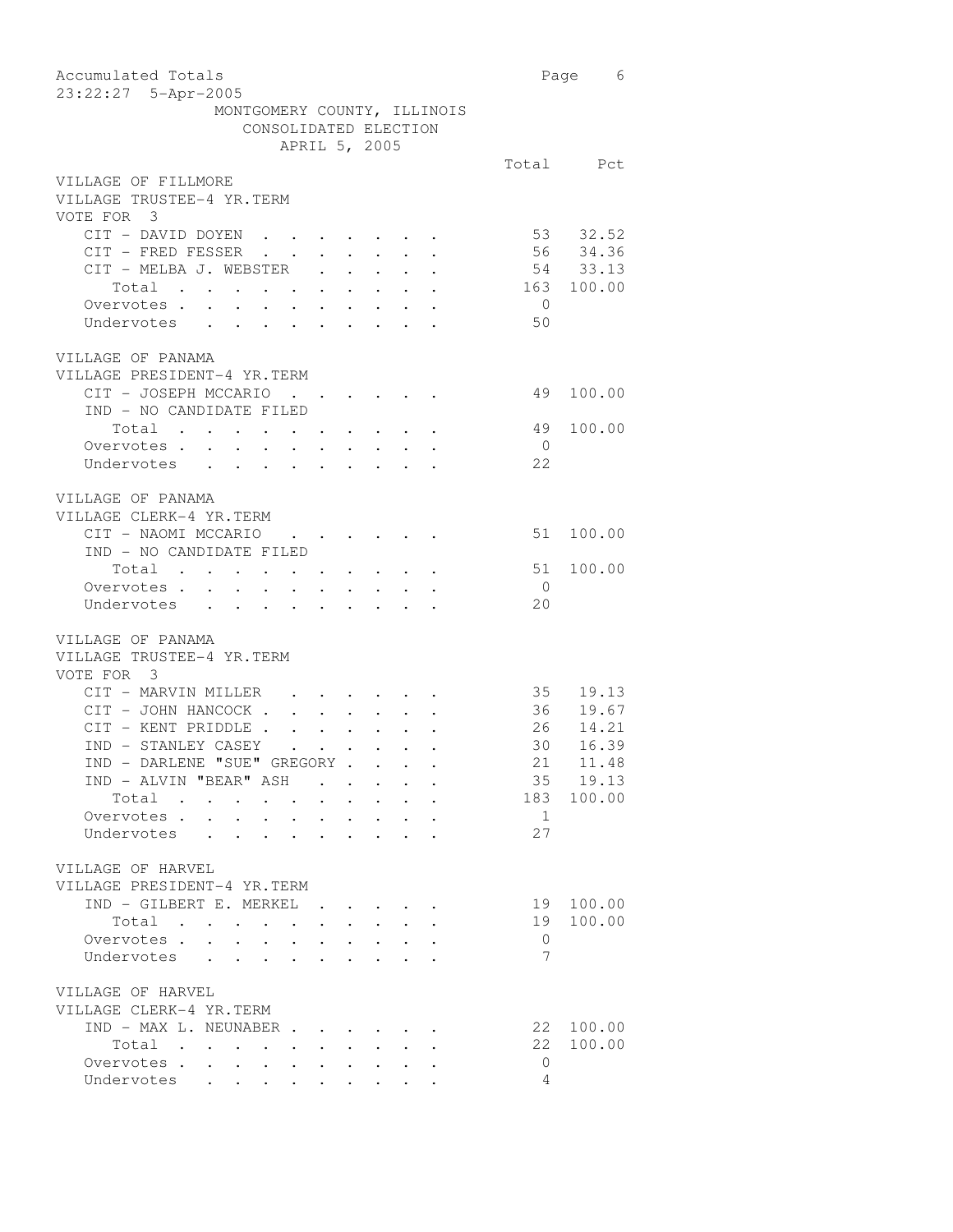| Accumulated Totals<br>23:22:27 5-Apr-2005                                                                         |                            | $\overline{7}$<br>Page                                                |
|-------------------------------------------------------------------------------------------------------------------|----------------------------|-----------------------------------------------------------------------|
| MONTGOMERY COUNTY, ILLINOIS                                                                                       |                            |                                                                       |
| CONSOLIDATED ELECTION                                                                                             |                            |                                                                       |
| APRIL 5, 2005                                                                                                     |                            |                                                                       |
|                                                                                                                   |                            | Total Pct                                                             |
| VILLAGE OF HARVEL                                                                                                 |                            |                                                                       |
| VILLAGE TRUSTEE-4 YR.TERM                                                                                         |                            |                                                                       |
| VOTE FOR 3                                                                                                        |                            |                                                                       |
| IND - RALPH BOCKEWITZ                                                                                             | 7                          | 10.45                                                                 |
| IND - GORDON BUTCH CASEY.<br>$\mathbf{r} = \mathbf{r} \mathbf{r} + \mathbf{r} \mathbf{r} + \mathbf{r} \mathbf{r}$ |                            | 3 4.48                                                                |
| IND - ROBERT W. BERGMAN                                                                                           |                            |                                                                       |
| IND - HIRAM WILLIAMS<br>$\mathcal{L}^{\text{max}}$ , and $\mathcal{L}^{\text{max}}$                               |                            | $\begin{array}{ccc} 4 & 5.97 \\ 14 & 20.90 \\ 13 & 19.40 \end{array}$ |
| IND - ROBERT SPECHT<br>$\mathbf{L}^{\text{max}}$ , $\mathbf{L}^{\text{max}}$<br>$\sim$ $-$<br>$\sim$              |                            |                                                                       |
| IND - PAUL TOBIN GUNN                                                                                             |                            | $9 \t 13.43$                                                          |
| IND - RONALD BERGSCHNEIDER                                                                                        |                            | 17 25.37                                                              |
| Total                                                                                                             |                            | 67 100.00                                                             |
| Overvotes                                                                                                         | $\overline{\phantom{0}}^2$ |                                                                       |
| Undervotes                                                                                                        | 5                          |                                                                       |
|                                                                                                                   |                            |                                                                       |
| VILLAGE OF HARVEL                                                                                                 |                            |                                                                       |
| VILLAGE TRUSTEE-UNEXP.2 YR.TERM                                                                                   |                            |                                                                       |
| IND - NO CANDIDATE FILED                                                                                          |                            |                                                                       |
| Total                                                                                                             | $\overline{0}$             |                                                                       |
| Overvotes.                                                                                                        | $\overline{0}$             |                                                                       |
| Undervotes                                                                                                        | 26                         |                                                                       |
|                                                                                                                   |                            |                                                                       |
| VILLAGE OF TAYLOR SPRINGS                                                                                         |                            |                                                                       |
| VILLAGE PRESIDENT-4 YR.TERM                                                                                       |                            |                                                                       |
| IND - CARL HALLERS                                                                                                | 39                         | 100.00                                                                |
| Total                                                                                                             | 39                         | 100.00                                                                |
| Overvotes .<br>$\sim$<br>$\ddot{\phantom{0}}$<br>$\sim 100$<br>$\bullet$ .<br>$\bullet$ .                         | $\overline{0}$             |                                                                       |
| Undervotes .<br>$\ddot{\phantom{0}}$<br>$\ddot{\phantom{0}}$                                                      | 9                          |                                                                       |
|                                                                                                                   |                            |                                                                       |
| VILLAGE OF TAYLOR SPRINGS                                                                                         |                            |                                                                       |
| VILLAGE TRUSTEE-4 YR.TERM                                                                                         |                            |                                                                       |
| VOTE FOR 3                                                                                                        |                            |                                                                       |
| IND - ELWIN L. SAATHOFF                                                                                           |                            | 36 38.71                                                              |
| IND - KEVIN C. PRICKETT                                                                                           | 33                         | 35.48                                                                 |
| IND - TRACY MATTHEWS .                                                                                            |                            | 24 25.81                                                              |
| Total<br>$\sim 10^{-11}$<br>$\bullet$ , $\bullet$ , $\bullet$ , $\bullet$                                         |                            | 93 100.00                                                             |
| $\mathcal{L}^{\text{max}}$<br>Overvotes<br>$\sim$<br>$\sim$<br>$\mathbf{r} = \mathbf{r} + \mathbf{r}$             | $\overline{0}$             |                                                                       |
| Undervotes                                                                                                        | 51                         |                                                                       |
|                                                                                                                   |                            |                                                                       |
| VILLAGE OF IRVING                                                                                                 |                            |                                                                       |
| VILLAGE TRUSTEE-4 YR.TERM                                                                                         |                            |                                                                       |
| VOTE FOR 3                                                                                                        |                            |                                                                       |
| PEO - KYLE SCHMEDEKE                                                                                              |                            | 33 32.04                                                              |
| PEO - LAMAR HARTMAN                                                                                               | 30                         | 29.13                                                                 |
| PEO - KENDA CAULK.<br>$\ddot{\phantom{0}}$<br>$\ddot{\phantom{a}}$                                                |                            | 40 38.83                                                              |
| Total<br>$\cdot$ $\cdot$ $\cdot$<br>$\mathbf{L} = \mathbf{L} \mathbf{L}$<br>$\sim$                                | 103                        | 100.00                                                                |
| Overvotes.                                                                                                        | $\overline{0}$             |                                                                       |
| Undervotes                                                                                                        | 23                         |                                                                       |
|                                                                                                                   |                            |                                                                       |
| VILLAGE OF IRVING                                                                                                 |                            |                                                                       |
| VILLAGE TRUSTEE-UNEXP.2 YR.TERM                                                                                   |                            |                                                                       |
| PEO - MARK GREG BRYCE<br>$\cdot$ $\cdot$ $\cdot$ $\cdot$                                                          | 25                         | 100.00                                                                |
| Total                                                                                                             | 25                         | 100.00                                                                |
| Overvotes<br>$\ddot{\phantom{0}}$<br>$\sim$                                                                       | $\overline{0}$             |                                                                       |
| $\sim$<br>$\ddot{\phantom{0}}$<br>$\bullet$ .<br>Undervotes                                                       | 17                         |                                                                       |
|                                                                                                                   |                            |                                                                       |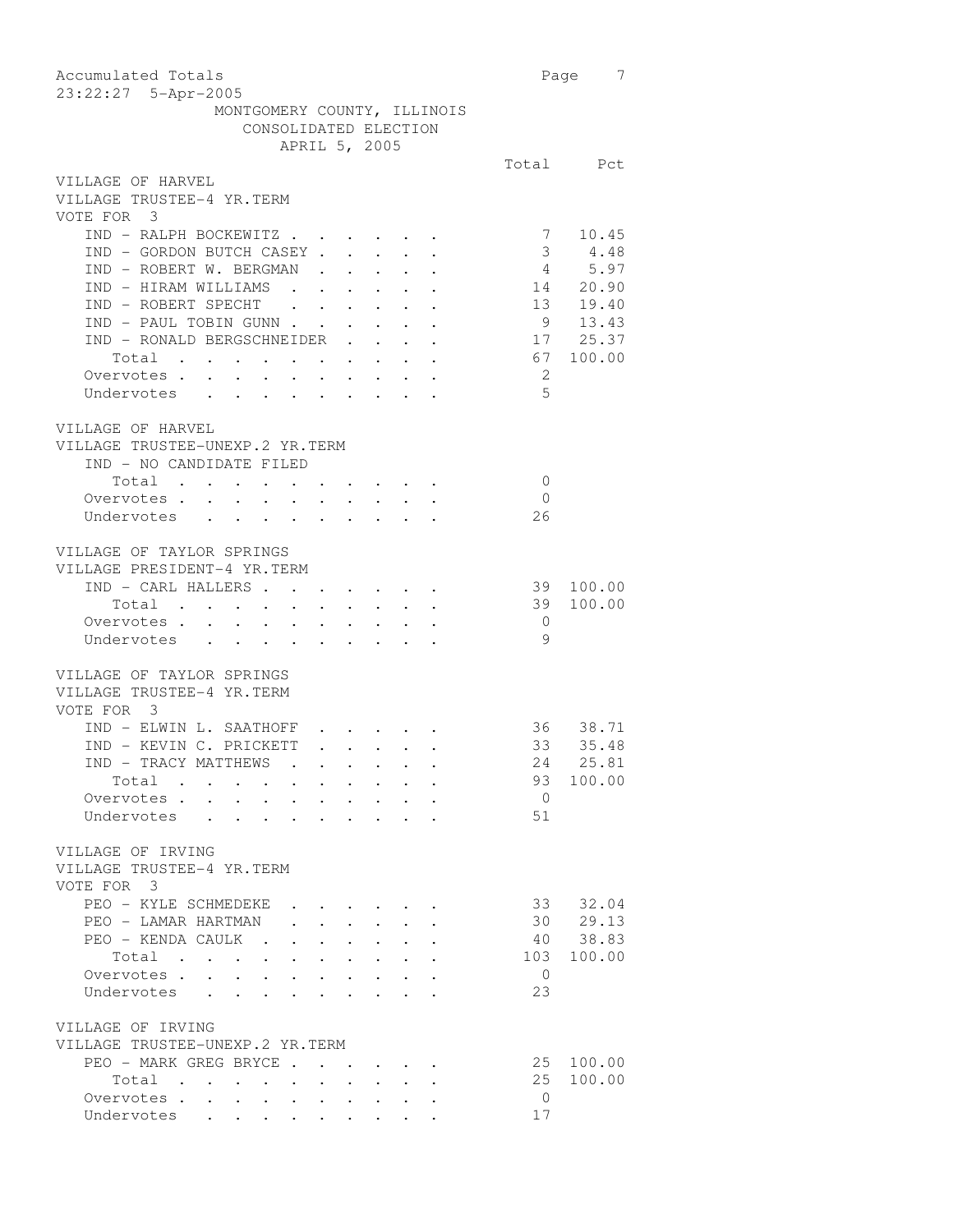| Accumulated Totals                                                                                                                                                                                                                                                                                                                                                                                                                    |                | Page 8    |
|---------------------------------------------------------------------------------------------------------------------------------------------------------------------------------------------------------------------------------------------------------------------------------------------------------------------------------------------------------------------------------------------------------------------------------------|----------------|-----------|
| 23:22:27 5-Apr-2005                                                                                                                                                                                                                                                                                                                                                                                                                   |                |           |
| MONTGOMERY COUNTY, ILLINOIS                                                                                                                                                                                                                                                                                                                                                                                                           |                |           |
| CONSOLIDATED ELECTION                                                                                                                                                                                                                                                                                                                                                                                                                 |                |           |
| APRIL 5, 2005                                                                                                                                                                                                                                                                                                                                                                                                                         |                |           |
|                                                                                                                                                                                                                                                                                                                                                                                                                                       |                | Total Pct |
| VILLAGE OF COALTON                                                                                                                                                                                                                                                                                                                                                                                                                    |                |           |
| MAYOR-4 YR.TERM                                                                                                                                                                                                                                                                                                                                                                                                                       |                |           |
| IND - RICK CEARLOCK .                                                                                                                                                                                                                                                                                                                                                                                                                 | 71             | 100.00    |
| Total<br>Total<br>Overvotes                                                                                                                                                                                                                                                                                                                                                                                                           | 71             | 100.00    |
|                                                                                                                                                                                                                                                                                                                                                                                                                                       | $\overline{0}$ |           |
| Undervotes                                                                                                                                                                                                                                                                                                                                                                                                                            | 9              |           |
| VILLAGE OF COALTON                                                                                                                                                                                                                                                                                                                                                                                                                    |                |           |
| VILLAGE CLERK-4 YR.TERM                                                                                                                                                                                                                                                                                                                                                                                                               |                |           |
| $\begin{tabular}{ccccccccccccccccc} IND & - & KAY & COOK & . & . & . & . & . & . & . & . & . \end{tabular}$                                                                                                                                                                                                                                                                                                                           | 59             | 100.00    |
|                                                                                                                                                                                                                                                                                                                                                                                                                                       | 59             | 100.00    |
| Total<br>Overvotes .                                                                                                                                                                                                                                                                                                                                                                                                                  |                |           |
| $\sim$<br>$\mathcal{L}_{\text{max}}$<br>$\begin{array}{ccc} \cdot & \cdot & \cdot \\ \cdot & \cdot & \cdot \end{array}$<br>$\sim$<br>$\sim$ $-$                                                                                                                                                                                                                                                                                       | $\overline{0}$ |           |
| Undervotes<br>$\mathcal{L}^{\text{max}}$ , where $\mathcal{L}^{\text{max}}$<br>$\cdot$ $\cdot$ $\cdot$ $\cdot$ $\cdot$ $\cdot$                                                                                                                                                                                                                                                                                                        | 21             |           |
| VILLAGE OF COALTON                                                                                                                                                                                                                                                                                                                                                                                                                    |                |           |
| VILLAGE TRUSTEE-4 YR.TERM                                                                                                                                                                                                                                                                                                                                                                                                             |                |           |
| VOTE FOR 3                                                                                                                                                                                                                                                                                                                                                                                                                            |                |           |
| IND - DENNIS UMBERGER                                                                                                                                                                                                                                                                                                                                                                                                                 |                | 65 50.00  |
| $IND - JOE GONET$<br>$\mathbf{a}^{\prime}$ , and $\mathbf{a}^{\prime}$ , and $\mathbf{a}^{\prime}$ , and $\mathbf{a}^{\prime}$<br>$\bullet$ .                                                                                                                                                                                                                                                                                         |                | 65 50.00  |
| Total<br>$\mathbf{L}^{\text{max}}$<br>$\sim$ $-$                                                                                                                                                                                                                                                                                                                                                                                      | 130            | 100.00    |
| Overvotes .<br>$\sim$<br>$\ddot{\phantom{a}}$                                                                                                                                                                                                                                                                                                                                                                                         | $\overline{0}$ |           |
| $\ddot{\phantom{0}}$<br>$\bullet$ .<br>Undervotes                                                                                                                                                                                                                                                                                                                                                                                     | 110            |           |
| $\ddot{\phantom{0}}$<br>$\ddot{\phantom{a}}$<br>$\ddot{\phantom{0}}$                                                                                                                                                                                                                                                                                                                                                                  |                |           |
| VILLAGE OF WENONAH                                                                                                                                                                                                                                                                                                                                                                                                                    |                |           |
| VILLAGE PRESIDENT-4 YR.TERM                                                                                                                                                                                                                                                                                                                                                                                                           |                |           |
| IND - BOB BAUMAN<br>$\sim$<br>$\mathcal{L}(\mathcal{A})$ . The contribution of the contribution of the contribution of the contribution of the contribution of the contribution of the contribution of the contribution of the contribution of the contribution of the                                                                                                                                                                |                | 10 55.56  |
| IND - TWILA PRESNELL                                                                                                                                                                                                                                                                                                                                                                                                                  |                | 8 44.44   |
| Total                                                                                                                                                                                                                                                                                                                                                                                                                                 | 18             | 100.00    |
| Overvotes .<br>$\sim$                                                                                                                                                                                                                                                                                                                                                                                                                 | $\overline{0}$ |           |
| $\mathcal{A}=\mathcal{A}=\mathcal{A}=\mathcal{A}$ .<br>Undervotes                                                                                                                                                                                                                                                                                                                                                                     | $\Omega$       |           |
|                                                                                                                                                                                                                                                                                                                                                                                                                                       |                |           |
| VILLAGE OF WENONAH                                                                                                                                                                                                                                                                                                                                                                                                                    |                |           |
| VILLAGE TRUSTEE-4 YR.TERM                                                                                                                                                                                                                                                                                                                                                                                                             |                |           |
| VOTE FOR 3                                                                                                                                                                                                                                                                                                                                                                                                                            |                |           |
| IND - CRAIG REINCKE                                                                                                                                                                                                                                                                                                                                                                                                                   | 14             | 28.57     |
| IND - BRIAN EDRINGTON.<br>$\bullet$ .                                                                                                                                                                                                                                                                                                                                                                                                 | 12             | 24.49     |
| IND - BRENT PRESNELL.                                                                                                                                                                                                                                                                                                                                                                                                                 | 6              | 12.24     |
| IND - NORMA PURGERSON.                                                                                                                                                                                                                                                                                                                                                                                                                | 5 <sup>5</sup> | 10.20     |
| IND - TAMARA KING<br>$\ddot{\phantom{0}}$                                                                                                                                                                                                                                                                                                                                                                                             | 12             | 24.49     |
| Total<br>$\ddot{\phantom{0}}$<br>$\sim$<br>$\sim$ $\sim$<br>$\sim$                                                                                                                                                                                                                                                                                                                                                                    | 49             | 100.00    |
| Overvotes.                                                                                                                                                                                                                                                                                                                                                                                                                            | $\overline{0}$ |           |
| Undervotes                                                                                                                                                                                                                                                                                                                                                                                                                            | 5              |           |
|                                                                                                                                                                                                                                                                                                                                                                                                                                       |                |           |
| VILLAGE OF WENONAH                                                                                                                                                                                                                                                                                                                                                                                                                    |                |           |
| VILLAGE TRUSTEE-UNEXP.2 YR.TERM                                                                                                                                                                                                                                                                                                                                                                                                       |                |           |
| VOTE FOR 2                                                                                                                                                                                                                                                                                                                                                                                                                            |                |           |
| IND - NO CANDIDATE FILED                                                                                                                                                                                                                                                                                                                                                                                                              |                |           |
| Total<br>$\mathbf{a} = \mathbf{a} + \mathbf{a} + \mathbf{a} + \mathbf{a} + \mathbf{a} + \mathbf{a} + \mathbf{a} + \mathbf{a} + \mathbf{a} + \mathbf{a} + \mathbf{a} + \mathbf{a} + \mathbf{a} + \mathbf{a} + \mathbf{a} + \mathbf{a} + \mathbf{a} + \mathbf{a} + \mathbf{a} + \mathbf{a} + \mathbf{a} + \mathbf{a} + \mathbf{a} + \mathbf{a} + \mathbf{a} + \mathbf{a} + \mathbf{a} + \mathbf{a} + \mathbf{a} + \mathbf{a} + \mathbf$ | $\mathbf{0}$   |           |
| Overvotes.                                                                                                                                                                                                                                                                                                                                                                                                                            | $\Omega$       |           |
| Undervotes                                                                                                                                                                                                                                                                                                                                                                                                                            | 36             |           |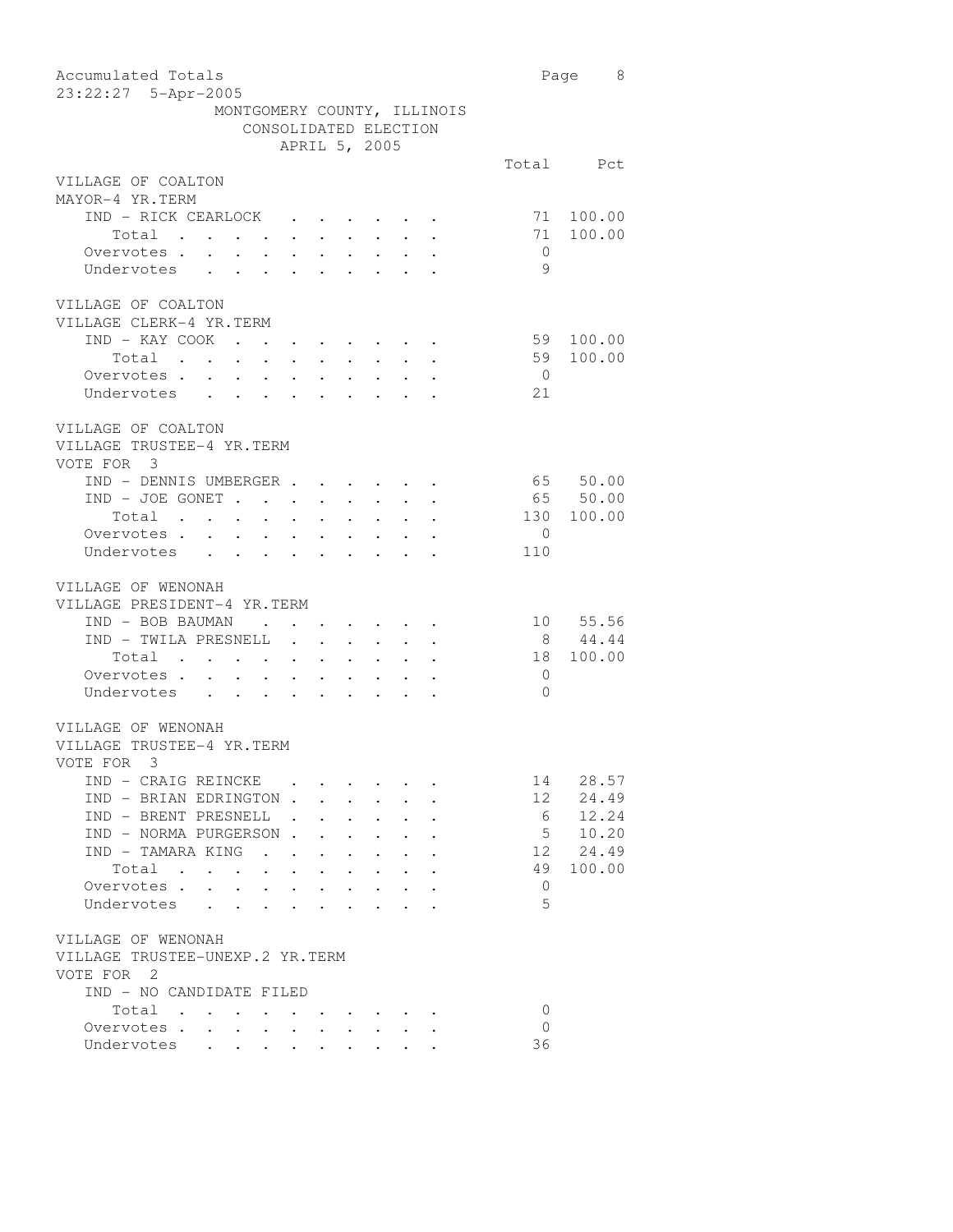| Accumulated Totals                 |                                     |                                                                 |        |                                                      |                       |                                                                     |                | Page 9     |
|------------------------------------|-------------------------------------|-----------------------------------------------------------------|--------|------------------------------------------------------|-----------------------|---------------------------------------------------------------------|----------------|------------|
| 23:22:27 5-Apr-2005                |                                     |                                                                 |        |                                                      |                       |                                                                     |                |            |
|                                    | MONTGOMERY COUNTY, ILLINOIS         |                                                                 |        |                                                      |                       |                                                                     |                |            |
|                                    |                                     |                                                                 |        |                                                      | CONSOLIDATED ELECTION |                                                                     |                |            |
|                                    |                                     |                                                                 |        |                                                      | APRIL 5, 2005         |                                                                     |                |            |
|                                    |                                     |                                                                 |        |                                                      |                       |                                                                     |                | Total Pct  |
| VILLAGE OF WAGGONER                |                                     |                                                                 |        |                                                      |                       |                                                                     |                |            |
| VILLAGE PRESIDENT-4 YR.TERM        |                                     |                                                                 |        |                                                      |                       |                                                                     |                |            |
| IND - LEWIS RAY DURSTON.           |                                     |                                                                 |        |                                                      |                       |                                                                     |                | 53 100.00  |
| Total                              |                                     |                                                                 |        |                                                      |                       |                                                                     | 53             | 100.00     |
|                                    |                                     |                                                                 |        |                                                      |                       |                                                                     | $\overline{0}$ |            |
| Total<br>Overvotes<br>Undervotes   |                                     |                                                                 |        |                                                      |                       |                                                                     | 10             |            |
| VILLAGE OF WAGGONER                |                                     |                                                                 |        |                                                      |                       |                                                                     |                |            |
| VILLAGE TRUSTEE-4 YR.TERM          |                                     |                                                                 |        |                                                      |                       |                                                                     |                |            |
| VOTE FOR 3                         |                                     |                                                                 |        |                                                      |                       |                                                                     |                |            |
| IND - RONALD ELIASON               |                                     |                                                                 |        |                                                      |                       |                                                                     |                | 47 51.65   |
| IND - RONALD SEATON                |                                     |                                                                 |        |                                                      |                       |                                                                     |                | 44 48.35   |
| Total $\cdots$                     |                                     |                                                                 |        |                                                      |                       |                                                                     |                | 91 100.00  |
|                                    |                                     |                                                                 |        |                                                      |                       |                                                                     | $\overline{0}$ |            |
| Total<br>Overvotes<br>Undervotes   |                                     |                                                                 |        |                                                      |                       |                                                                     | 98             |            |
|                                    |                                     |                                                                 |        |                                                      |                       |                                                                     |                |            |
| VILLAGE OF WAGGONER                |                                     |                                                                 |        |                                                      |                       |                                                                     |                |            |
| VILLAGE TRUSTEE-UNEXP.2 YR.TERM    |                                     |                                                                 |        |                                                      |                       |                                                                     |                |            |
| VOTE FOR 2                         |                                     |                                                                 |        |                                                      |                       |                                                                     |                |            |
| IND - NO CANDIDATE FILED           |                                     |                                                                 |        |                                                      |                       |                                                                     |                |            |
| Total .                            |                                     |                                                                 |        |                                                      |                       |                                                                     | $\overline{0}$ |            |
| Overvotes .<br>$\sim$              | $\sim$ $-$                          | $\bullet$ .                                                     | $\sim$ |                                                      |                       |                                                                     | $\overline{0}$ |            |
| Undervotes<br>$\ddot{\phantom{0}}$ | $\sim$                              | $\ddot{\phantom{0}}$                                            | $\sim$ | $\sim$                                               |                       |                                                                     | 126            |            |
|                                    |                                     |                                                                 |        |                                                      |                       |                                                                     |                |            |
| VILLAGE OF RAYMOND                 |                                     |                                                                 |        |                                                      |                       |                                                                     |                |            |
| MAYOR-4 YR.TERM                    |                                     |                                                                 |        |                                                      |                       |                                                                     |                |            |
| IND - DENNIS HELD                  |                                     |                                                                 |        |                                                      |                       |                                                                     |                | 159 100.00 |
| Total $\cdot$                      |                                     |                                                                 |        |                                                      |                       |                                                                     | 159            | 100.00     |
| Overvotes                          |                                     |                                                                 |        |                                                      |                       |                                                                     | $\overline{0}$ |            |
| Undervotes                         |                                     |                                                                 |        |                                                      |                       |                                                                     | 33             |            |
|                                    |                                     |                                                                 |        |                                                      |                       |                                                                     |                |            |
| VILLAGE OF RAYMOND                 |                                     |                                                                 |        |                                                      |                       |                                                                     |                |            |
| VILLAGE CLERK-4 YR.TERM            |                                     |                                                                 |        |                                                      |                       |                                                                     |                |            |
| IND – YVONNE (VONNIE) MARTIN       |                                     |                                                                 |        |                                                      |                       |                                                                     |                | 164 100.00 |
| Total                              |                                     | $\bullet$ .<br><br><br><br><br><br><br><br><br><br><br><br><br> |        |                                                      |                       |                                                                     | 164            | 100.00     |
| Overvotes .                        | $\bullet$ . In the set of $\bullet$ | $\bullet$ .                                                     |        |                                                      |                       |                                                                     | $\mathbf{0}$   |            |
| Undervotes                         |                                     |                                                                 |        |                                                      |                       |                                                                     | 28             |            |
|                                    |                                     |                                                                 |        |                                                      |                       |                                                                     |                |            |
| VILLAGE OF RAYMOND                 |                                     |                                                                 |        |                                                      |                       |                                                                     |                |            |
| VILLAGE TREASURER-4 YR.TERM        |                                     |                                                                 |        |                                                      |                       |                                                                     |                |            |
| IND - JOANN WATSON                 |                                     |                                                                 |        |                                                      |                       |                                                                     | 162            | 100.00     |
| Total                              |                                     |                                                                 |        |                                                      |                       |                                                                     | 162            | 100.00     |
| Overvotes                          |                                     | $\ddot{\phantom{0}}$                                            |        | $\bullet$ . In the case of the case of the $\bullet$ |                       | $\bullet$ .<br><br><br><br><br><br><br><br><br><br><br><br><br><br> | $\circ$        |            |
| Undervotes                         |                                     |                                                                 |        |                                                      | $\sim$ $\sim$         |                                                                     | 30             |            |
|                                    |                                     |                                                                 |        |                                                      |                       |                                                                     |                |            |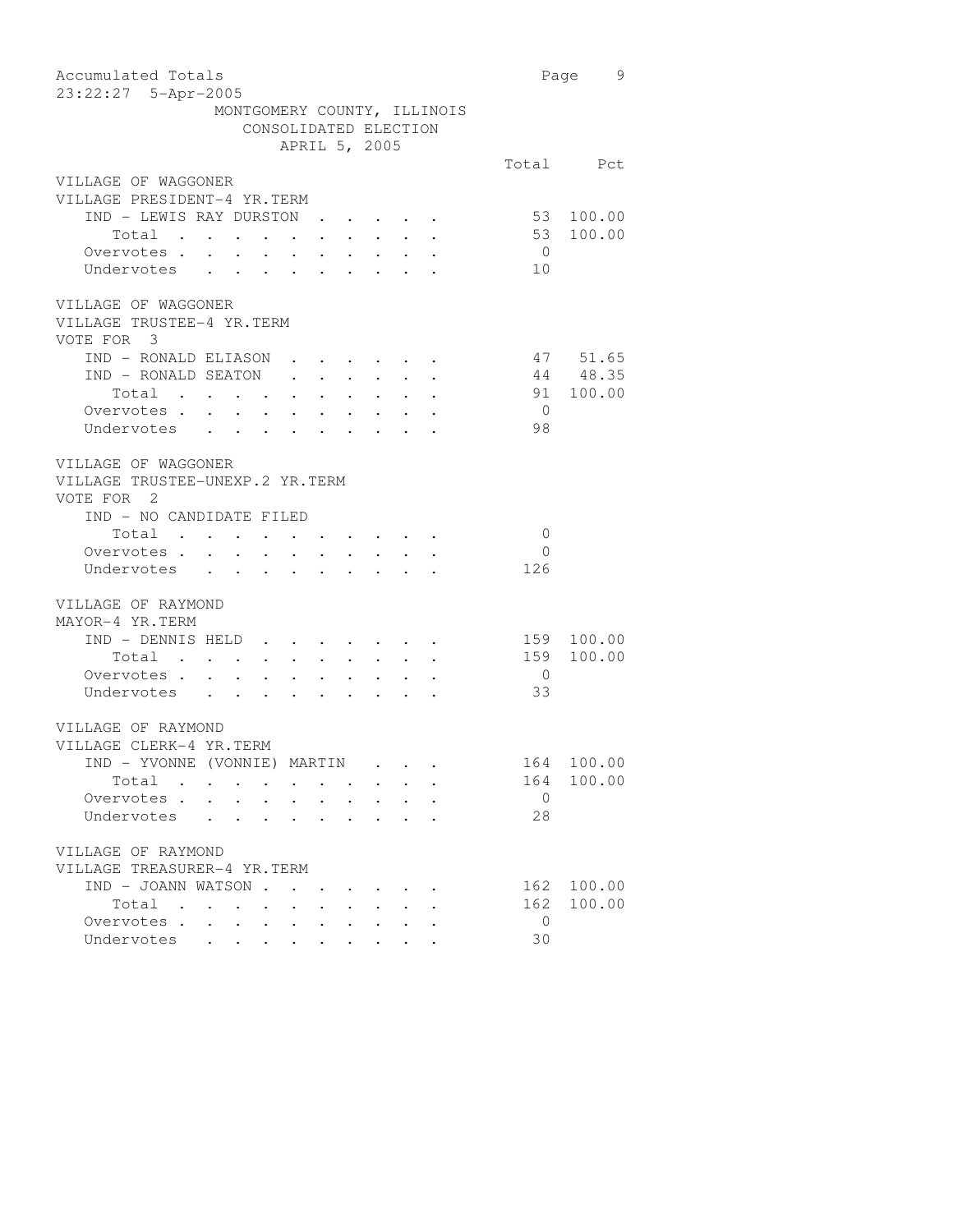| Accumulated Totals<br>23:22:27 5-Apr-2005                                                                                                                                                     |                | Page 10            |
|-----------------------------------------------------------------------------------------------------------------------------------------------------------------------------------------------|----------------|--------------------|
| MONTGOMERY COUNTY, ILLINOIS                                                                                                                                                                   |                |                    |
| CONSOLIDATED ELECTION                                                                                                                                                                         |                |                    |
| APRIL 5, 2005                                                                                                                                                                                 |                |                    |
|                                                                                                                                                                                               |                | Total Pct          |
| VILLAGE OF RAYMOND                                                                                                                                                                            |                |                    |
| VILLAGE TRUSTEE-4 YR.TERM<br>VOTE FOR 3                                                                                                                                                       |                |                    |
| IND - SHAWN D. ALLEN                                                                                                                                                                          |                | 129 26.88          |
|                                                                                                                                                                                               | 143            |                    |
| IND - EMILY BATTIN<br>IND - BRUCE POGGENPOHL                                                                                                                                                  |                | 29.79<br>118 24.58 |
| IND - MIKE HOUGH                                                                                                                                                                              |                | 90 18.75           |
|                                                                                                                                                                                               |                |                    |
| Total                                                                                                                                                                                         | 480            | 100.00             |
| Overvotes                                                                                                                                                                                     | $\overline{2}$ |                    |
| Undervotes                                                                                                                                                                                    | 90             |                    |
|                                                                                                                                                                                               |                |                    |
| VILLAGE OF WALSHVILLE<br>VILLAGE PRESIDENT-4 YR.TERM                                                                                                                                          |                |                    |
|                                                                                                                                                                                               |                |                    |
| IND - WILLIAM D. SYKES, JR.                                                                                                                                                                   | 13             | 100.00             |
| Total<br>Overvotes                                                                                                                                                                            | 13             | 100.00             |
|                                                                                                                                                                                               | $\overline{0}$ |                    |
| Undervotes                                                                                                                                                                                    | $-5$           |                    |
| VILLAGE OF WALSHVILLE                                                                                                                                                                         |                |                    |
| VILLAGE CLERK-4 YR.TERM                                                                                                                                                                       |                |                    |
|                                                                                                                                                                                               |                |                    |
| IND - CATHY HEMKEN                                                                                                                                                                            |                | 16 100.00          |
| Total $\cdots$ $\cdots$ $\cdots$ $\cdots$                                                                                                                                                     | 16             | 100.00             |
| $\begin{array}{ccccccccc}\n\text{overvotes} & \cdot & \cdot & \cdot & \cdot & \cdot\\ \n\text{Undervotes} & \cdot & \cdot & \cdot & \cdot\\ \n\end{array}$<br>$\epsilon = \epsilon_{\rm eff}$ | $\overline{0}$ |                    |
|                                                                                                                                                                                               | -2             |                    |
| VILLAGE OF WALSHVILLE                                                                                                                                                                         |                |                    |
| VILLAGE TRUSTEE-4 YR.TERM                                                                                                                                                                     |                |                    |
|                                                                                                                                                                                               |                |                    |
| VOTE FOR 3                                                                                                                                                                                    |                |                    |
| IND - TERRY HEMKEN                                                                                                                                                                            |                | 17 40.48           |
| IND - DORIS LEONA VOLLINTINE                                                                                                                                                                  |                | $12 \t 28.57$      |
| IND - MARY J. CARTWRIGHT                                                                                                                                                                      |                | 13 30.95           |
| Total<br>Total<br>Overvotes<br>$\bullet$ .                                                                                                                                                    | 42             | 100.00             |
|                                                                                                                                                                                               | $\mathbf{0}$   |                    |
| Undervotes .                                                                                                                                                                                  | 12             |                    |
|                                                                                                                                                                                               |                |                    |
| VILLAGE OF WALSHVILLE                                                                                                                                                                         |                |                    |
| VILLAGE TRUSTEE-UNEXP.2 YR.TERM                                                                                                                                                               |                |                    |
| IND - NO CANDIDATE FILED                                                                                                                                                                      |                |                    |
| Total                                                                                                                                                                                         | $\overline{0}$ |                    |
| Overvotes.                                                                                                                                                                                    | 0              |                    |
| Undervotes .                                                                                                                                                                                  | 18             |                    |
| AUDUBON TOWNSHIP                                                                                                                                                                              |                |                    |
| TOWNSHIP SUPERVISOR-4 YR.TERM                                                                                                                                                                 |                |                    |
|                                                                                                                                                                                               |                |                    |
| REP - HELEN M. ARCHIBALD                                                                                                                                                                      | 106            | 100.00             |
| DEM - NO CANDIDATE FILED                                                                                                                                                                      |                |                    |
| Total                                                                                                                                                                                         | 106            | 100.00             |
| Overvotes                                                                                                                                                                                     | $\overline{0}$ |                    |
| Undervotes<br>$\bullet$ .<br>$\bullet$ .                                                                                                                                                      | 30             |                    |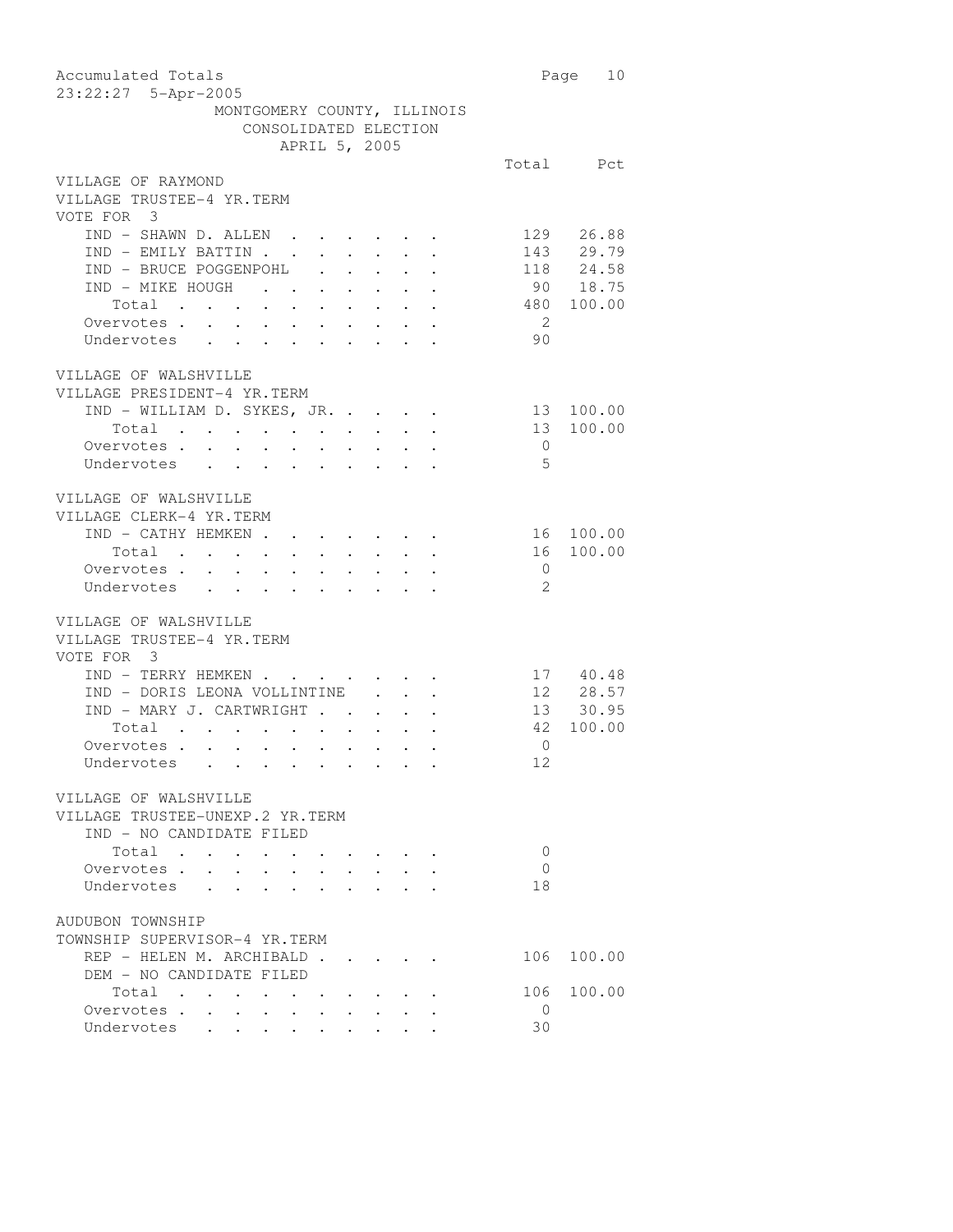| Accumulated Totals<br>23:22:27 5-Apr-2005                                                                                                                    |                | Page 11               |
|--------------------------------------------------------------------------------------------------------------------------------------------------------------|----------------|-----------------------|
| MONTGOMERY COUNTY, ILLINOIS                                                                                                                                  |                |                       |
| CONSOLIDATED ELECTION                                                                                                                                        |                |                       |
| APRIL 5, 2005                                                                                                                                                |                |                       |
|                                                                                                                                                              |                | Total Pct             |
|                                                                                                                                                              |                |                       |
| AUDUBON TOWNSHIP                                                                                                                                             |                |                       |
| TOWNSHIP CLERK-4 YR.TERM                                                                                                                                     |                |                       |
| REP - DOROTHY ARCHIBALD                                                                                                                                      | 102            | 100.00                |
| DEM - NO CANDIDATE FILED                                                                                                                                     |                |                       |
| Total<br>$\mathbf{r} = \mathbf{r} \times \mathbf{r}$ , where $\mathbf{r} = \mathbf{r} \times \mathbf{r}$ , where $\mathbf{r} = \mathbf{r} \times \mathbf{r}$ | 102            | 100.00                |
| Overvotes<br>Undervotes                                                                                                                                      | $\overline{0}$ |                       |
|                                                                                                                                                              | 34             |                       |
|                                                                                                                                                              |                |                       |
| AUDUBON TOWNSHIP                                                                                                                                             |                |                       |
| HIGHWAY COMMISSIONER-4 YR.TERM                                                                                                                               |                |                       |
| REP - GARY W. BARKER                                                                                                                                         | 114 100.00     |                       |
| DEM - NO CANDIDATE FILED                                                                                                                                     |                |                       |
|                                                                                                                                                              |                |                       |
| Total $\cdots$ $\cdots$ $\cdots$ $\cdots$                                                                                                                    | 114            | 100.00                |
| Overvotes<br>Undervotes                                                                                                                                      | $\overline{0}$ |                       |
|                                                                                                                                                              | 22             |                       |
|                                                                                                                                                              |                |                       |
| AUDUBON TOWNSHIP                                                                                                                                             |                |                       |
| TOWNSHIP TRUSTEE-4 YR.TERM                                                                                                                                   |                |                       |
| VOTE FOR 4                                                                                                                                                   |                |                       |
| REP - JOSEPH D. SPANNAGEL                                                                                                                                    |                | 98 23.56              |
| REP - LESTER D. HAMLIN                                                                                                                                       |                | 109 26.20             |
| DEM - ROBERT E. BURRUS                                                                                                                                       |                |                       |
| $\mathbf{r} = \mathbf{r} \times \mathbf{r}$ , $\mathbf{r} = \mathbf{r} \times \mathbf{r}$                                                                    |                | 111 26.68<br>98 23.56 |
| DEM – MARC D. PATKUS<br>Total<br>Overvotes                                                                                                                   | 416            |                       |
|                                                                                                                                                              | $\overline{0}$ | 100.00                |
|                                                                                                                                                              |                |                       |
| Undervotes                                                                                                                                                   | 128            |                       |
|                                                                                                                                                              |                |                       |
| BOIS D'ARC TOWNSHIP                                                                                                                                          |                |                       |
| TOWNSHIP SUPERVISOR-4 YR.TERM                                                                                                                                |                |                       |
| DEM - ANDREW J. AHERIN<br>$\mathbf{1}=\mathbf{1}=\mathbf{1}=\mathbf{1}=\mathbf{1}=\mathbf{1}=\mathbf{1}$                                                     | 200            | 100.00                |
| REP - NO CANDIDATE FILED                                                                                                                                     |                |                       |
| Total<br>$\mathbf{z} = \mathbf{z} + \mathbf{z} + \mathbf{z} + \mathbf{z} + \mathbf{z} + \mathbf{z}$                                                          | 200            | 100.00                |
| Overvotes                                                                                                                                                    | 0              |                       |
| Undervotes .                                                                                                                                                 | 23             |                       |
|                                                                                                                                                              |                |                       |
| BOIS D'ARC TOWNSHIP                                                                                                                                          |                |                       |
|                                                                                                                                                              |                |                       |
| TOWNSHIP CLERK-4 YR.TERM                                                                                                                                     |                |                       |
| DEM - ROSEMARY MARTIN                                                                                                                                        |                | 199 100.00            |
| REP - NO CANDIDATE FILED                                                                                                                                     |                |                       |
| Total                                                                                                                                                        | 199            | 100.00                |
| Overvotes.<br>$\ddot{\phantom{0}}$                                                                                                                           | $\overline{0}$ |                       |
| Undervotes<br>$\ddot{\phantom{0}}$                                                                                                                           | 24             |                       |
|                                                                                                                                                              |                |                       |
| BOIS D'ARC TOWNSHIP                                                                                                                                          |                |                       |
| TOWNSHIP ASSESSOR-4 YR.TERM                                                                                                                                  |                |                       |
| DEM - RITA DURSTON                                                                                                                                           | 176            | 100.00                |
| REP - NO CANDIDATE FILED                                                                                                                                     |                |                       |
| Total                                                                                                                                                        |                | 176 100.00            |
| Overvotes .                                                                                                                                                  | $\overline{0}$ |                       |
| $\sim$<br>$\sim$                                                                                                                                             |                |                       |
| Undervotes                                                                                                                                                   | 47             |                       |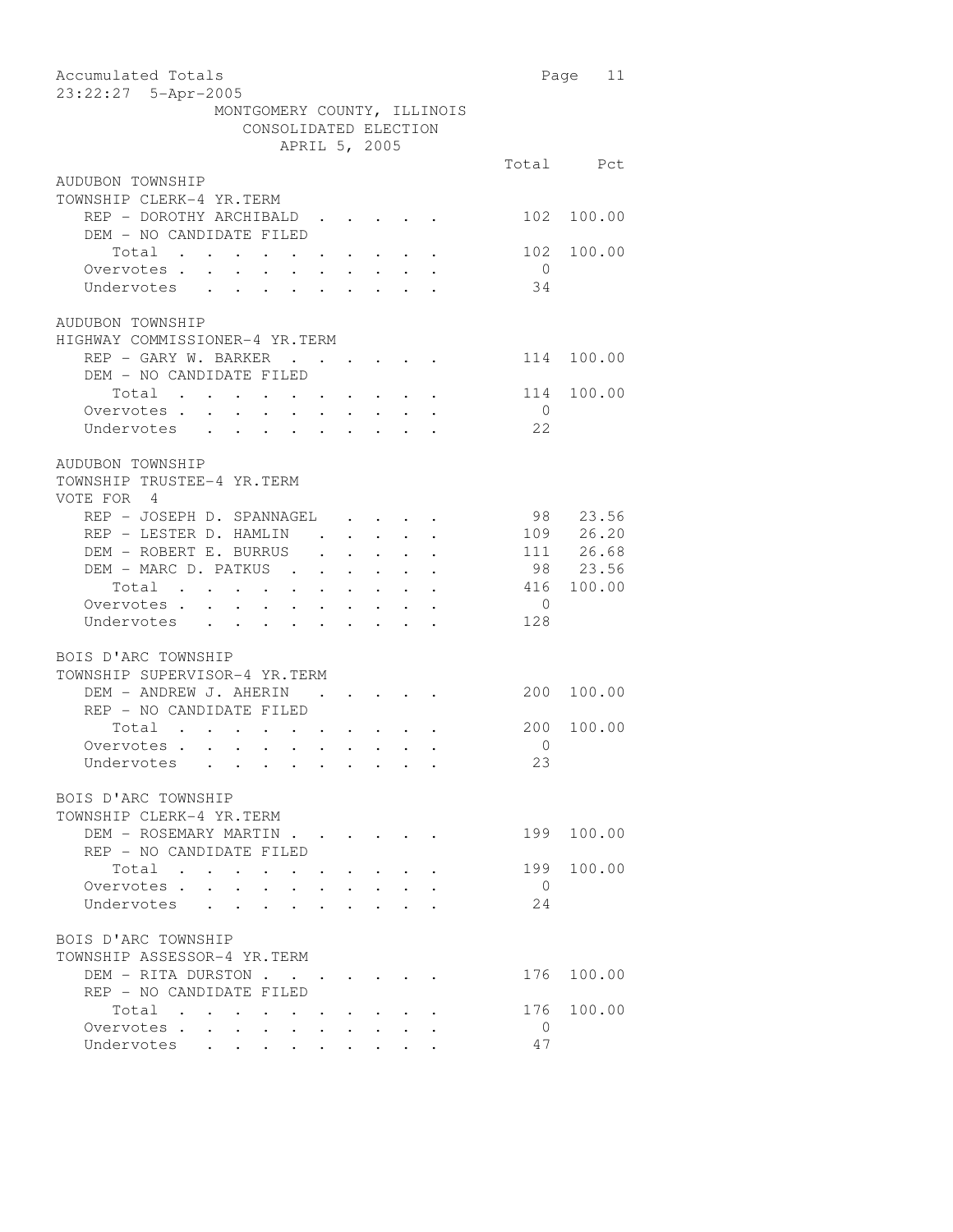| Accumulated Totals                                              |                | Page 12    |
|-----------------------------------------------------------------|----------------|------------|
| 23:22:27 5-Apr-2005                                             |                |            |
| MONTGOMERY COUNTY, ILLINOIS                                     |                |            |
| CONSOLIDATED ELECTION                                           |                |            |
| APRIL 5, 2005                                                   |                |            |
|                                                                 |                | Total Pct  |
| BOIS D'ARC TOWNSHIP                                             |                |            |
| HIGHWAY COMMISSIONER-4 YR.TERM                                  |                |            |
| DEM - DANNY RIEMANN .                                           |                | 193 100.00 |
| REP - NO CANDIDATE FILED                                        |                |            |
| Total                                                           | 193            | 100.00     |
| Overvotes                                                       | $\overline{0}$ |            |
| Undervotes                                                      | 30             |            |
|                                                                 |                |            |
| BOIS D'ARC TOWNSHIP                                             |                |            |
| TOWNSHIP TRUSTEE-4 YR.TERM                                      |                |            |
| VOTE FOR 4                                                      |                |            |
| DEM - JEFFREY BROWN                                             |                | 195 34.15  |
|                                                                 |                | 186 32.57  |
| DEM - SHAWN JORDAN<br>DEM - MICHAEL STIEREN                     |                | 190 33.27  |
| REP - NO CANDIDATE FILED                                        |                |            |
| Total                                                           |                | 571 100.00 |
| Overvotes.                                                      | $\overline{0}$ |            |
| Undervotes                                                      | 321            |            |
|                                                                 |                |            |
| BUTLER GROVE TOWNSHIP                                           |                |            |
| TOWNSHIP SUPERVISOR-4 YR.TERM                                   |                |            |
| DEM - NO CANDIDATE FILED                                        |                |            |
| REP - ROY NIEMEYER                                              |                | 84 100.00  |
| Total                                                           | 84             | 100.00     |
| Overvotes.                                                      | $\overline{0}$ |            |
| Undervotes                                                      | 13             |            |
|                                                                 |                |            |
| BUTLER GROVE TOWNSHIP                                           |                |            |
| TOWNSHIP CLERK-4 YR.TERM                                        |                |            |
| DEM - NO CANDIDATE FILED                                        |                |            |
| REP - MARY C. FUCHS                                             |                | 81 100.00  |
| Total                                                           | 81             | 100.00     |
| Overvotes                                                       | $\overline{0}$ |            |
| Undervotes                                                      | 16             |            |
|                                                                 |                |            |
| BUTLER GROVE TOWNSHIP                                           |                |            |
| HIGHWAY COMMISSIONER-4 YR.TERM                                  |                |            |
| DEM - RICKEY L. LANE<br>$\cdot$ $\cdot$ $\cdot$ $\cdot$ $\cdot$ | 86             | 100.00     |
| REP - NO CANDIDATE FILED                                        |                |            |
| Total                                                           | 86             | 100.00     |
| Overvotes<br>$\ddot{\phantom{0}}$                               | $\overline{0}$ |            |
| Undervotes                                                      | 11             |            |
|                                                                 |                |            |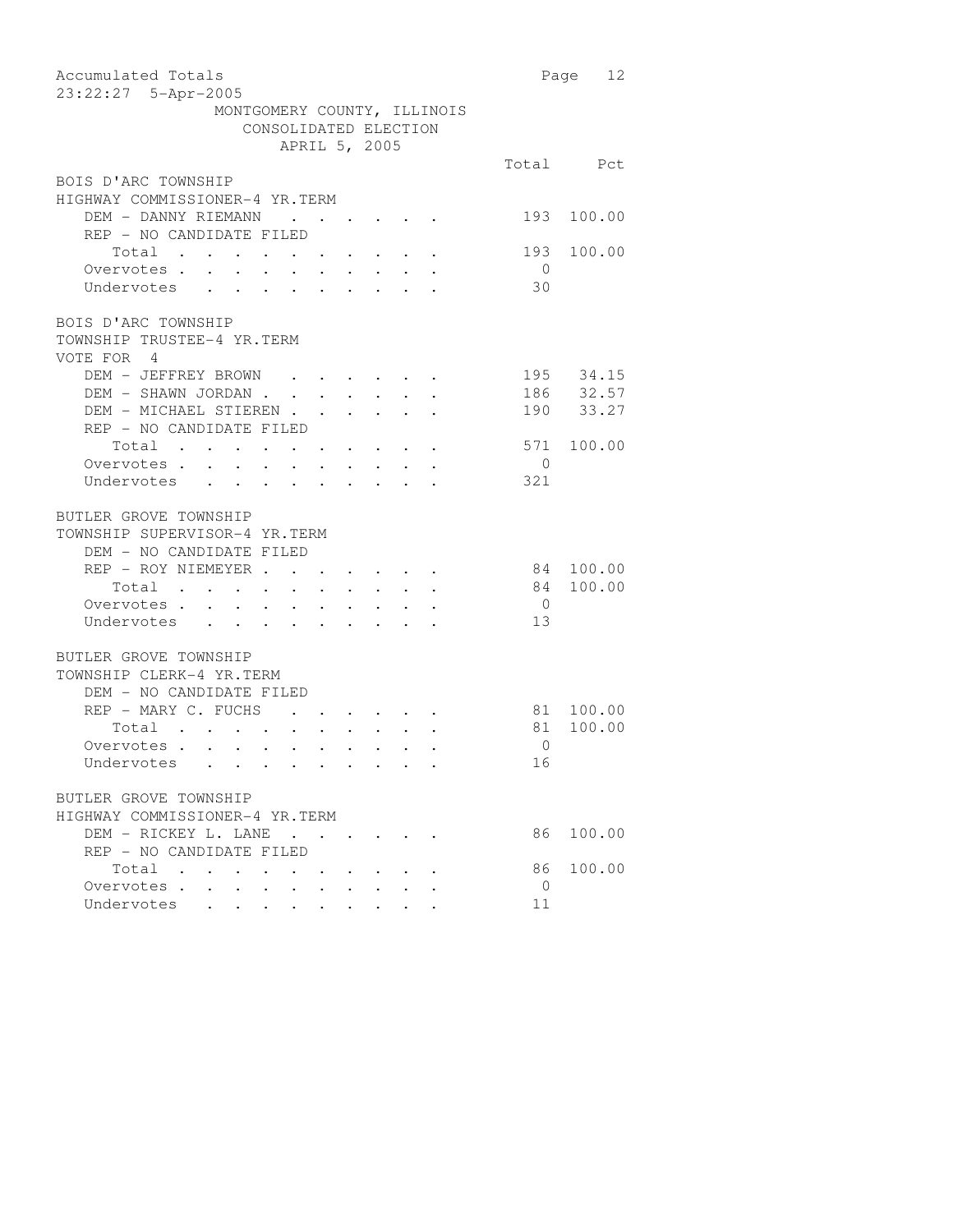| Accumulated Totals<br>23:22:27 5-Apr-2005                                                                                                                              |                | Page 13                  |
|------------------------------------------------------------------------------------------------------------------------------------------------------------------------|----------------|--------------------------|
| MONTGOMERY COUNTY, ILLINOIS<br>CONSOLIDATED ELECTION                                                                                                                   |                |                          |
| APRIL 5, 2005                                                                                                                                                          |                |                          |
|                                                                                                                                                                        |                | Total Pct                |
| BUTLER GROVE TOWNSHIP<br>TOWNSHIP TRUSTEE-4 YR.TERM<br>VOTE FOR 4                                                                                                      |                |                          |
| DEM - DANNY T. EICKHOFF<br>$\cdot$ $\cdot$ $\cdot$ $\cdot$ $\cdot$ $\cdot$ $\cdot$<br>DEM - BRIAN W. LAURENT<br>$\epsilon = \epsilon - \epsilon = \epsilon - \epsilon$ |                | 80 24.39                 |
|                                                                                                                                                                        |                | 45 13.72<br>67 20.43     |
| DEM – ROBERT A. ADAMS<br>DEM – KENDRA R. LANE                                                                                                                          |                | 44 13.41                 |
| $\ddot{\phantom{a}}$<br>REP - DWAIN FESSER                                                                                                                             |                | 49 14.94                 |
| REP - DANA R. GRANTHAM                                                                                                                                                 | 43 13.11       |                          |
| Total                                                                                                                                                                  | 328            | 100.00                   |
| Overvotes.                                                                                                                                                             | $\overline{1}$ |                          |
| Undervotes                                                                                                                                                             | 56             |                          |
| EAST FORK TOWNSHIP<br>TOWNSHIP SUPERVISOR-4 YR.TERM                                                                                                                    |                |                          |
| REP - JANICE LE ATTEBERRY                                                                                                                                              | 88 27.33       |                          |
| DEM - LIBBY CHUMLEY                                                                                                                                                    |                | 234 72.67                |
| Total                                                                                                                                                                  | 322 100.00     |                          |
| Overvotes.                                                                                                                                                             | $\overline{1}$ |                          |
| Undervotes                                                                                                                                                             | 32             |                          |
| EAST FORK TOWNSHIP<br>TOWNSHIP CLERK-4 YR.TERM<br>REP - NO CANDIDATE FILED<br>DEM - MARY L. BONE                                                                       | 298            | 100.00                   |
| Total                                                                                                                                                                  |                | 298 100.00               |
| Overvotes.                                                                                                                                                             | $\overline{0}$ |                          |
| Undervotes                                                                                                                                                             | 57             |                          |
| EAST FORK TOWNSHIP<br>HIGHWAY COMMISSIONER-4 YR.TERM<br>REP - NO CANDIDATE FILED                                                                                       |                |                          |
| DEM - STEPHEN G. VOYLES                                                                                                                                                |                | 290 100.00<br>290 100.00 |
| . Total<br>Overvotes.                                                                                                                                                  | $\circ$        |                          |
| Undervotes<br>$\mathbf{r}$ , $\mathbf{r}$ , $\mathbf{r}$ , $\mathbf{r}$ , $\mathbf{r}$ , $\mathbf{r}$ , $\mathbf{r}$                                                   | 65             |                          |
|                                                                                                                                                                        |                |                          |
| EAST FORK TOWNSHIP<br>TOWNSHIP TRUSTEE-4 YR.TERM<br>VOTE FOR 4                                                                                                         |                |                          |
| $REF$ - DEAN FULLER                                                                                                                                                    | 225            | 20.47                    |
| DEM - STAN R. THACKER.                                                                                                                                                 | 237            | 21.57                    |
| DEM - DONALD L. HUBER.                                                                                                                                                 | 235            | 21.38                    |
| DEM - DAVID M. TOBERMAN                                                                                                                                                | 205            | 18.65                    |
| DEM - ANDREW L. THERIAC<br>$\mathbf{r} = \mathbf{r}$                                                                                                                   |                | 197 17.93                |
| Total<br>$\mathcal{L}(\mathcal{A})$ . The contribution of the contribution of $\mathcal{A}$<br>$\ddotsc$ . The contract of $\ddotsc$                                   | 1,099          | 100.00                   |
| Overvotes<br>$\mathbf{z} = \mathbf{z} + \mathbf{z} + \mathbf{z}$<br>Undervotes                                                                                         | 1<br>317       |                          |
|                                                                                                                                                                        |                |                          |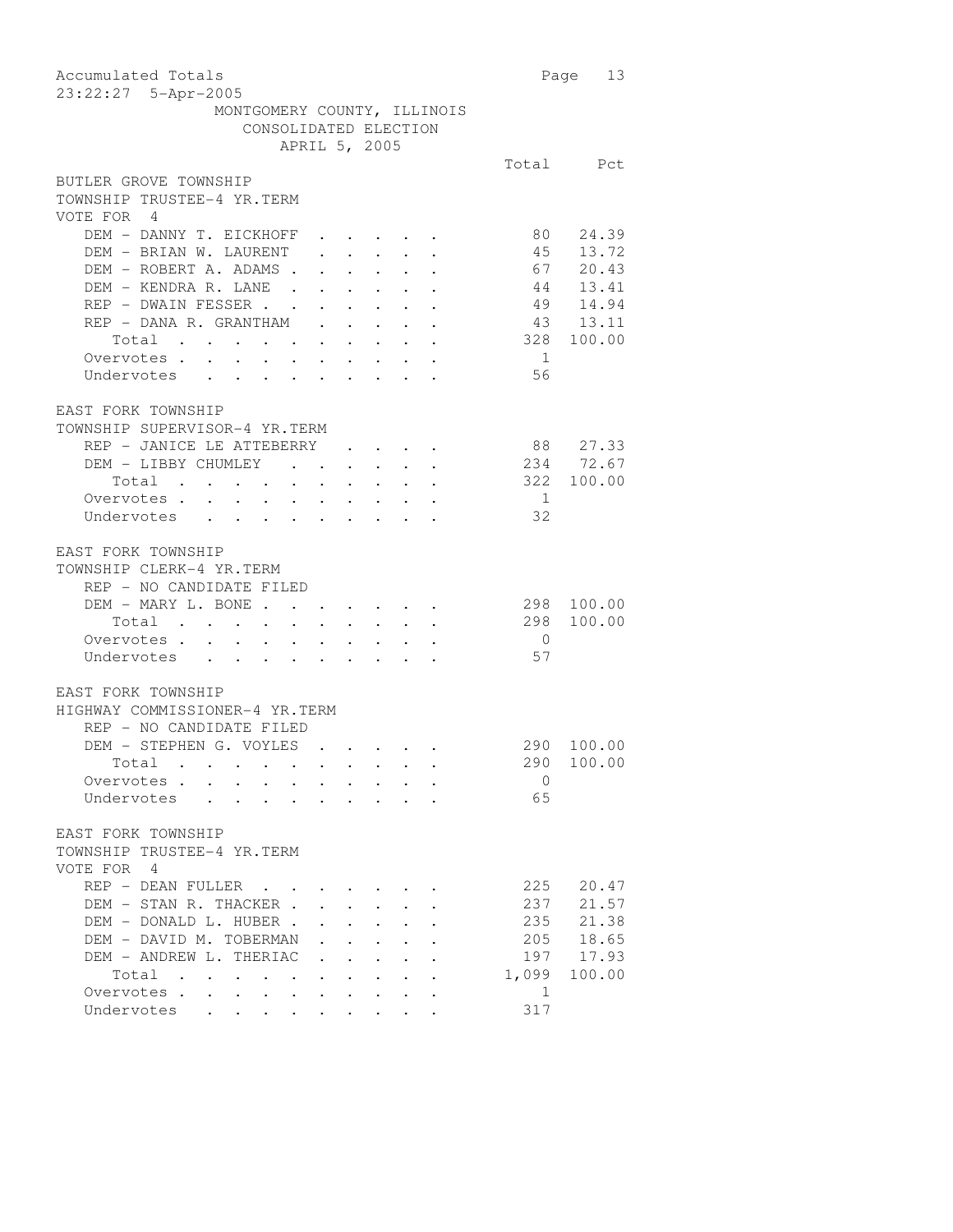| Accumulated Totals<br>23:22:27 5-Apr-2005                                                                                                                               |                       | Page 14   |
|-------------------------------------------------------------------------------------------------------------------------------------------------------------------------|-----------------------|-----------|
| MONTGOMERY COUNTY, ILLINOIS                                                                                                                                             |                       |           |
| CONSOLIDATED ELECTION                                                                                                                                                   |                       |           |
| APRIL 5, 2005                                                                                                                                                           |                       |           |
|                                                                                                                                                                         |                       | Total Pct |
| FILLMORE TOWNSHIP<br>TOWNSHIP SUPERVISOR-4 YR.TERM                                                                                                                      |                       |           |
| REP - NO CANDIDATE FILED                                                                                                                                                |                       |           |
| DEM - SCOT USHER<br>$\mathbf{a} = \mathbf{a} + \mathbf{a} + \mathbf{a} + \mathbf{a} + \mathbf{a} + \mathbf{a} + \mathbf{a} + \mathbf{a}$                                | 96                    | 100.00    |
| Total                                                                                                                                                                   | 96                    | 100.00    |
| Overvotes .<br>$\sim$<br>$\sim$<br>$\mathbf{r} = \left\{ \mathbf{r}_1, \ldots, \mathbf{r}_n \right\}$                                                                   | $\overline{0}$        |           |
| Undervotes<br>$\mathbf{L}$<br>$\ddot{\phantom{0}}$                                                                                                                      | 10                    |           |
| FILLMORE TOWNSHIP<br>TOWNSHIP CLERK-4 YR.TERM<br>REP - NO CANDIDATE FILED                                                                                               |                       |           |
| DEM - JEANNA LORTON<br>$\mathbf{r} = \mathbf{r} \cdot \mathbf{r}$ , where $\mathbf{r} = \mathbf{r} \cdot \mathbf{r}$ , where $\mathbf{r} = \mathbf{r} \cdot \mathbf{r}$ | 93                    | 100.00    |
| Total                                                                                                                                                                   | 93                    | 100.00    |
| Overvotes .<br>$\mathcal{A}^{\mathcal{A}}$ . As a set of the set of the set of the $\mathcal{A}^{\mathcal{A}}$                                                          | $\overline{0}$        |           |
| Undervotes<br>$\sim$                                                                                                                                                    | 13                    |           |
| FILLMORE TOWNSHIP<br>TOWNSHIP TRUSTEE-4 YR.TERM<br>VOTE FOR 4                                                                                                           |                       |           |
| REP - CURTIS HOPWOOD                                                                                                                                                    |                       | 86 26.63  |
| REP - CARL FESSER<br>and the contract of the contract of<br>$\sim$                                                                                                      |                       | 86 26.63  |
| DEM - KENNETH EUGENE SMITH<br>$\mathcal{A}^{\mathcal{A}}$ , and $\mathcal{A}^{\mathcal{A}}$ , and $\mathcal{A}^{\mathcal{A}}$<br>$\ddot{\phantom{0}}$                   |                       | 81 25.08  |
| DEM - CAROL J. CHRIST-MORAL                                                                                                                                             |                       | 70 21.67  |
| Total                                                                                                                                                                   | 323                   | 100.00    |
| Overvotes.<br>$\bullet$<br>$\ddot{\phantom{a}}$<br>$\ddot{\phantom{0}}$<br>$\sim$                                                                                       | $\overline{0}$        |           |
| Undervotes .<br>$\sim$<br>$\cdot$ $\cdot$ $\cdot$ $\cdot$ $\cdot$                                                                                                       | 101                   |           |
| GRISHAM TOWNSHIP<br>TOWNSHIP SUPERVISOR-4 YR.TERM                                                                                                                       |                       |           |
| DEM - SANDY COOLEY.                                                                                                                                                     |                       | 141 83.93 |
| IND - LAURA ZERFOWSKI                                                                                                                                                   |                       | 27 16.07  |
| Total                                                                                                                                                                   | 168                   | 100.00    |
| Overvotes.<br>$\begin{array}{cccccccccccccc} \bullet & \bullet & \bullet & \bullet & \bullet & \bullet & \bullet & \bullet \end{array}$                                 | 0                     |           |
| Undervotes                                                                                                                                                              | 17                    |           |
|                                                                                                                                                                         |                       |           |
| GRISHAM TOWNSHIP<br>TOWNSHIP CLERK-4 YR.TERM                                                                                                                            |                       |           |
| DEM - PHYLLIS A. VOLKMAR<br>IND - NO CANDIDATE FILED                                                                                                                    | 154                   | 100.00    |
| Total<br>Overvotes.                                                                                                                                                     | 154<br>$\overline{0}$ | 100.00    |
| Undervotes                                                                                                                                                              | 31                    |           |
|                                                                                                                                                                         |                       |           |
| GRISHAM TOWNSHIP<br>HIGHWAY COMMISSIONER-4 YR.TERM<br>DEM - THOMAS M. CHAPPELEAR                                                                                        |                       | 138 83.13 |
| IND - CLINTON BARNHART                                                                                                                                                  | 28                    | 16.87     |
| Total .<br>$\sim$ 100 $\pm$                                                                                                                                             | 166                   | 100.00    |
| Overvotes<br>$\ddot{\phantom{0}}$<br>$\bullet$ .                                                                                                                        | 1                     |           |
| Undervotes                                                                                                                                                              | 18                    |           |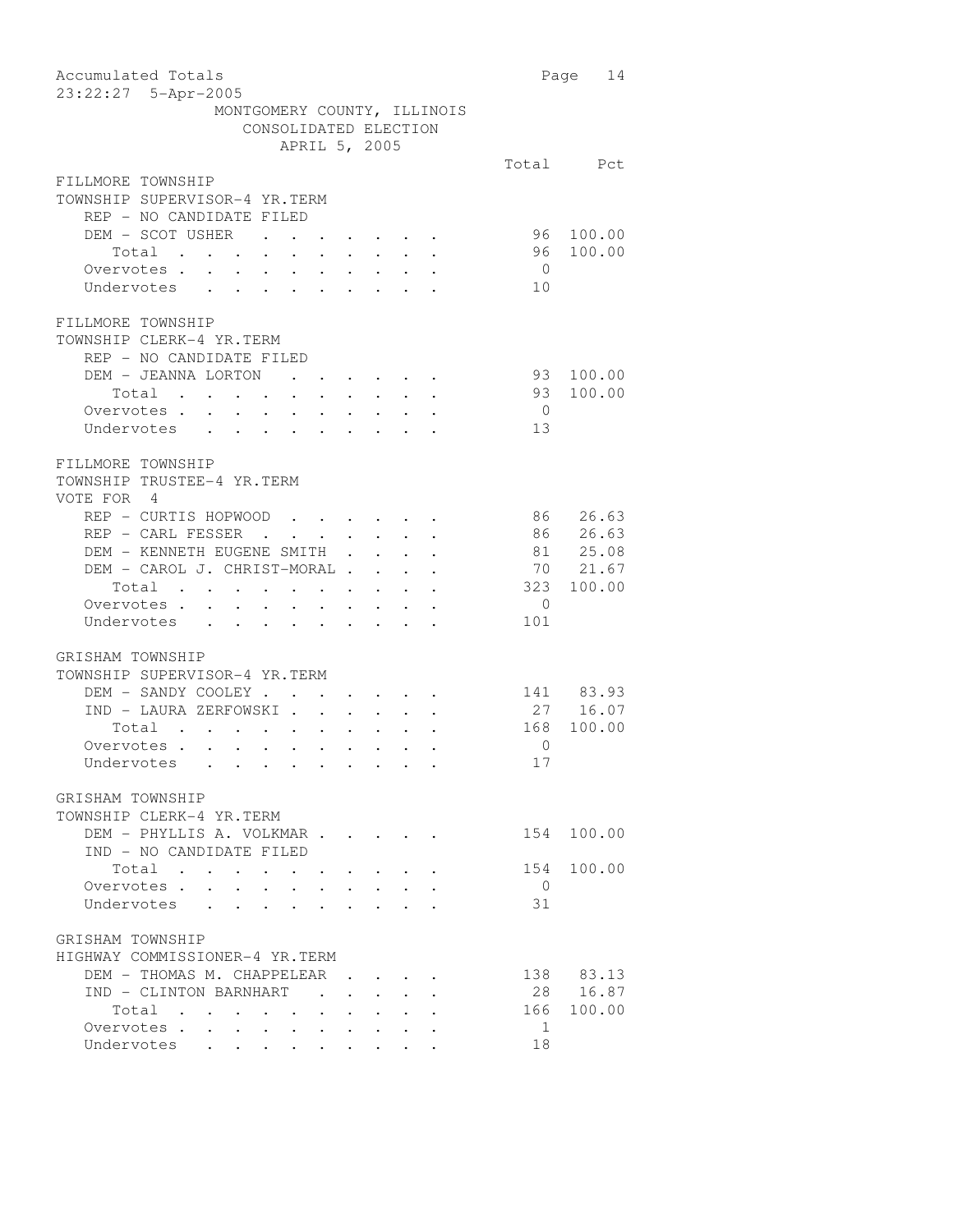| Accumulated Totals<br>23:22:27 5-Apr-2005                                                                                                            |                | Page 15    |
|------------------------------------------------------------------------------------------------------------------------------------------------------|----------------|------------|
| MONTGOMERY COUNTY, ILLINOIS                                                                                                                          |                |            |
| CONSOLIDATED ELECTION                                                                                                                                |                |            |
| APRIL 5, 2005                                                                                                                                        |                |            |
|                                                                                                                                                      |                | Total Pct  |
| GRISHAM TOWNSHIP<br>TOWNSHIP TRUSTEE                                                                                                                 |                |            |
| VOTE FOR 4                                                                                                                                           |                |            |
| DEM - JIM CARROLL                                                                                                                                    |                | 153 24.13  |
| DEM - MICHAEL LAUGHLIN                                                                                                                               |                | 148 23.34  |
| DEM - ROWDY LUCK                                                                                                                                     |                | 132 20.82  |
| DEM - VERNE K. VOLKMAR<br>$\mathbf{L}$ , $\mathbf{L}$ , $\mathbf{L}$ , $\mathbf{L}$                                                                  |                | 133 20.98  |
| IND - MELODY A. BARNHART.<br>$\sim 10^{-10}$                                                                                                         | 35             | 5.52       |
| IND - MICHAEL ZERFOWSKI<br>$\mathbf{r} = \mathbf{r} \cdot \mathbf{r}$<br>$\sim 10$                                                                   |                | 33 5.21    |
| Total                                                                                                                                                |                | 634 100.00 |
| Total<br>Overvotes                                                                                                                                   | $\overline{1}$ |            |
| Undervotes                                                                                                                                           | 102            |            |
|                                                                                                                                                      |                |            |
|                                                                                                                                                      |                |            |
| HARVEL TOWNSHIP                                                                                                                                      |                |            |
| TOWNSHIP SUPERVISOR-4 YR.TERM                                                                                                                        |                |            |
| DEM - WILLIAM L. BROWN                                                                                                                               | 35             | 100.00     |
| REP - NO CANDIDATE FILED                                                                                                                             |                |            |
| Total<br>$\mathbf{a} = \mathbf{a} + \mathbf{a} + \mathbf{a} + \mathbf{a} + \mathbf{a} + \mathbf{a} + \mathbf{a}$                                     | 35             | 100.00     |
| Overvotes<br>$\ddot{\phantom{0}}$<br>$\mathbf{L} = \mathbf{L} \mathbf{L}$<br>$\sim$ $\sim$                                                           | $\overline{0}$ |            |
| Undervotes                                                                                                                                           | 7              |            |
| HARVEL TOWNSHIP<br>TOWNSHIP CLERK-4 YR.TERM                                                                                                          |                |            |
| DEM - SHARON A. FUNDERBURK                                                                                                                           | 35             | 100.00     |
| REP - NO CANDIDATE FILED                                                                                                                             |                |            |
| Total .                                                                                                                                              | 35             | 100.00     |
| Overvotes.                                                                                                                                           | $\overline{0}$ |            |
| $\bullet$ .<br>$\ddot{\phantom{0}}$<br>$\ddot{\phantom{0}}$<br>$\mathcal{L}_{\text{max}}$<br>Undervotes<br>$\mathbf{L}$<br>$\mathbf{L} = \mathbf{L}$ | 7              |            |
|                                                                                                                                                      |                |            |
| HARVEL TOWNSHIP                                                                                                                                      |                |            |
|                                                                                                                                                      |                |            |
| HIGHWAY COMMISSIONER-4 YR.TERM                                                                                                                       |                |            |
| DEM - BOB MATLI                                                                                                                                      | 38             | 100.00     |
| REP - NO CANDIDATE FILED                                                                                                                             |                |            |
| Total .                                                                                                                                              |                | 38 100.00  |
| Overvotes .                                                                                                                                          | 0              |            |
| Undervotes                                                                                                                                           | 4              |            |
|                                                                                                                                                      |                |            |
| HARVEL TOWNSHIP                                                                                                                                      |                |            |
| TOWNSHIP TRUSTEE-4 YR.TERM                                                                                                                           |                |            |
| VOTE FOR 4                                                                                                                                           |                |            |
| DEM - JAMES L. HITCHINGS .                                                                                                                           | 40             | 36.70      |
| REP - NO CANDIDATE FILED                                                                                                                             |                |            |
| IND - CRAIG WEITEKAMP.                                                                                                                               | 33             | 30.28      |
| IND - TIMOTHY LEBECK                                                                                                                                 | 36             | 33.03      |
| Total<br>$\mathbf{L}^{\text{max}}$                                                                                                                   | 109            | 100.00     |
| $\mathbf{r}$<br>Overvotes .<br>$\ddot{\phantom{a}}$<br>$\cdot$                                                                                       | $\mathbf{0}$   |            |
| Undervotes                                                                                                                                           | 59             |            |
|                                                                                                                                                      |                |            |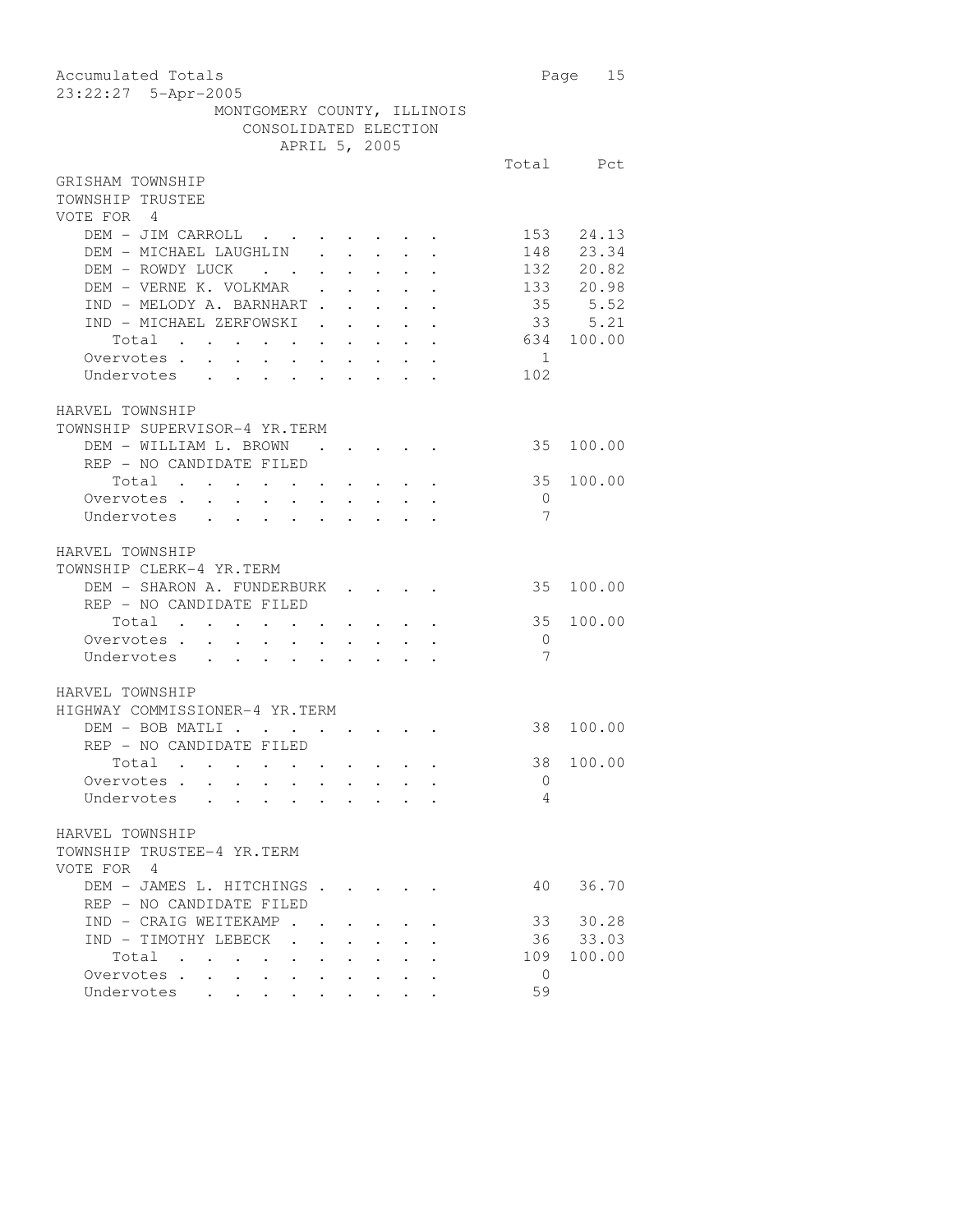| Accumulated Totals<br>23:22:27 5-Apr-2005                                                                                |                | Page 16    |
|--------------------------------------------------------------------------------------------------------------------------|----------------|------------|
| MONTGOMERY COUNTY, ILLINOIS                                                                                              |                |            |
| CONSOLIDATED ELECTION                                                                                                    |                |            |
| APRIL 5, 2005                                                                                                            |                |            |
|                                                                                                                          |                | Total Pct  |
| HILLSBORO TOWNSHIP                                                                                                       |                |            |
| TOWNSHIP SUPERVISOR-4 YR.TERM                                                                                            |                |            |
| DEM - MELVIN R. GRIMM                                                                                                    |                | 310 100.00 |
| REP - NO CANDIDATE FILED                                                                                                 |                |            |
| Total                                                                                                                    | 310            | 100.00     |
| Overvotes .                                                                                                              | $\overline{0}$ |            |
| Overvotes<br>Undervotes                                                                                                  | 104            |            |
|                                                                                                                          |                |            |
| HILLSBORO TOWNSHIP                                                                                                       |                |            |
| TOWNSHIP CLERK-4 YR.TERM                                                                                                 |                |            |
| DEM - DONALD L. HAMBY                                                                                                    |                | 311 100.00 |
| REP - NO CANDIDATE FILED                                                                                                 |                |            |
| Total                                                                                                                    |                | 311 100.00 |
| Overvotes .<br>$\mathcal{A}^{\mathcal{A}}$ , and $\mathcal{A}^{\mathcal{A}}$ , and $\mathcal{A}^{\mathcal{A}}$<br>$\sim$ | $\overline{0}$ |            |
| Undervotes                                                                                                               | 103            |            |
|                                                                                                                          |                |            |
| HILLSBORO TOWNSHIP                                                                                                       |                |            |
| TOWNSHIP ASSESSOR-4 YR.TERM                                                                                              |                |            |
| DEM - NO CANDIDATE FILED                                                                                                 |                |            |
| REP - NO CANDIDATE FILED                                                                                                 |                |            |
| Total                                                                                                                    | $\overline{0}$ |            |
| Overvotes.                                                                                                               | $\overline{0}$ |            |
| Undervotes                                                                                                               | 414            |            |
|                                                                                                                          |                |            |
| HILLSBORO TOWNSHIP                                                                                                       |                |            |
| HIGHWAY COMMISSIONER-4 YR.TERM                                                                                           |                |            |
| DEM - LEONARD V. "LENNY" KURFISS                                                                                         | 324            | 100.00     |
| REP - NO CANDIDATE FILED                                                                                                 |                |            |
| Total                                                                                                                    | 324            | 100.00     |
| Overvotes                                                                                                                | $\overline{0}$ |            |
| Undervotes                                                                                                               | 90             |            |
| HILLSBORO TOWNSHIP                                                                                                       |                |            |
| TOWNSHIP TRUSTEE-4 YR.TERM                                                                                               |                |            |
| VOTE FOR 4                                                                                                               |                |            |
| DEM - ELMO E. "MOE" BERNHARDT                                                                                            |                | 297 24.03  |
| DEM - BRADLEY S. GREEN                                                                                                   |                | 310 25.08  |
| DEM - LENNY HOMA                                                                                                         |                | 323 26.13  |
| DEM - DAVID LOUCKS                                                                                                       |                | 306 24.76  |
| REP - NO CANDIDATE FILED                                                                                                 |                |            |
| Total                                                                                                                    | 1,236          | 100.00     |
| Overvotes .<br>$\sim$ $\sim$<br>$\ddot{\phantom{0}}$                                                                     | $\overline{0}$ |            |
| $\mathbf{1}$ $\mathbf{1}$ $\mathbf{1}$ $\mathbf{1}$ $\mathbf{1}$<br>Undervotes                                           | 420            |            |
|                                                                                                                          |                |            |
| IRVING TOWNSHIP                                                                                                          |                |            |
| TOWNSHIP SUPERVISOR-4 YR.TERM                                                                                            |                |            |
| DEM - RANDALL SINGLER                                                                                                    | 82             | 100.00     |
| REP - NO CANDIDATE FILED                                                                                                 |                |            |
| Total                                                                                                                    | 82             | 100.00     |
|                                                                                                                          | $\overline{0}$ |            |
| Overvotes<br>Undervotes                                                                                                  | 14             |            |
|                                                                                                                          |                |            |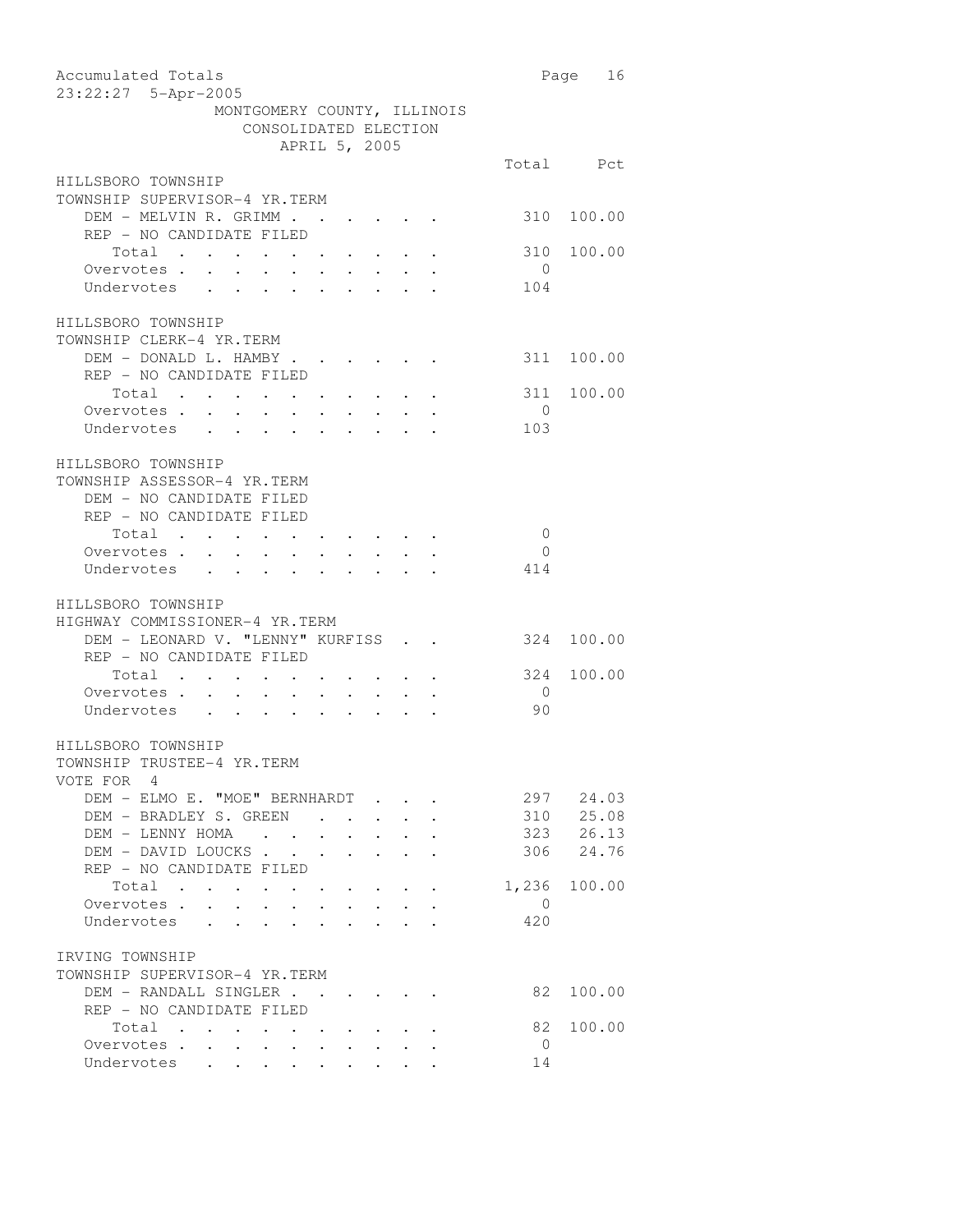| Accumulated Totals<br>23:22:27 5-Apr-2005                                                                                                                                                                                                                        |                         | Page<br>17 |
|------------------------------------------------------------------------------------------------------------------------------------------------------------------------------------------------------------------------------------------------------------------|-------------------------|------------|
| MONTGOMERY COUNTY, ILLINOIS<br>CONSOLIDATED ELECTION                                                                                                                                                                                                             |                         |            |
| APRIL 5, 2005                                                                                                                                                                                                                                                    |                         |            |
|                                                                                                                                                                                                                                                                  |                         | Total Pct  |
| IRVING TOWNSHIP<br>TOWNSHIP CLERK-4 YR.TERM                                                                                                                                                                                                                      |                         |            |
| DEM - JEAN T. SNOW                                                                                                                                                                                                                                               | 80                      | 100.00     |
| REP - NO CANDIDATE FILED                                                                                                                                                                                                                                         |                         |            |
| Total                                                                                                                                                                                                                                                            | 80                      | 100.00     |
| Overvotes<br>$\sim$ $-$<br>$\mathbf{r} = \mathbf{r} \times \mathbf{r}$ , where $\mathbf{r} = \mathbf{r} \times \mathbf{r}$ , $\mathbf{r} = \mathbf{r} \times \mathbf{r}$                                                                                         | $\overline{0}$          |            |
| Undervotes<br>$\sim$<br>$\ddot{\phantom{0}}$                                                                                                                                                                                                                     | 16                      |            |
|                                                                                                                                                                                                                                                                  |                         |            |
| IRVING TOWNSHIP<br>HIGHWAY COMMISSIONER-4 YR.TERM                                                                                                                                                                                                                |                         |            |
| DEM - NO CANDIDATE FILED                                                                                                                                                                                                                                         |                         |            |
| REP - NO CANDIDATE FILED                                                                                                                                                                                                                                         |                         |            |
| IND - TOM KISTNER<br>$\mathcal{A}(\mathcal{A})$ , and $\mathcal{A}(\mathcal{A})$ , and $\mathcal{A}(\mathcal{A})$ , and $\mathcal{A}(\mathcal{A})$                                                                                                               | 83                      | 100.00     |
| Total                                                                                                                                                                                                                                                            | 83                      | 100.00     |
|                                                                                                                                                                                                                                                                  | $\overline{0}$          |            |
| Overvotes<br>Undervotes<br>Undervotes                                                                                                                                                                                                                            | 13                      |            |
|                                                                                                                                                                                                                                                                  |                         |            |
| IRVING TOWNSHIP                                                                                                                                                                                                                                                  |                         |            |
| TOWNSHIP TRUSTEE-4 YR.TERM                                                                                                                                                                                                                                       |                         |            |
| VOTE FOR 4                                                                                                                                                                                                                                                       |                         |            |
| DEM - LARRY HOUCK                                                                                                                                                                                                                                                |                         | 74 24.26   |
| DEM - LARRY REINCKE                                                                                                                                                                                                                                              |                         | 79 25.90   |
| DEM - DEON YOUNG                                                                                                                                                                                                                                                 |                         | 77 25.25   |
| DEM - DON WHITE<br>$\cdot$ $\cdot$ $\cdot$ $\cdot$ $\cdot$                                                                                                                                                                                                       |                         | 75 24.59   |
| REP - NO CANDIDATE FILED                                                                                                                                                                                                                                         |                         |            |
| Total                                                                                                                                                                                                                                                            | 305                     | 100.00     |
| Overvotes.                                                                                                                                                                                                                                                       | $\overline{0}$          |            |
| Undervotes                                                                                                                                                                                                                                                       | 79                      |            |
| NOKOMIS TOWNSHIP                                                                                                                                                                                                                                                 |                         |            |
| TOWNSHIP SUPERVISOR-4 YR.TERM                                                                                                                                                                                                                                    |                         |            |
| DEM - DENNIS K. MATTHEWS                                                                                                                                                                                                                                         |                         | 451 57.31  |
| REP - DON W. TOOLEY<br>$\mathcal{L}^{\mathcal{A}}$ . The contribution of the contribution of the contribution of the contribution of the contribution of the contribution of the contribution of the contribution of the contribution of the contribution of the | 73                      | 9.28       |
| IND - WILLIAM J. (BILL) COCAGNE                                                                                                                                                                                                                                  | 263                     | 33.42      |
| Total                                                                                                                                                                                                                                                            |                         | 787 100.00 |
| Overvotes<br>$\sim$                                                                                                                                                                                                                                              | $\overline{\mathbf{3}}$ |            |
| Undervotes<br>$\mathbf{r}$ , $\mathbf{r}$ , $\mathbf{r}$                                                                                                                                                                                                         | 16                      |            |
|                                                                                                                                                                                                                                                                  |                         |            |
| NOKOMIS TOWNSHIP                                                                                                                                                                                                                                                 |                         |            |
| TOWNSHIP CLERK-4 YR.TERM                                                                                                                                                                                                                                         |                         |            |
| DEM - BRENDA J. MATTHEWS                                                                                                                                                                                                                                         | 667                     | 100.00     |
| REP - NO CANDIDATE FILED                                                                                                                                                                                                                                         |                         |            |
| Total<br>$\bullet$ , and $\bullet$ , and $\bullet$ , and $\bullet$                                                                                                                                                                                               | 667                     | 100.00     |
| Overvotes<br>$\sim$<br>$\ddot{\phantom{0}}$                                                                                                                                                                                                                      | $\overline{0}$          |            |
| Undervotes                                                                                                                                                                                                                                                       | 139                     |            |
| NOKOMIS TOWNSHIP                                                                                                                                                                                                                                                 |                         |            |
| HIGHWAY COMMISSIONER-4 YR.TERM                                                                                                                                                                                                                                   |                         |            |
| DEM - DALE KEISER                                                                                                                                                                                                                                                | 677                     | 100.00     |
| REP - NO CANDIDATE FILED                                                                                                                                                                                                                                         |                         |            |
| Total                                                                                                                                                                                                                                                            | 677                     | 100.00     |
| Overvotes<br>$\bullet$ .<br><br><br><br><br><br><br><br><br><br><br><br><br><br>$\ddot{\phantom{0}}$                                                                                                                                                             | $\overline{0}$          |            |
| Undervotes                                                                                                                                                                                                                                                       | 129                     |            |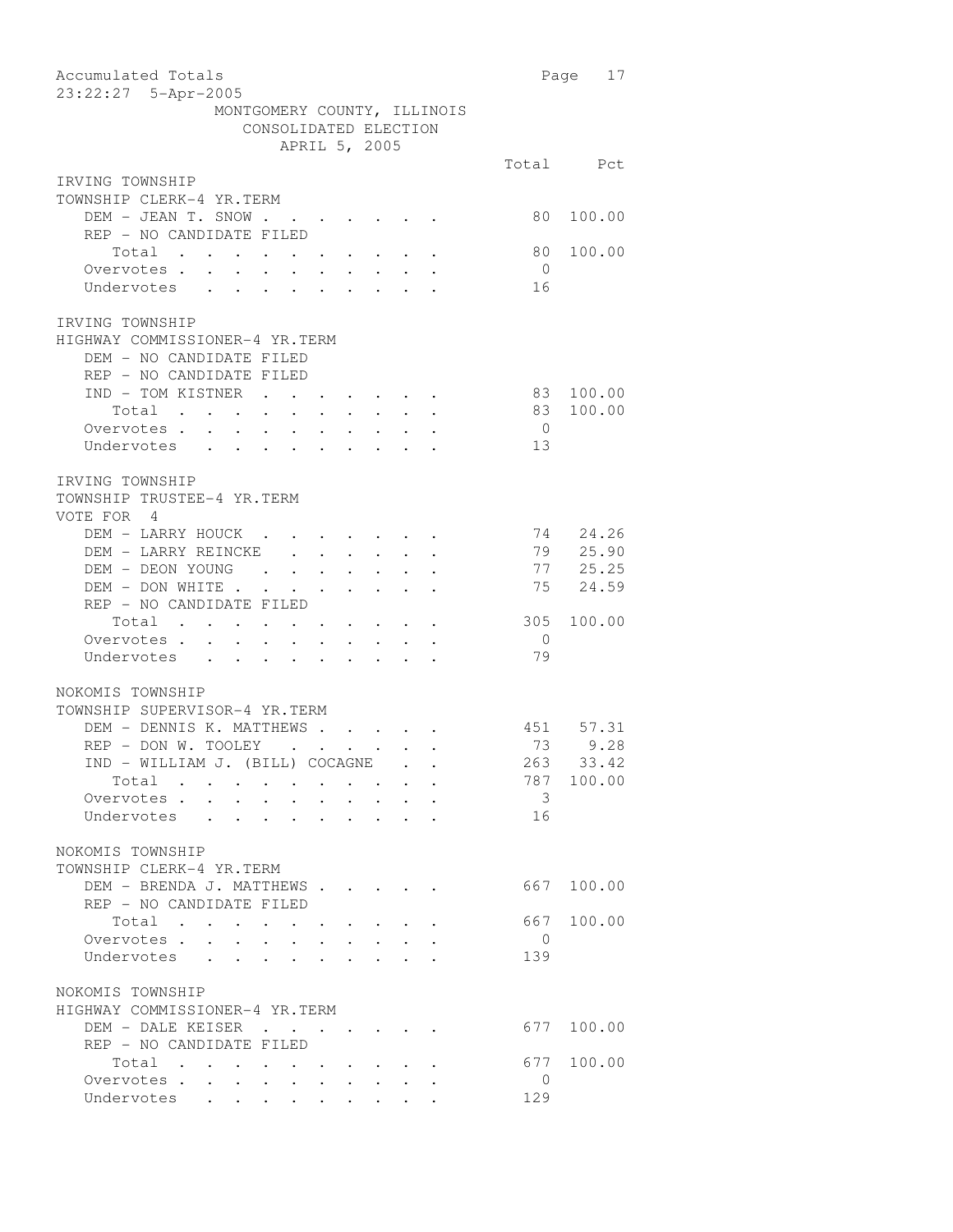| Accumulated Totals<br>23:22:27 5-Apr-2005                                    |                | Page 18      |
|------------------------------------------------------------------------------|----------------|--------------|
| MONTGOMERY COUNTY, ILLINOIS                                                  |                |              |
| CONSOLIDATED ELECTION                                                        |                |              |
| APRIL 5, 2005                                                                |                |              |
|                                                                              |                | Total Pct    |
| NOKOMIS TOWNSHIP                                                             |                |              |
| TOWNSHIP TRUSTEE-4 YR.TERM                                                   |                |              |
| VOTE FOR 4                                                                   |                |              |
| DEM - CLARENCE (TONY) VANDENBERGH                                            | 493            | 17.90        |
| DEM - PATSY (PAT) EPLEY                                                      | 573            | 20.81        |
| DEM - STEPHEN BOWERS<br>$\sim$ $\sim$ $\sim$ $\sim$<br>$\sim$ $\sim$         | 420            | 15.25        |
| REP - JERRY B. WEST                                                          |                | 502 18.23    |
| REP - ROGER BATTLES                                                          |                | 433 15.72    |
| REP - DANIEL WRIGHT                                                          |                | 333 12.09    |
| Total 2,754 100.00                                                           |                |              |
| Overvotes.                                                                   | $\overline{0}$ |              |
| Undervotes                                                                   | 470            |              |
|                                                                              |                |              |
| NORTH LITCHFIELD TOWNSHIP                                                    |                |              |
| TOWNSHIP SUPERVISOR-4 YR.TERM                                                |                |              |
| REP - CHRIS JOHNSON                                                          |                | 846 52.09    |
| DEM - JOE BOEHLER 778 47.91                                                  |                |              |
| Total 1,624 100.00                                                           |                |              |
| Overvotes.                                                                   | $\overline{4}$ |              |
| Undervotes                                                                   | 90             |              |
|                                                                              |                |              |
| NORTH LITCHFIELD TOWNSHIP                                                    |                |              |
| TOWNSHIP CLERK-4 YR.TERM                                                     |                |              |
| REP - OLIND MCPHERSON                                                        |                | 953 58.50    |
| DEM - KATHY A. WALDEN                                                        |                | 676 41.50    |
| Total 1,629 100.00                                                           |                |              |
| Overvotes.                                                                   | $\sim$ 0       |              |
| Undervotes                                                                   | 89             |              |
|                                                                              |                |              |
| NORTH LITCHFIELD TOWNSHIP                                                    |                |              |
| TOWNSHIP ASSESSOR-4 YR.TERM                                                  |                |              |
| REP - LEON GREEN<br>$\sim$ $\sim$ $\sim$<br>$\cdot$ $\cdot$ $\cdot$ $\cdot$  |                | 1,336 100.00 |
| DEM - NO CANDIDATE FILED                                                     |                |              |
| Total .                                                                      |                | 1,336 100.00 |
| Overvotes                                                                    | 0              |              |
| Undervotes                                                                   | 382            |              |
|                                                                              |                |              |
| NORTH LITCHFIELD TOWNSHIP                                                    |                |              |
| HIGHWAY COMMISSIONER-4 YR.TERM                                               |                |              |
| REP - DANIEL W. PETERS                                                       |                | 954 58.06    |
| DEM - GARY BLACK .                                                           |                | 689 41.94    |
| Total<br>$\ddot{\phantom{0}}$                                                |                | 1,643 100.00 |
| Overvotes<br>$\cdot$ $\cdot$ $\cdot$ $\cdot$ $\cdot$<br>$\sim$ $\sim$ $\sim$ | 1              |              |
| Undervotes                                                                   | 74             |              |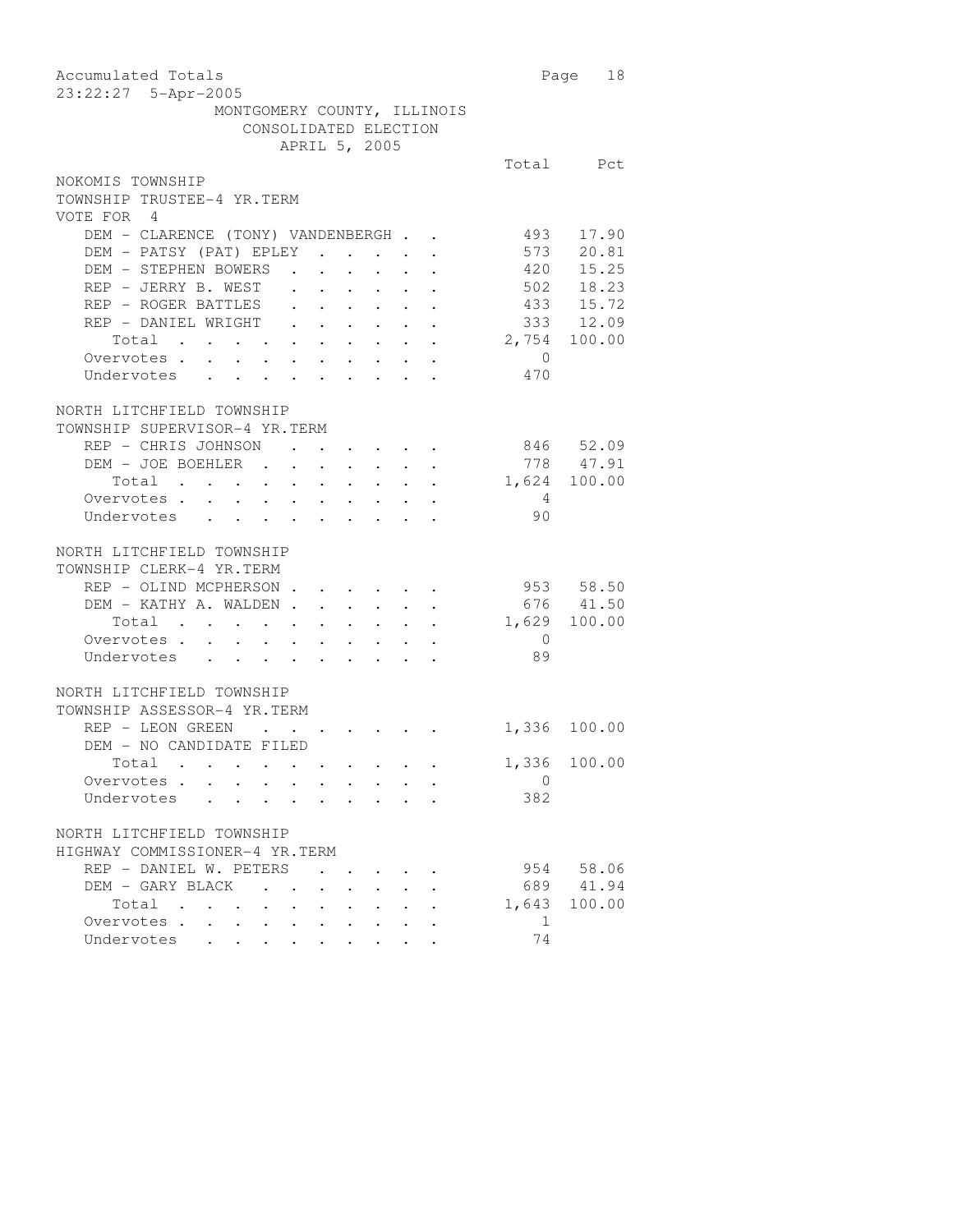Accumulated Totals **Page 19** 23:22:27 5-Apr-2005 MONTGOMERY COUNTY, ILLINOIS CONSOLIDATED ELECTION APRIL 5, 2005 Total Pct NORTH LITCHFIELD TOWNSHIP TOWNSHIP TRUSTEE-4 YR.TERM VOTE FOR 4 REP - ROBERT G. PARRISH . . . . . 825 13.40 REP - GARY "JOE" MCNEAL . . . . . 827 13.44 REP – KENNETH KNUTSON . . . . . . 776 12.61<br>REP – JEFFREY S. HELGEN . . . . . 961 15.61 REP - JEFFREY S. HELGEN . . . . . 961 15.61 DEM - ALAN L. LITTLE . . . . . . . 507 8.24 DEM - JOSEPH MARTEN . . . . . . 728 11.83 DEM - FRANK E. CARROLL . . . . . 768 12.48 DEM - ROGER W. BERGMAN . . . . . 763 12.40 Total . . . . . . . . . . 6,155 100.00 Overvotes . . . . . . . . . . . 14 Undervotes . . . . . . . . . 661 PITMAN TOWNSHIP TOWNSHIP SUPERVISOR-4 YR.TERM DEM - DAVID STEAD . . . . . . . 92 100.00 REP - NO CANDIDATE FILED Total . . . . . . . . . . 92 100.00 Overvotes . . . . . . . . . . 0 Undervotes . . . . . . . . . 14 PITMAN TOWNSHIP TOWNSHIP CLERK-4 YR.TERM DEM - LEONARD BOSTON . . . . . . 91 100.00 REP - NO CANDIDATE FILED Total . . . . . . . . . . 91 100.00 Overvotes . . . . . . . . . . 0 Undervotes . . . . . . . . . 15 PITMAN TOWNSHIP HIGHWAY COMMISSIONER-4 YR.TERM DEM - PAUL A. (TONY) KRAGER . . . . 89 100.00 REP - NO CANDIDATE FILED Total . . . . . . . . . 89 100.00 Overvotes . . . . . . . . . . 0 Undervotes . . . . . . . . . 17 PITMAN TOWNSHIP TOWNSHIP TRUSTEE-4 YR.TERM VOTE FOR 4 DEM - CHAD MILLBURG . . . . . . 87 27.80 REP - GLENN ROVEY . . . . . . . . 82 26.20 REP - HENRY W. MARTIN . . . . . . 75 23.96 REP - KEN J. GERLACH . . . . . . . 69 22.04<br>Total . . . . . . . . . . . 313 100.00 Total . . . . . . . . . . Overvotes . . . . . . . . . . 0 Undervotes . . . . . . . . . 111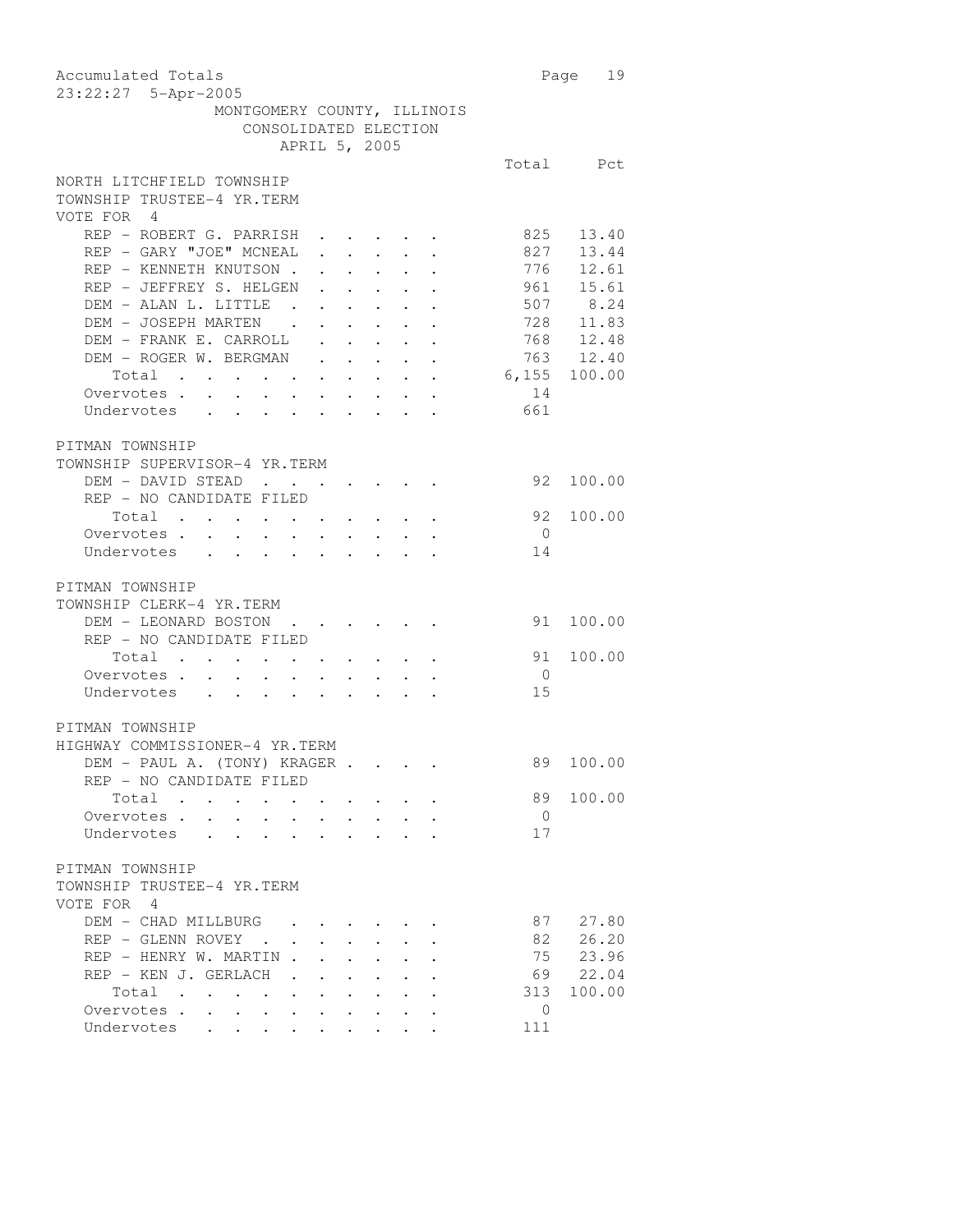| Accumulated Totals                                                                                                                                                       |                | Page 20    |
|--------------------------------------------------------------------------------------------------------------------------------------------------------------------------|----------------|------------|
| 23:22:27 5-Apr-2005                                                                                                                                                      |                |            |
| MONTGOMERY COUNTY, ILLINOIS                                                                                                                                              |                |            |
| CONSOLIDATED ELECTION                                                                                                                                                    |                |            |
| APRIL 5, 2005                                                                                                                                                            |                |            |
|                                                                                                                                                                          |                | Total Pct  |
| RAYMOND TOWNSHIP                                                                                                                                                         |                |            |
| TOWNSHIP SUPERVISOR-4 YR.TERM                                                                                                                                            |                |            |
| DEM - FRED ROSSI                                                                                                                                                         | 189            | 100.00     |
| REP - NO CANDIDATE FILED                                                                                                                                                 |                |            |
| Total                                                                                                                                                                    | 189            | 100.00     |
| Overvotes .<br>$\mathcal{A}^{\mathcal{A}}$ , and $\mathcal{A}^{\mathcal{A}}$ , and $\mathcal{A}^{\mathcal{A}}$<br>$\sim$<br>$\ddot{\phantom{0}}$<br>$\ddot{\phantom{0}}$ | $\overline{0}$ |            |
| $\frac{1}{2}$ , $\frac{1}{2}$ ,<br>$\mathbf{r}$ , $\mathbf{r}$ , $\mathbf{r}$ , $\mathbf{r}$<br>Undervotes .                                                             | 27             |            |
|                                                                                                                                                                          |                |            |
| RAYMOND TOWNSHIP                                                                                                                                                         |                |            |
| TOWNSHIP CLERK-4 YR.TERM                                                                                                                                                 |                |            |
| DEM - V. JUNE HEFLEY                                                                                                                                                     |                | 173 100.00 |
| REP - NO CANDIDATE FILED                                                                                                                                                 |                |            |
|                                                                                                                                                                          |                |            |
| Total                                                                                                                                                                    | 173            | 100.00     |
| Overvotes .<br>$\sim$<br>$\mathcal{A}=\mathcal{A}=\mathcal{A}=\mathcal{A}=\mathcal{A}=\mathcal{A}$ .                                                                     | $\overline{0}$ |            |
| Undervotes                                                                                                                                                               | - 43           |            |
|                                                                                                                                                                          |                |            |
| RAYMOND TOWNSHIP                                                                                                                                                         |                |            |
| TOWNSHIP ASSESSOR-4 YR.TERM                                                                                                                                              |                |            |
| DEM - KARL R. KENNEY                                                                                                                                                     |                | 171 100.00 |
| REP - NO CANDIDATE FILED                                                                                                                                                 |                |            |
| Total                                                                                                                                                                    |                | 171 100.00 |
| Overvotes.                                                                                                                                                               | $\overline{0}$ |            |
| Undervotes                                                                                                                                                               | 45             |            |
|                                                                                                                                                                          |                |            |
| RAYMOND TOWNSHIP                                                                                                                                                         |                |            |
| HIGHWAY COMMISSIONER-4 YR.TERM                                                                                                                                           |                |            |
|                                                                                                                                                                          |                |            |
| DEM - KENNETH L. MONDHINK                                                                                                                                                | 189            | 100.00     |
| REP - NO CANDIDATE FILED                                                                                                                                                 |                |            |
| Total                                                                                                                                                                    | 189            | 100.00     |
| Overvotes                                                                                                                                                                | $\overline{0}$ |            |
| Undervotes                                                                                                                                                               | 27             |            |
|                                                                                                                                                                          |                |            |
| RAYMOND TOWNSHIP                                                                                                                                                         |                |            |
| TOWNSHIP TRUSTEE-4 YR.TERM                                                                                                                                               |                |            |
| VOTE FOR 4                                                                                                                                                               |                |            |
| DEM - DARRELL PITCHFORD                                                                                                                                                  |                | 178 24.76  |
| DEM - ROBERTA MITTS                                                                                                                                                      |                | 171 23.78  |
| DEM - WILLIAM HELD<br>$\mathbf{r} = \mathbf{r} + \mathbf{r} + \mathbf{r} + \mathbf{r}$                                                                                   |                | 189 26.29  |
| DEM - GERALD WAGAHOFF .<br>$\mathbf{r} = \mathbf{r} + \mathbf{r} + \mathbf{r} + \mathbf{r}$ .<br>$\sim 100$                                                              |                | 181 25.17  |
| REP - NO CANDIDATE FILED                                                                                                                                                 |                |            |
|                                                                                                                                                                          | 719            | 100.00     |
| Total                                                                                                                                                                    |                |            |
| Overvotes.<br>$\sim$<br>$\ddot{\phantom{0}}$                                                                                                                             | $\overline{0}$ |            |
| Undervotes<br>$\mathbf{r} = \mathbf{r}$ and $\mathbf{r} = \mathbf{r}$                                                                                                    | 145            |            |
|                                                                                                                                                                          |                |            |
| ROUNTREE TOWNSHIP                                                                                                                                                        |                |            |
| TOWNSHIP SUPERVISOR-4 YR.TERM                                                                                                                                            |                |            |
| DEM - NO CANDIDATE FILED                                                                                                                                                 |                |            |
| REP - CLARENCE KEISER                                                                                                                                                    |                | 64 100.00  |
| Total                                                                                                                                                                    | 64             | 100.00     |
| Overvotes<br>$\sim$<br>$\mathbf{r} = \mathbf{r} \cdot \mathbf{r}$                                                                                                        | $\mathbf{0}$   |            |
| Undervotes                                                                                                                                                               | 5              |            |
|                                                                                                                                                                          |                |            |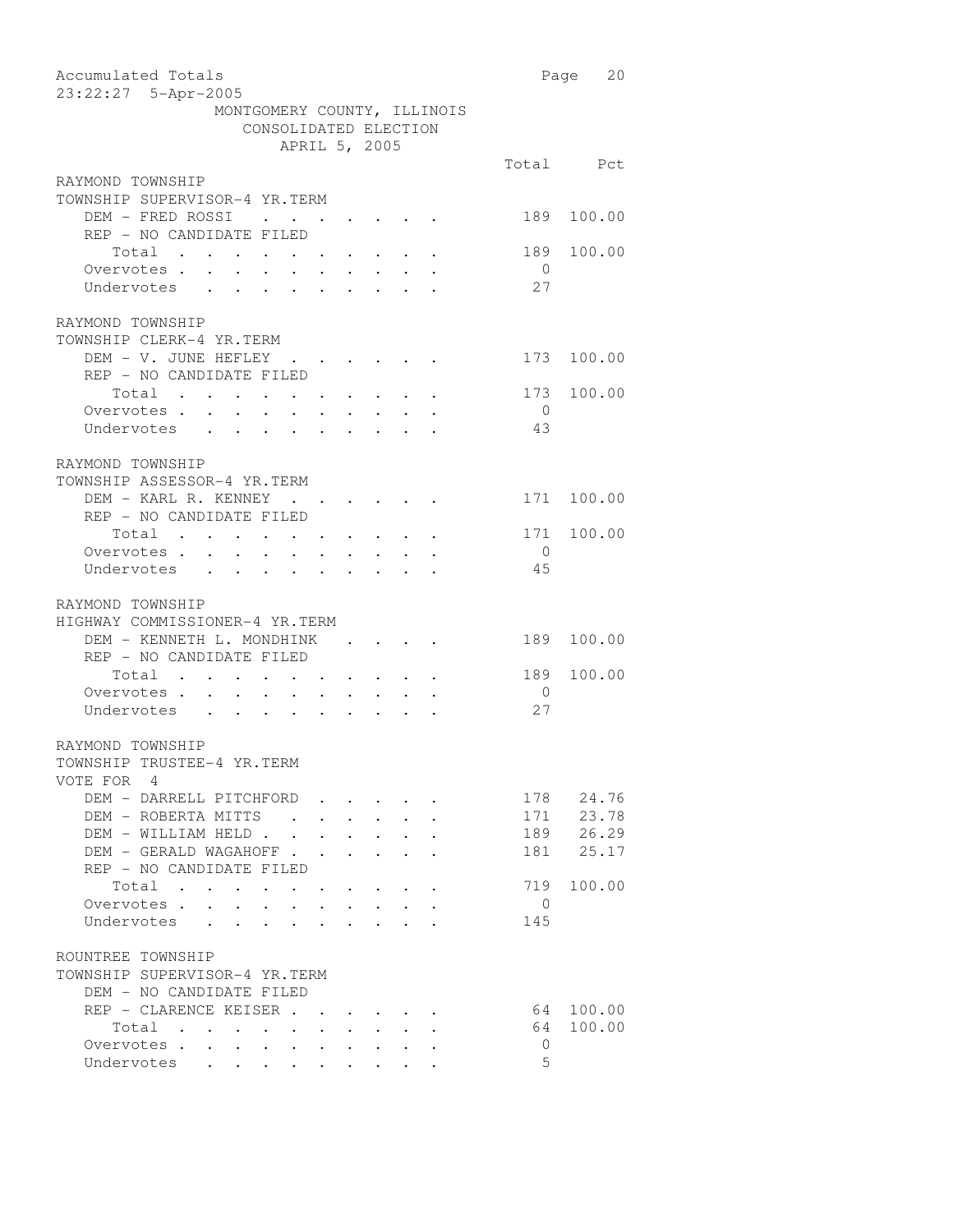| Accumulated Totals                                                                                                                                                                                                                                                                                                                                                                                                                                                                                            |                | 21<br>Page |
|---------------------------------------------------------------------------------------------------------------------------------------------------------------------------------------------------------------------------------------------------------------------------------------------------------------------------------------------------------------------------------------------------------------------------------------------------------------------------------------------------------------|----------------|------------|
| 23:22:27 5-Apr-2005                                                                                                                                                                                                                                                                                                                                                                                                                                                                                           |                |            |
| MONTGOMERY COUNTY, ILLINOIS                                                                                                                                                                                                                                                                                                                                                                                                                                                                                   |                |            |
| CONSOLIDATED ELECTION                                                                                                                                                                                                                                                                                                                                                                                                                                                                                         |                |            |
| APRIL 5, 2005                                                                                                                                                                                                                                                                                                                                                                                                                                                                                                 |                |            |
|                                                                                                                                                                                                                                                                                                                                                                                                                                                                                                               |                | Total Pct  |
| ROUNTREE TOWNSHIP                                                                                                                                                                                                                                                                                                                                                                                                                                                                                             |                |            |
| TOWNSHIP CLERK-4 YR.TERM                                                                                                                                                                                                                                                                                                                                                                                                                                                                                      |                |            |
| DEM - MICHAEL FRANZEN.                                                                                                                                                                                                                                                                                                                                                                                                                                                                                        | 63             | 100.00     |
| REP - NO CANDIDATE FILED                                                                                                                                                                                                                                                                                                                                                                                                                                                                                      |                |            |
| Total                                                                                                                                                                                                                                                                                                                                                                                                                                                                                                         | 63             | 100.00     |
| Overvotes                                                                                                                                                                                                                                                                                                                                                                                                                                                                                                     | $\overline{0}$ |            |
| Undervotes                                                                                                                                                                                                                                                                                                                                                                                                                                                                                                    | 6              |            |
|                                                                                                                                                                                                                                                                                                                                                                                                                                                                                                               |                |            |
| ROUNTREE TOWNSHIP                                                                                                                                                                                                                                                                                                                                                                                                                                                                                             |                |            |
| HIGHWAY COMMISSIONER-4 YR.TERM                                                                                                                                                                                                                                                                                                                                                                                                                                                                                |                |            |
| DEM - NO CANDIDATE FILED                                                                                                                                                                                                                                                                                                                                                                                                                                                                                      |                |            |
| REP - DON KEISER.<br>$\bullet$ . In the case of the contract $\bullet$                                                                                                                                                                                                                                                                                                                                                                                                                                        | 63             | 100.00     |
| Total<br>Overvotes                                                                                                                                                                                                                                                                                                                                                                                                                                                                                            | 63             | 100.00     |
|                                                                                                                                                                                                                                                                                                                                                                                                                                                                                                               | $\overline{0}$ |            |
| Undervotes                                                                                                                                                                                                                                                                                                                                                                                                                                                                                                    | 6              |            |
| ROUNTREE TOWNSHIP                                                                                                                                                                                                                                                                                                                                                                                                                                                                                             |                |            |
| TOWNSHIP TRUSTEE-4 YR.TERM                                                                                                                                                                                                                                                                                                                                                                                                                                                                                    |                |            |
| VOTE FOR 4                                                                                                                                                                                                                                                                                                                                                                                                                                                                                                    |                |            |
| DEM - MICHAEL HAND                                                                                                                                                                                                                                                                                                                                                                                                                                                                                            | 35             | 13.83      |
| REP - CURT HAGEMEIER<br>$\mathbf{1}^{\prime}$ , $\mathbf{1}^{\prime}$ , $\mathbf{1}^{\prime}$ , $\mathbf{1}^{\prime}$<br>$\mathcal{A}^{\mathcal{A}}$ and $\mathcal{A}^{\mathcal{A}}$                                                                                                                                                                                                                                                                                                                          | 48             | 18.97      |
| REP - LARRY HALLEMAN<br>$\mathbf{L} = \mathbf{L} \times \mathbf{L}$                                                                                                                                                                                                                                                                                                                                                                                                                                           |                | 55 21.74   |
| $\begin{aligned} \mathbf{1}_{\mathcal{A}}\left(\mathbf{1}_{\mathcal{A}}\right) & =\mathbf{1}_{\mathcal{A}}\left(\mathbf{1}_{\mathcal{A}}\right) & =\mathbf{1}_{\mathcal{A}}\left(\mathbf{1}_{\mathcal{A}}\right) & =\mathbf{1}_{\mathcal{A}}\left(\mathbf{1}_{\mathcal{A}}\right) & =\mathbf{1}_{\mathcal{A}}\left(\mathbf{1}_{\mathcal{A}}\right) & =\mathbf{1}_{\mathcal{A}}\left(\mathbf{1}_{\mathcal{A}}\right) & =\mathbf{1}_{\mathcal{A}}\left(\mathbf{1}_{\mathcal{A}}\right)$<br>REP - MARK SCHWEIZER |                | 58 22.92   |
| $\cdot$ $\cdot$ $\cdot$ $\cdot$ $\cdot$ $\cdot$ $\cdot$<br>REP - LAMAR TUETKEN                                                                                                                                                                                                                                                                                                                                                                                                                                |                | 57 22.53   |
| Total<br>$\mathcal{A}$ is a set of the set of the set of the set of the $\mathcal{A}$                                                                                                                                                                                                                                                                                                                                                                                                                         |                | 253 100.00 |
| Overvotes                                                                                                                                                                                                                                                                                                                                                                                                                                                                                                     | $\overline{0}$ |            |
|                                                                                                                                                                                                                                                                                                                                                                                                                                                                                                               | 23             |            |
| Undervotes                                                                                                                                                                                                                                                                                                                                                                                                                                                                                                    |                |            |
| SOUTH FILLMORE TOWNSHIP                                                                                                                                                                                                                                                                                                                                                                                                                                                                                       |                |            |
| TOWNSHIP SUPERVISOR-4 YR.TERM                                                                                                                                                                                                                                                                                                                                                                                                                                                                                 |                |            |
| REP - ANNA MARIE NOBBE<br>$\cdot$ $\cdot$ $\cdot$ $\cdot$<br>$\sim$ $\sim$ $\sim$                                                                                                                                                                                                                                                                                                                                                                                                                             | 30             | 100.00     |
| DEM - NO CANDIDATE FILED                                                                                                                                                                                                                                                                                                                                                                                                                                                                                      |                |            |
| Total                                                                                                                                                                                                                                                                                                                                                                                                                                                                                                         | 30             | 100.00     |
| Overvotes                                                                                                                                                                                                                                                                                                                                                                                                                                                                                                     | $\overline{0}$ |            |
| Undervotes                                                                                                                                                                                                                                                                                                                                                                                                                                                                                                    | 5              |            |
|                                                                                                                                                                                                                                                                                                                                                                                                                                                                                                               |                |            |
| SOUTH FILLMORE TOWNSHIP                                                                                                                                                                                                                                                                                                                                                                                                                                                                                       |                |            |
| TOWNSHIP CLERK-4 YR.TERM                                                                                                                                                                                                                                                                                                                                                                                                                                                                                      |                |            |
| REP - NO CANDIDATE FILED                                                                                                                                                                                                                                                                                                                                                                                                                                                                                      |                |            |
| DEM - MARILYN HARVEY                                                                                                                                                                                                                                                                                                                                                                                                                                                                                          | 31             | 100.00     |
| Total                                                                                                                                                                                                                                                                                                                                                                                                                                                                                                         | 31             | 100.00     |
| Overvotes                                                                                                                                                                                                                                                                                                                                                                                                                                                                                                     | $\overline{0}$ |            |
| Undervotes<br>$\ddot{\phantom{0}}$<br>$\sim$<br>$\ddot{\phantom{0}}$                                                                                                                                                                                                                                                                                                                                                                                                                                          | 4              |            |
|                                                                                                                                                                                                                                                                                                                                                                                                                                                                                                               |                |            |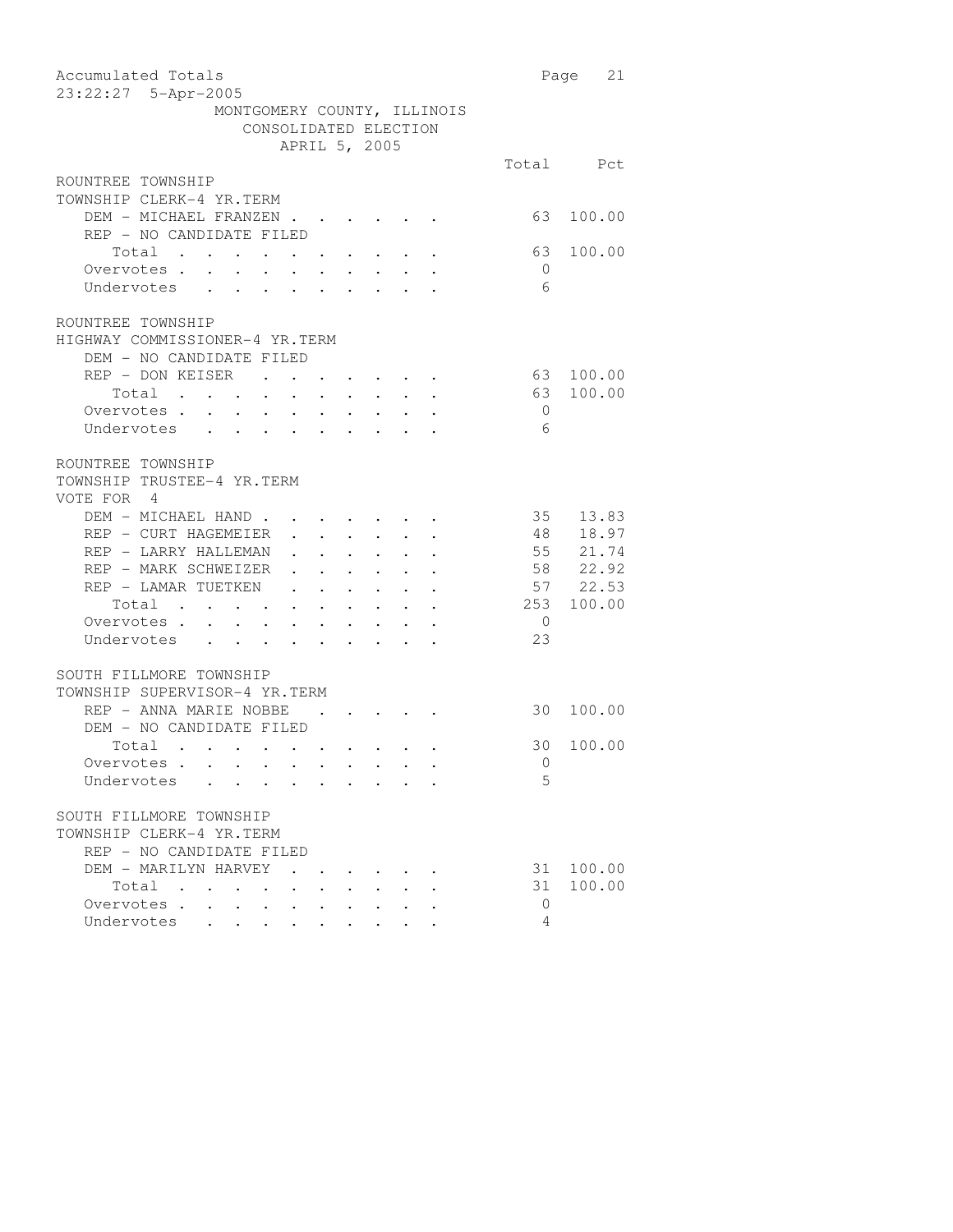| Accumulated Totals                                                                                            | 22<br>Page     |
|---------------------------------------------------------------------------------------------------------------|----------------|
| 23:22:27 5-Apr-2005                                                                                           |                |
| MONTGOMERY COUNTY, ILLINOIS                                                                                   |                |
| CONSOLIDATED ELECTION                                                                                         |                |
| APRIL 5, 2005                                                                                                 |                |
|                                                                                                               | Total Pct      |
| SOUTH FILLMORE TOWNSHIP                                                                                       |                |
| TOWNSHIP TRUSTEE-4 YR.TERM                                                                                    |                |
| VOTE FOR 4                                                                                                    |                |
| REP - KENNETH B. MEYERS                                                                                       | 27 23.08       |
| REP - DALE NOBBE<br>$\mathbf{z} = \mathbf{z} + \mathbf{z}$                                                    | 26<br>22.22    |
| $\mathbf{L}^{\text{max}}$<br>REP - ERCEL BRACKENBUSH<br>$\mathbf{L}^{\text{max}}$ , $\mathbf{L}^{\text{max}}$ | 23 19.66       |
| DEM - BEVERLY KENNY                                                                                           | 21 17.95       |
| DEM - DEAN WILSON                                                                                             | 20 17.09       |
| Total                                                                                                         | 117 100.00     |
| $\overline{0}$<br>Overvotes.                                                                                  |                |
| 23<br>Undervotes                                                                                              |                |
|                                                                                                               |                |
| SOUTH LITCHFIELD TOWNSHIP                                                                                     |                |
| TOWNSHIP SUPERVISOR-4 YR.TERM                                                                                 |                |
| DEM - CLETA PAINTER                                                                                           | 421 42.14      |
| IND - SHARON KUCHAR                                                                                           | 578 57.86      |
| Total                                                                                                         | 999 100.00     |
| Overvotes.<br>$\overline{0}$                                                                                  |                |
| 88<br>Undervotes                                                                                              |                |
|                                                                                                               |                |
| SOUTH LITCHFIELD TOWNSHIP                                                                                     |                |
| TOWNSHIP CLERK-4 YR.TERM                                                                                      |                |
| DEM - LARRY BRANDT<br>$\cdot$ $\cdot$ $\cdot$ $\cdot$ $\cdot$<br>$\bullet$ .<br><br><br><br><br><br>          | 421 42.61      |
| IND - TAMI (JETT) BURDELL.<br>$\mathbf{r} = \mathbf{r} \cdot \mathbf{r}$                                      | 567 57.39      |
| Total                                                                                                         | 988 100.00     |
| Overvotes.<br>$\overline{1}$                                                                                  |                |
| 98<br>Undervotes                                                                                              |                |
|                                                                                                               |                |
| SOUTH LITCHFIELD TOWNSHIP                                                                                     |                |
| TOWNSHIP ASSESSOR-4 YR.TERM                                                                                   |                |
| DEM - JAKE SCHELDT                                                                                            | 798 100.00     |
| 798<br>Total                                                                                                  | 100.00         |
| Total<br>Overvotes                                                                                            | $\Omega$       |
| 289<br>Undervotes .                                                                                           |                |
|                                                                                                               |                |
| SOUTH LITCHFIELD TOWNSHIP                                                                                     |                |
| HIGHWAY COMMISSIONER-4 YR.TERM                                                                                |                |
| DEM - FRANK J. KOMOR JR.                                                                                      | 423 42.99      |
| IND - RAYMOND AKEMAN<br>$\ddot{\phantom{0}}$                                                                  | 561 57.01      |
| Total                                                                                                         | 984 100.00     |
| Overvotes .                                                                                                   | $\overline{3}$ |
| Undervotes                                                                                                    |                |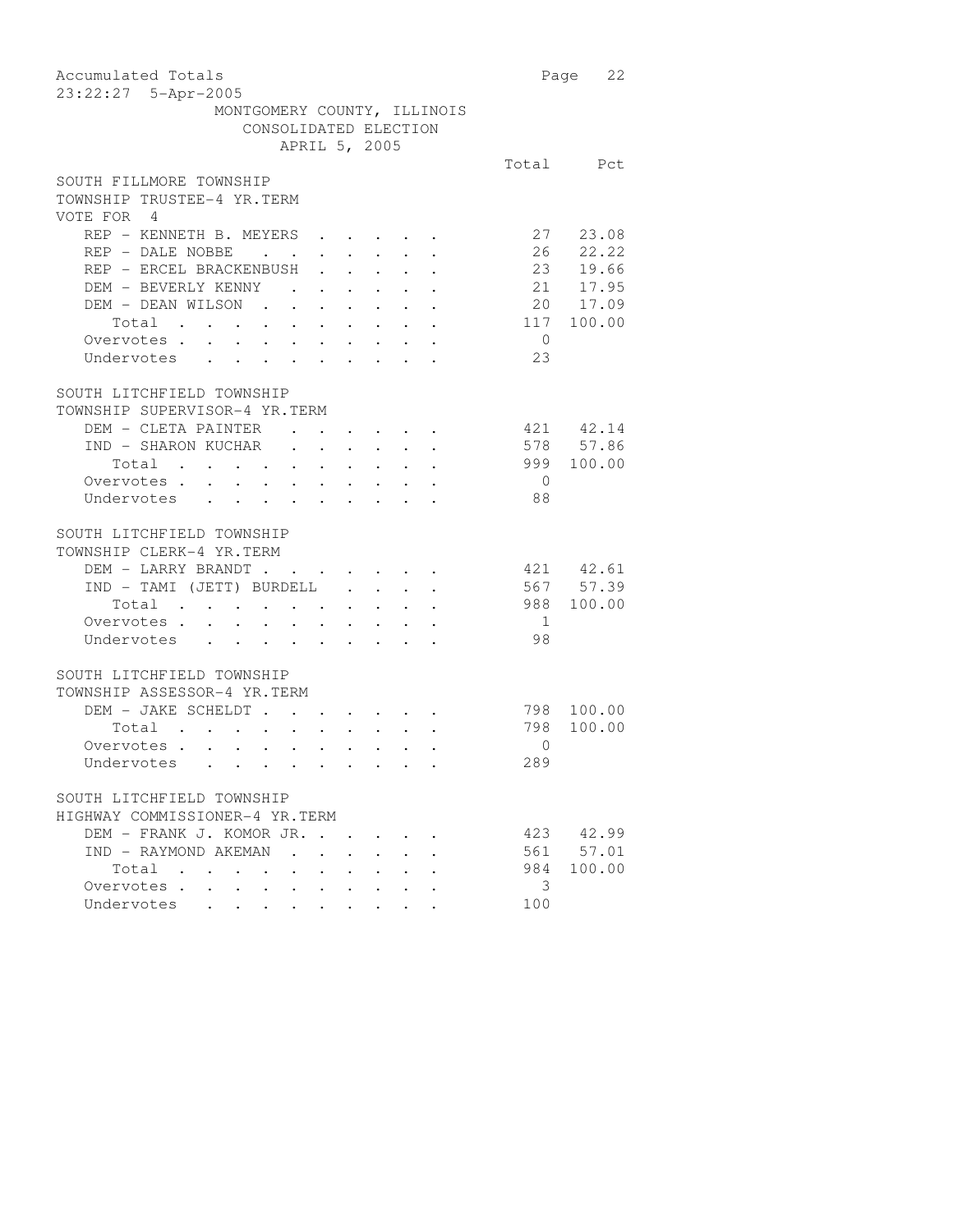| Accumulated Totals<br>23:22:27 5-Apr-2005                                                                                      |                | Page 23    |
|--------------------------------------------------------------------------------------------------------------------------------|----------------|------------|
| MONTGOMERY COUNTY, ILLINOIS                                                                                                    |                |            |
| CONSOLIDATED ELECTION                                                                                                          |                |            |
| APRIL 5, 2005                                                                                                                  |                |            |
|                                                                                                                                |                | Total Pct  |
| SOUTH LITCHFIELD TOWNSHIP<br>TOWNSHIP TRUSTEE-4 YR.TERM<br>VOTE FOR 4                                                          |                |            |
| DEM - WILLIE HICKS                                                                                                             |                | 372 9.78   |
| DEM - RICHARD WENDAL .<br>$\mathbf{r} = \mathbf{r} \times \mathbf{r}$ , where $\mathbf{r} = \mathbf{r} \times \mathbf{r}$      |                | 414 10.88  |
| DEM - MARVIN SAVAGE JR. .<br>$\mathcal{L}^{\text{max}}$                                                                        |                | 403 10.59  |
| DEM - KEITH HORN<br>$\mathcal{A}^{\mathcal{A}}$ , and $\mathcal{A}^{\mathcal{A}}$ , and $\mathcal{A}^{\mathcal{A}}$            |                | $378$ 9.94 |
| $\bullet$ .<br>IND - RAY SWANSON                                                                                               |                | 496 13.04  |
| $\sim 10^{-11}$<br>$\sim$ $-$<br>$\mathbf{L}^{\text{max}}$<br>IND - TODD BERGMAN                                               | 580 15.25      |            |
| $\cdot$ 642 16.88                                                                                                              |                |            |
| IND - STEVE HEYEN                                                                                                              |                |            |
| IND - LOUIS P. TAYLOR                                                                                                          | 519 13.64      |            |
| Total 3,804 100.00                                                                                                             |                |            |
| Overvotes                                                                                                                      | 12             |            |
| Undervotes                                                                                                                     | 496            |            |
|                                                                                                                                |                |            |
| WALSHVILLE TOWNSHIP                                                                                                            |                |            |
| TOWNSHIP SUPERVISOR-4 YR.TERM                                                                                                  |                |            |
| REP - BRIAN E. NIEMANN                                                                                                         | 50             | 100.00     |
| DEM - NO CANDIDATE FILED                                                                                                       |                |            |
| Total                                                                                                                          | 50             | 100.00     |
| Overvotes                                                                                                                      | $\overline{0}$ |            |
| Undervotes                                                                                                                     | .5             |            |
|                                                                                                                                |                |            |
| WALSHVILLE TOWNSHIP                                                                                                            |                |            |
| TOWNSHIP CLERK-4 YR.TERM                                                                                                       |                |            |
| REP - RAY HUGHES                                                                                                               | 43             | 100.00     |
|                                                                                                                                |                |            |
| DEM - NO CANDIDATE FILED                                                                                                       |                |            |
| $\begin{tabular}{ccccccccccc} Total & . & . & . & . & . & . & . & . & . & . & . \end{tabular}$                                 | 43             | 100.00     |
| Overvotes.                                                                                                                     | $\overline{0}$ |            |
| Undervotes                                                                                                                     | 12             |            |
|                                                                                                                                |                |            |
| WALSHVILLE TOWNSHIP                                                                                                            |                |            |
| HIGHWAY COMMISSIONER-4 YR.TERM                                                                                                 |                |            |
| REP - DEAN DEVRIES                                                                                                             |                | 43 100.00  |
| DEM - NO CANDIDATE FILED                                                                                                       |                |            |
| Total                                                                                                                          | 43             | 100.00     |
| Overvotes                                                                                                                      | $\overline{0}$ |            |
| Undervotes                                                                                                                     | 12             |            |
|                                                                                                                                |                |            |
| WALSHVILLE TOWNSHIP                                                                                                            |                |            |
| TOWNSHIP TRUSTEE-4 YR.TERM                                                                                                     |                |            |
| VOTE FOR 4                                                                                                                     |                |            |
| REP - DAVID W. EILERT.                                                                                                         | 49             | 26.06      |
| REP - ROBERT A. NIEHAUS                                                                                                        |                | 45 23.94   |
| $\mathbf{r}$ and $\mathbf{r}$ and $\mathbf{r}$                                                                                 |                | 49 26.06   |
| REP - KENNY PEZOLD                                                                                                             |                |            |
| REP - CHARLES S. ROCHE<br>$\ddot{\phantom{0}}$<br>$\ddot{\phantom{0}}$<br>$\ddot{\phantom{a}}$                                 | 45             | 23.94      |
| DEM - NO CANDIDATE FILED                                                                                                       |                |            |
| Total .<br>$\cdots$                                                                                                            | 188            | 100.00     |
| Overvotes<br>$\sim$ 100 $\pm$<br>$\bullet$ .<br><br><br><br><br><br><br><br><br><br><br><br><br><br>$\bullet$ .<br>$\bullet$ . | $\circ$        |            |
| Undervotes                                                                                                                     | 32             |            |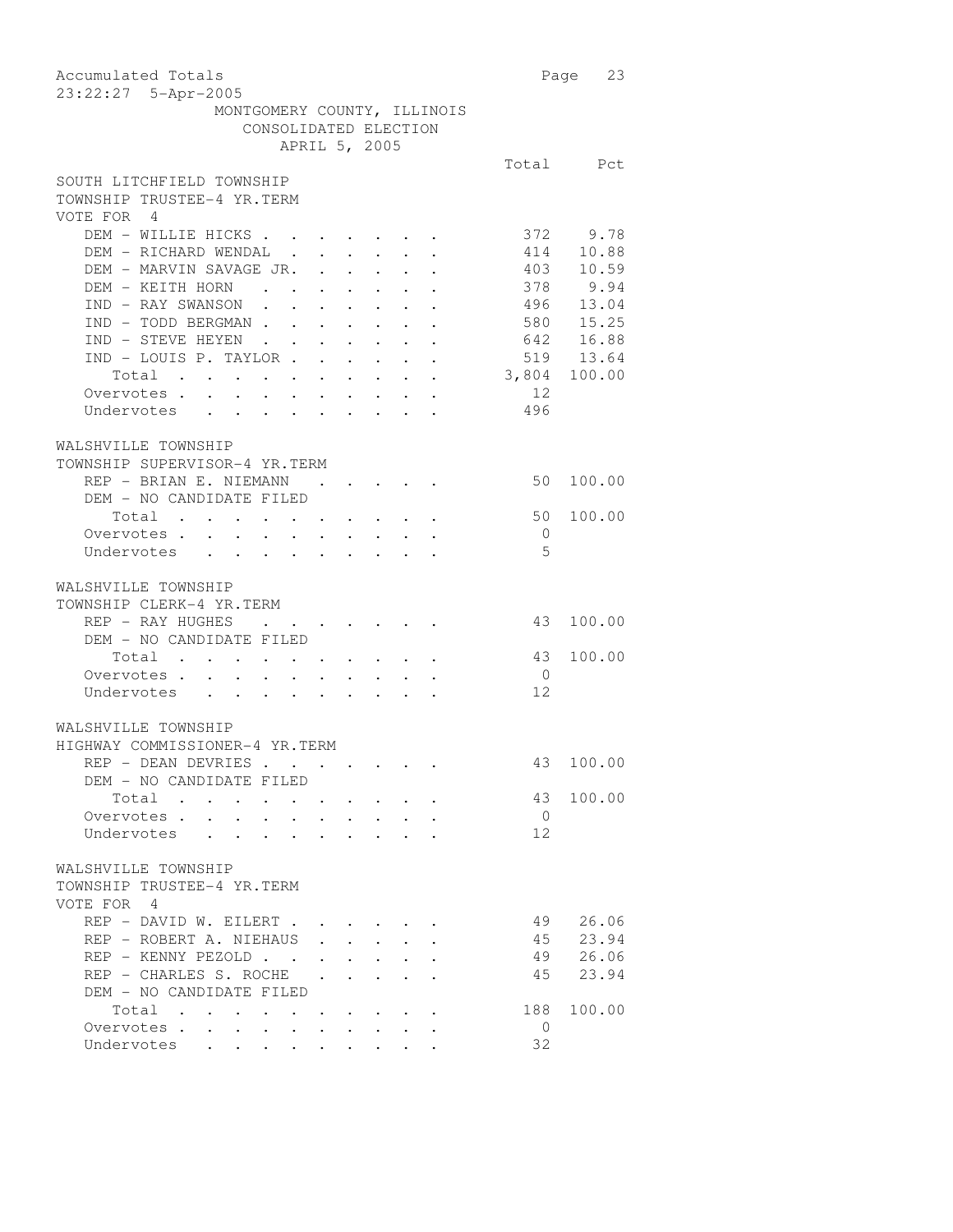| Accumulated Totals<br>23:22:27 5-Apr-2005                                                                               |                | Page 24      |
|-------------------------------------------------------------------------------------------------------------------------|----------------|--------------|
| MONTGOMERY COUNTY, ILLINOIS                                                                                             |                |              |
| CONSOLIDATED ELECTION                                                                                                   |                |              |
| APRIL 5, 2005                                                                                                           |                |              |
|                                                                                                                         |                | Total Pct    |
| WITT TOWNSHIP                                                                                                           |                |              |
|                                                                                                                         |                |              |
| TOWNSHIP SUPERVISOR-4 YR.TERM                                                                                           |                |              |
| DEM - MICHAEL PAUL HAMROCK                                                                                              | 288            | 100.00       |
| REP - NO CANDIDATE FILED                                                                                                |                |              |
| Total .<br>$\mathbf{z} = \mathbf{z} + \mathbf{z}$ .                                                                     | 288            | 100.00       |
| Overvotes .<br>$\ddot{\phantom{0}}$<br>$\sim$<br>$\ddot{\phantom{0}}$<br>$\bullet$ .<br>$\bullet$ .                     | $\overline{0}$ |              |
| Undervotes<br>$\ddot{\phantom{0}}$<br>$\ddot{\phantom{0}}$<br>$\ddot{\phantom{0}}$                                      | 80             |              |
|                                                                                                                         |                |              |
| WITT TOWNSHIP                                                                                                           |                |              |
| TOWNSHIP CLERK-4 YR.TERM                                                                                                |                |              |
| DEM - CAROL S. DURBIN                                                                                                   | 288            | 100.00       |
| REP - NO CANDIDATE FILED                                                                                                |                |              |
| Total                                                                                                                   | 288            | 100.00       |
| Overvotes .                                                                                                             | $\overline{0}$ |              |
| $\mathcal{A}^{\mathcal{A}}$ . As a set of the set of the set of the $\mathcal{A}^{\mathcal{A}}$                         | 80             |              |
| Undervotes                                                                                                              |                |              |
|                                                                                                                         |                |              |
| WITT TOWNSHIP                                                                                                           |                |              |
| HIGHWAY COMMISSIONER-4 YR.TERM                                                                                          |                |              |
| DEM - JOHN CHARNISKY                                                                                                    | 293            | 100.00       |
| REP - NO CANDIDATE FILED                                                                                                |                |              |
| Total                                                                                                                   | 293            | 100.00       |
| Overvotes.                                                                                                              | $\overline{0}$ |              |
| Undervotes                                                                                                              | 75             |              |
|                                                                                                                         |                |              |
| WITT TOWNSHIP                                                                                                           |                |              |
| TOWNSHIP TRUSTEE-4 YR.TERM                                                                                              |                |              |
| VOTE FOR 4                                                                                                              |                |              |
| DEM - ROGER MILLER                                                                                                      | 297 26.47      |              |
| DEM - HARRY W. JOYCE                                                                                                    |                | 285 25.40    |
|                                                                                                                         |                |              |
| DEM - ALFRED HAND<br>$\mathbf{r} = \mathbf{r} \cdot \mathbf{r}$ , where $\mathbf{r} = \mathbf{r} \cdot \mathbf{r}$      |                | 272 24.24    |
| DEM - MICHAEL P. GOLITKO                                                                                                |                | 268 23.89    |
| REP - NO CANDIDATE FILED                                                                                                |                |              |
| Total                                                                                                                   |                | 1,122 100.00 |
| Overvotes.                                                                                                              | $\overline{0}$ |              |
| Undervotes                                                                                                              | 350            |              |
|                                                                                                                         |                |              |
| ZANESVILLE TOWNSHIP                                                                                                     |                |              |
| TOWNSHIP SUPERVISOR-4 YR.TERM                                                                                           |                |              |
| REP - RANDALL RIEMANN                                                                                                   | 35             | 100.00       |
| DEM - NO CANDIDATE FILED                                                                                                |                |              |
| Total                                                                                                                   | 35             | 100.00       |
| Overvotes.<br>$\ddot{\phantom{0}}$                                                                                      | $\mathbf{0}$   |              |
| Undervotes<br>$\ddot{\phantom{0}}$                                                                                      | 7              |              |
| $\sim$ $\sim$                                                                                                           |                |              |
|                                                                                                                         |                |              |
| ZANESVILLE TOWNSHIP                                                                                                     |                |              |
| TOWNSHIP CLERK-4 YR.TERM                                                                                                |                |              |
| REP - NO CANDIDATE FILED                                                                                                |                |              |
| DEM - SARA PENNOCK                                                                                                      | 36             | 100.00       |
| Total                                                                                                                   | 36             | 100.00       |
| Overvotes.<br>$\sim$<br>$\mathcal{A}^{\mathcal{A}}$ , and $\mathcal{A}^{\mathcal{A}}$ , and $\mathcal{A}^{\mathcal{A}}$ | 0              |              |
| Undervotes                                                                                                              | 6              |              |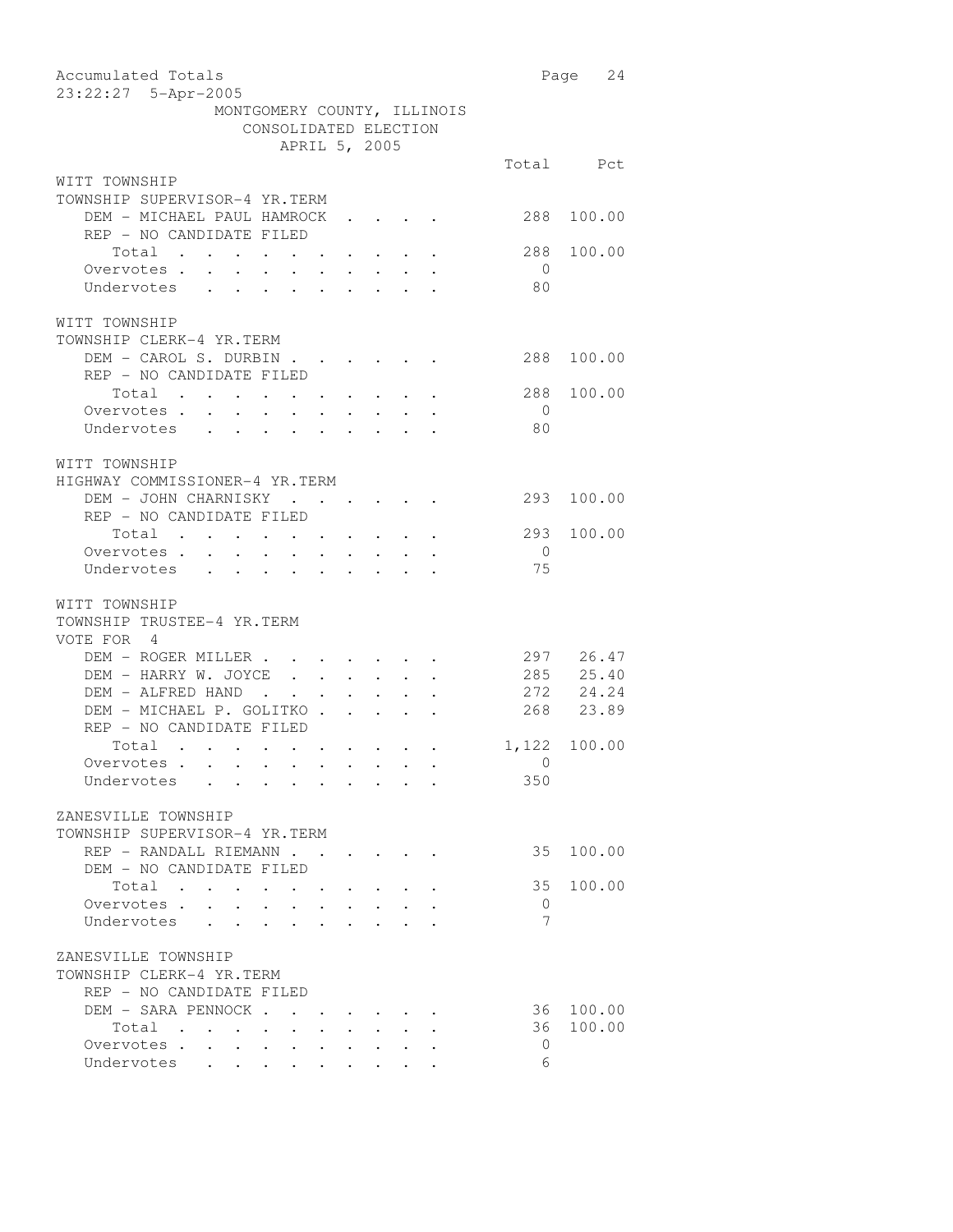| Accumulated Totals                                                                                                                                                                                         |                | Page 25    |
|------------------------------------------------------------------------------------------------------------------------------------------------------------------------------------------------------------|----------------|------------|
| 23:22:27 5-Apr-2005                                                                                                                                                                                        |                |            |
| MONTGOMERY COUNTY, ILLINOIS                                                                                                                                                                                |                |            |
| CONSOLIDATED ELECTION                                                                                                                                                                                      |                |            |
| APRIL 5, 2005                                                                                                                                                                                              |                |            |
|                                                                                                                                                                                                            |                | Total Pct  |
| ZANESVILLE TOWNSHIP                                                                                                                                                                                        |                |            |
| HIGHWAY COMMISSIONER-4 YR.TERM                                                                                                                                                                             |                |            |
| REP - DENNIS ROSENTHAL<br>$\mathbf{r}$ , and $\mathbf{r}$ , and $\mathbf{r}$ , and $\mathbf{r}$                                                                                                            |                | 37 100.00  |
| DEM - NO CANDIDATE FILED                                                                                                                                                                                   |                |            |
| Total                                                                                                                                                                                                      |                | 37 100.00  |
| Overvotes.<br>$\sim$<br>$\mathbf{r} = \mathbf{r} \times \mathbf{r}$ , where $\mathbf{r} = \mathbf{r} \times \mathbf{r}$ , $\mathbf{r} = \mathbf{r} \times \mathbf{r}$<br>$\sim$                            | $\overline{0}$ |            |
| Undervotes<br>$\mathbf{1}$ $\mathbf{1}$ $\mathbf{1}$ $\mathbf{1}$ $\mathbf{1}$ $\mathbf{1}$<br>$\ddot{\phantom{a}}$<br>$\cdot$ $\cdot$<br>$\ddot{\phantom{0}}$<br>$\mathbf{r} = \mathbf{r} + \mathbf{r}$ . | -5             |            |
|                                                                                                                                                                                                            |                |            |
| ZANESVILLE TOWNSHIP                                                                                                                                                                                        |                |            |
| TOWNSHIP TRUSTEE-4 YR.TERM                                                                                                                                                                                 |                |            |
| VOTE FOR 4                                                                                                                                                                                                 |                |            |
| REP - CHARLES A. HAMPTON                                                                                                                                                                                   |                | 37 25.00   |
| REP - MELVIN C. WEMPEN, JR.                                                                                                                                                                                |                | 35 23.65   |
| DEM - JAMES R. LITTRELL                                                                                                                                                                                    |                | 38 25.68   |
| DEM - WILLIAM E. BEELER.<br>$\mathcal{A}=\mathcal{A}=\mathcal{A}=\mathcal{A}$ .                                                                                                                            |                | 38 25.68   |
| Total<br>$\mathcal{A}^{\mathcal{A}}$ , and $\mathcal{A}^{\mathcal{A}}$ , and $\mathcal{A}^{\mathcal{A}}$                                                                                                   |                | 148 100.00 |
|                                                                                                                                                                                                            | $\overline{0}$ |            |
| Overvotes<br>Undervotes                                                                                                                                                                                    | 20             |            |
|                                                                                                                                                                                                            |                |            |
| AUDUBON/NOKOMIS TOWNSHIPS                                                                                                                                                                                  |                |            |
| MULTI-TOWNSHIP ASSESSOR-4 YR.TERM                                                                                                                                                                          |                |            |
|                                                                                                                                                                                                            |                |            |
| REP - ROBERT SCHNIEPP                                                                                                                                                                                      |                | 611 100.00 |
| Total                                                                                                                                                                                                      |                | 611 100.00 |
| Overvotes.<br>$\sim$<br>$\sim$ $\sim$<br>$\mathbf{r} = \mathbf{r} + \mathbf{r} + \mathbf{r} + \mathbf{r} + \mathbf{r} + \mathbf{r} + \mathbf{r}$                                                           | $\overline{0}$ |            |
| Undervotes<br>$\mathbf{r}$ , $\mathbf{r}$<br>$\mathbf{r} = \mathbf{r} \cdot \mathbf{r}$ , where $\mathbf{r} = \mathbf{r} \cdot \mathbf{r}$                                                                 | 331            |            |
|                                                                                                                                                                                                            |                |            |
| BUTLER GROVE/IRVING/ROUNTREE TOWNSHIPS                                                                                                                                                                     |                |            |
| MULTI-TOWNSHIP ASSESSOR-4 YR.TERM                                                                                                                                                                          |                |            |
| DEM - JOHANNA WHITE                                                                                                                                                                                        |                | 202 100.00 |
| Total                                                                                                                                                                                                      |                | 202 100.00 |
| Overvotes                                                                                                                                                                                                  | $\bigcirc$     |            |
| Undervotes                                                                                                                                                                                                 | 60             |            |
|                                                                                                                                                                                                            |                |            |
| FILLMORE/SOUTH FILLMORE/WITT TOWNSHIPS                                                                                                                                                                     |                |            |
| MULTI-TOWNSHIP ASSESSOR-4 YR.TERM                                                                                                                                                                          |                |            |
| DEM - RITA A. MILLER                                                                                                                                                                                       |                | 413 100.00 |
| Total                                                                                                                                                                                                      |                | 413 100.00 |
| Overvotes.                                                                                                                                                                                                 | $\overline{0}$ |            |
| Undervotes                                                                                                                                                                                                 | 96             |            |
|                                                                                                                                                                                                            |                |            |
| EAST FORK/GRISHAM/WALSHVILLE TOWNSHIPS                                                                                                                                                                     |                |            |
| MULTI-TOWNSHIP ASSESSOR-4 YR.TERM                                                                                                                                                                          |                |            |
| NO CANDIDATE FILED                                                                                                                                                                                         |                |            |
| Total                                                                                                                                                                                                      | $\mathbf{0}$   |            |
| Overvotes.                                                                                                                                                                                                 | 0              |            |
| Undervotes                                                                                                                                                                                                 | 595            |            |
|                                                                                                                                                                                                            |                |            |
| HARVEL/PITMAN/ZANESVILLE TOWNSHIPS                                                                                                                                                                         |                |            |
| MULTI-TOWNSHIP ASSESSOR-4 YR.TERM                                                                                                                                                                          |                |            |
| DEM - DOROTHY MARSHALL                                                                                                                                                                                     |                | 148 100.00 |
| Total .<br>$\mathbf{z} = \left\{ \mathbf{z}_1, \ldots, \mathbf{z}_n \right\}$ .                                                                                                                            | 148            | 100.00     |
| Overvotes<br>$\mathbf{z} = \mathbf{z}$ .                                                                                                                                                                   | $\overline{0}$ |            |
| Overvotes<br>Undervotes                                                                                                                                                                                    | 42             |            |
|                                                                                                                                                                                                            |                |            |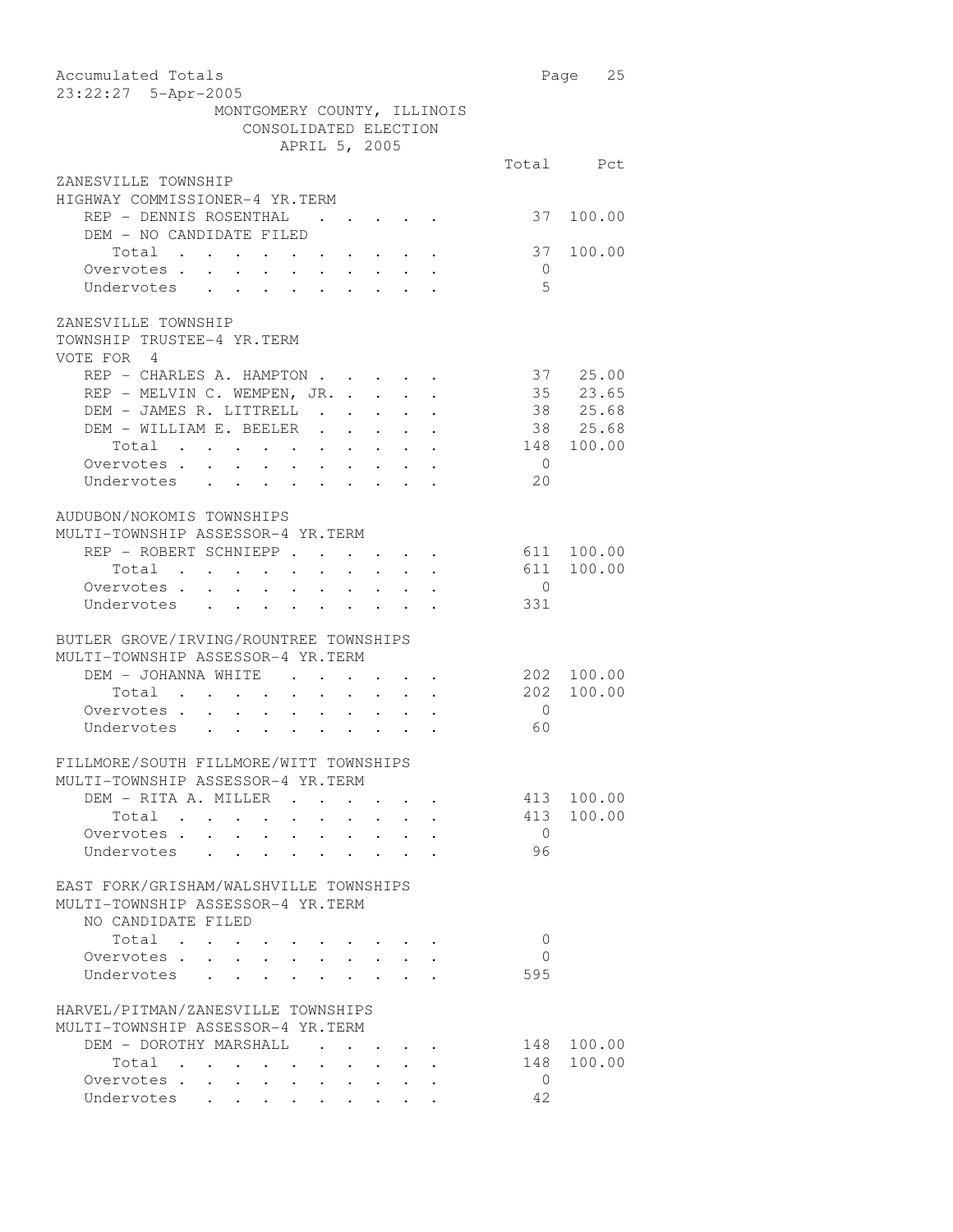| Accumulated Totals<br>23:22:27 5-Apr-2005                                                                 |                                                                 |        |                                                                                                                 |                                 |                                                                                                       |                                                                                                                                               |                | Page 26      |
|-----------------------------------------------------------------------------------------------------------|-----------------------------------------------------------------|--------|-----------------------------------------------------------------------------------------------------------------|---------------------------------|-------------------------------------------------------------------------------------------------------|-----------------------------------------------------------------------------------------------------------------------------------------------|----------------|--------------|
| MONTGOMERY COUNTY, ILLINOIS                                                                               | CONSOLIDATED ELECTION                                           |        | APRIL 5, 2005                                                                                                   |                                 |                                                                                                       |                                                                                                                                               |                |              |
|                                                                                                           |                                                                 |        |                                                                                                                 |                                 |                                                                                                       |                                                                                                                                               |                | Total Pct    |
| FILLMORE CONSOLIDATED ROAD DISTRICT<br>HIGHWAY COMMISSIONER-4 YR.TERM<br>REP - NO CANDIDATE FILED         |                                                                 |        |                                                                                                                 |                                 |                                                                                                       |                                                                                                                                               |                |              |
| DEM - DALE HARRISON                                                                                       |                                                                 |        | $\cdots$ $\cdots$                                                                                               |                                 |                                                                                                       |                                                                                                                                               | 127            | 100.00       |
| Total                                                                                                     |                                                                 |        |                                                                                                                 |                                 |                                                                                                       | $\bullet$ , and $\bullet$ , and $\bullet$ , and $\bullet$                                                                                     |                | 127 100.00   |
| Overvotes .<br>$\mathbf{r} = \mathbf{r} + \mathbf{r} + \mathbf{r} + \mathbf{r} + \mathbf{r} + \mathbf{r}$ |                                                                 |        |                                                                                                                 |                                 |                                                                                                       |                                                                                                                                               | $\overline{0}$ |              |
| Undervotes<br>$\bullet$ .<br><br><br><br><br><br><br><br><br><br><br><br><br>$\ddot{\phantom{a}}$         | $\ddot{\phantom{a}}$                                            | $\sim$ |                                                                                                                 |                                 |                                                                                                       |                                                                                                                                               | 14             |              |
| NOKOMIS COMMUNITY MEMORIAL PARK DISTRICT<br>PARK COMMISSIONER-4 YR.TERM<br>VOTE FOR 3                     |                                                                 |        |                                                                                                                 |                                 |                                                                                                       |                                                                                                                                               |                |              |
| DAVID EASTERDAY                                                                                           |                                                                 |        |                                                                                                                 |                                 |                                                                                                       |                                                                                                                                               | 689            | 100.00       |
| Total                                                                                                     |                                                                 |        |                                                                                                                 | $\cdot$ $\cdot$ $\cdot$ $\cdot$ |                                                                                                       |                                                                                                                                               | 689            | 100.00       |
| Overvotes                                                                                                 |                                                                 |        |                                                                                                                 |                                 | $\bullet$ , $\bullet$ , $\bullet$ , $\bullet$                                                         |                                                                                                                                               | $\overline{0}$ |              |
| Undervotes                                                                                                |                                                                 |        |                                                                                                                 |                                 |                                                                                                       |                                                                                                                                               | 1,729          |              |
| LITCHFIELD PARK DISTRICT<br>PARK COMMISSIONER-4 YR.TERM<br>VOTE FOR 4                                     |                                                                 |        |                                                                                                                 |                                 |                                                                                                       |                                                                                                                                               |                |              |
| JOHNY C. LEONARD                                                                                          |                                                                 |        | the contract of the contract of the contract of the contract of the contract of the contract of the contract of |                                 |                                                                                                       |                                                                                                                                               |                | 1,396 36.53  |
| CERESSA J. WALDRUP                                                                                        |                                                                 |        |                                                                                                                 |                                 |                                                                                                       |                                                                                                                                               |                | 1,236 32.34  |
| MONTE E. GOVAIA .                                                                                         |                                                                 |        |                                                                                                                 |                                 |                                                                                                       | and a strong control of the state of the                                                                                                      |                | 1,190 31.14  |
| Total                                                                                                     |                                                                 |        |                                                                                                                 |                                 |                                                                                                       | $\mathbf{a}^{\prime}$ , $\mathbf{a}^{\prime}$ , $\mathbf{a}^{\prime}$ , $\mathbf{a}^{\prime}$ , $\mathbf{a}^{\prime}$ , $\mathbf{a}^{\prime}$ |                | 3,822 100.00 |
| Overvotes .<br>$\mathcal{A}=\mathcal{A}=\mathcal{A}=\mathcal{A}=\mathcal{A}=\mathcal{A}=\mathcal{A}$      |                                                                 |        |                                                                                                                 |                                 |                                                                                                       | $\bullet$ , $\bullet$ , $\bullet$ , $\bullet$ , $\bullet$ , $\bullet$                                                                         | $\overline{0}$ |              |
| Undervotes<br>$\ddot{\phantom{0}}$<br>$\bullet$ .<br><br><br><br><br><br><br><br><br><br><br><br>         | $\ddot{\phantom{a}}$                                            | $\sim$ |                                                                                                                 |                                 |                                                                                                       |                                                                                                                                               | 4,738          |              |
| RAYMOND PARK DISTRICT<br>PARK COMMISSIONER-6 YR. TERM<br>VOTE FOR 2                                       |                                                                 |        |                                                                                                                 |                                 |                                                                                                       |                                                                                                                                               |                |              |
| TERRY TODT                                                                                                |                                                                 |        |                                                                                                                 |                                 |                                                                                                       |                                                                                                                                               |                | 170 52.96    |
| KENT SORRELLS                                                                                             |                                                                 |        |                                                                                                                 |                                 |                                                                                                       |                                                                                                                                               |                | 151 47.04    |
| Total<br>$\mathcal{L}(\mathbf{r})$ . The contribution of the contribution of $\mathcal{L}(\mathbf{r})$    |                                                                 |        | $\bullet$ .<br><br><br><br><br><br><br><br><br><br><br><br>                                                     |                                 |                                                                                                       |                                                                                                                                               |                | 321 100.00   |
| Overvotes.                                                                                                |                                                                 |        |                                                                                                                 |                                 | $\begin{array}{cccccccccccccc} \bullet & \bullet & \bullet & \bullet & \bullet & \bullet \end{array}$ |                                                                                                                                               | $\circ$        |              |
| Undervotes                                                                                                |                                                                 |        |                                                                                                                 |                                 |                                                                                                       |                                                                                                                                               | 63             |              |
| PITMAN TOWNSHIP PARK DISTRICT<br>PARK COMMISSIONER-6 YR.TERM<br>VOTE FOR 2                                |                                                                 |        |                                                                                                                 |                                 |                                                                                                       |                                                                                                                                               |                |              |
| DAVID WAGGONER                                                                                            |                                                                 |        |                                                                                                                 |                                 |                                                                                                       |                                                                                                                                               |                | 83 49.70     |
| DENNIS SLIGHTOM .                                                                                         |                                                                 |        |                                                                                                                 |                                 |                                                                                                       |                                                                                                                                               | 84 -           | 50.30        |
| Total .<br>$\ddot{\phantom{a}}$<br>$\sim$ 100 $\pm$                                                       |                                                                 |        |                                                                                                                 |                                 |                                                                                                       |                                                                                                                                               | 167            | 100.00       |
| Overvotes .                                                                                               |                                                                 |        |                                                                                                                 |                                 |                                                                                                       |                                                                                                                                               | 0              |              |
| Undervotes                                                                                                |                                                                 |        |                                                                                                                 |                                 |                                                                                                       |                                                                                                                                               | 45             |              |
| PITMAN TOWNSHIP PARK DISTRICT<br>PARK COMMISSIONER-UNEXP.2 YR.TERM                                        |                                                                 |        |                                                                                                                 |                                 |                                                                                                       |                                                                                                                                               |                |              |
| MARGARET MILLBURG                                                                                         |                                                                 |        |                                                                                                                 |                                 |                                                                                                       |                                                                                                                                               | 93             | 100.00       |
| Total<br>$\overline{\phantom{a}}$<br>$\sim 100$ km s $^{-1}$                                              | $\bullet$ .<br><br><br><br><br><br><br><br><br><br><br><br><br> |        |                                                                                                                 |                                 |                                                                                                       |                                                                                                                                               | 93             | 100.00       |
| Overvotes<br>Undervotes                                                                                   | $\bullet$ . The set of $\bullet$                                |        | $\ddot{\phantom{0}}$                                                                                            |                                 |                                                                                                       |                                                                                                                                               | 0<br>13        |              |
|                                                                                                           |                                                                 |        |                                                                                                                 |                                 |                                                                                                       |                                                                                                                                               |                |              |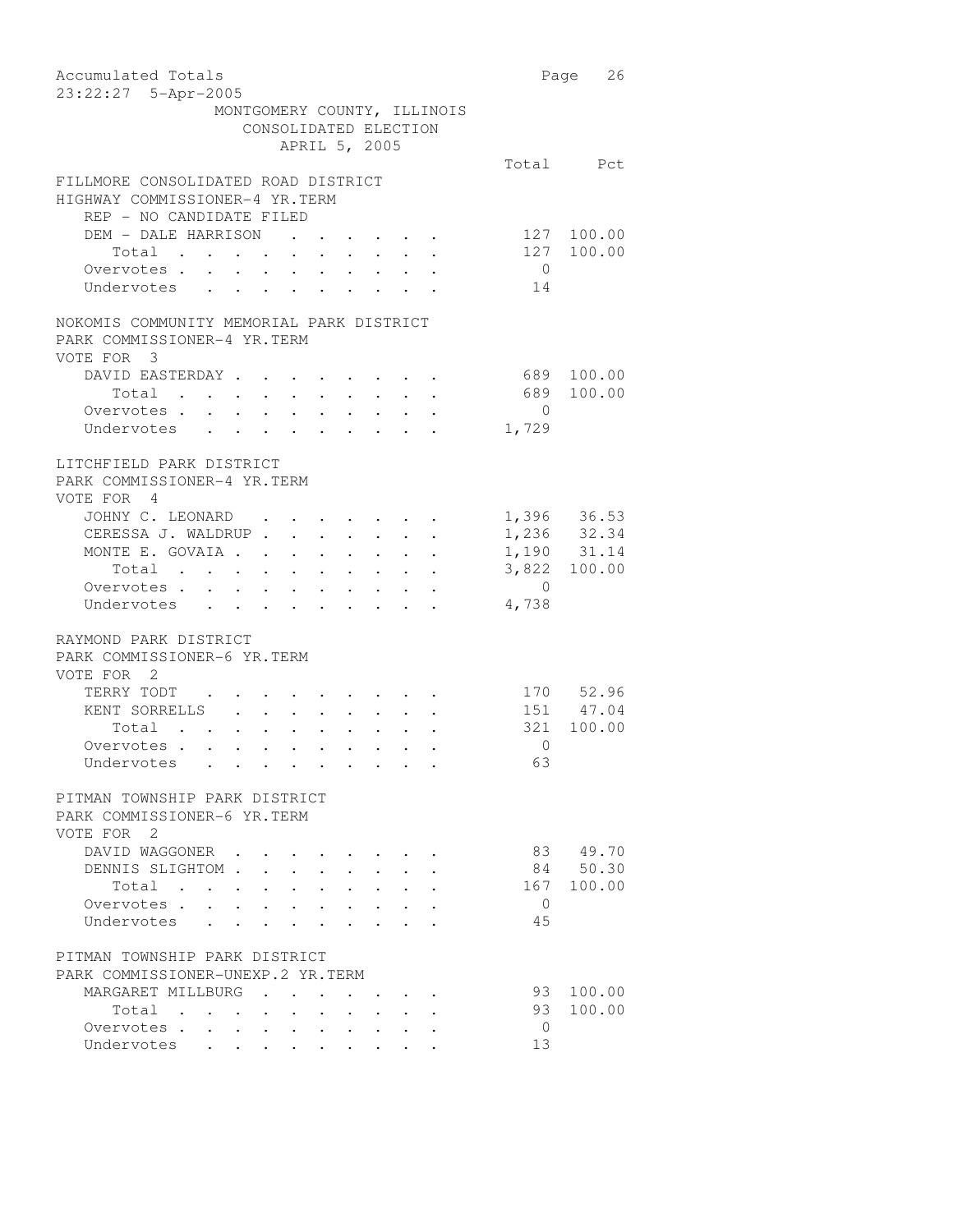Accumulated Totals **Page 27** 23:22:27 5-Apr-2005 MONTGOMERY COUNTY, ILLINOIS CONSOLIDATED ELECTION APRIL 5, 2005 Total Pct FARMERSVILLE-WAGGONER PUBLIC LIBRARY DISTRICT LIBRARY TRUSTEE-6 YR.TERM VOTE FOR 2 DELORES SEELBACH . . . . . . . 278 53.46 BRENDA BEAL . . . . . . . . . 242 46.54 Total . . . . . . . . . . 520 100.00 Overvotes . . . . . . . . . . . 0<br>Undervotes . . . . . . . . . . . 132 Undervotes . . . . . . . . . GRAND PRAIRIE OF THE WEST PUBLIC LIBRARY DISTRICT LIBRARY TRUSTEE-4 YR.TERM VOTE FOR 3 LISA WHISLER . . . . . . . . . . . 5 33.33<br>NANCY O'DELL . . . . . . . . . . 5 33.33 NANCY O'DELL . . . . . . . . . 5 33.33 SHIRLEY MORTIMER . . . . . . . . . 5 33.33<br>Total . . . . . . . . . . . 15 100.00 Total . . . . . . . . . . Overvotes . . . . . . . . . . 0 Undervotes . . . . . . . . . 0 DOYLE PUBLIC LIBRARY DISTRICT LIBRARY TRUSTEE-6 YR.TERM VOTE FOR 2 RITA BRUNTJEN . . . . . . . . 226 47.68 KAREN SALE . . . . . . . . . 248 52.32 Total . . . . . . . . . . 474 100.00 Overvotes . . . . . . . . . . . 0<br>Undervotes . . . . . . . . . . 106 Undervotes . . DOYLE PUBLIC LIBRARY DISTRICT LIBRARY TRUSTEE-UNEXP.4 YR.TERM BRENDA MYERS . . . . . . . . . 254 100.00 Total . . . . . . . . . . 254 100.00 Overvotes . . . . . . . . . . . 0<br>Undervotes . . . . . . . . . . 36 Undervotes . . . . . . . NOKOMIS TOWNSHIP LIBRARY LIBRARY TRUSTEE-6 YR.TERM VOTE FOR 2 MARY ANGELA BRINTON . . . . . . 712 100.00<br>Total . . . . . . . . . . 712 100.00 Total . . . . . . . . . . Overvotes . . . . . . . . . . 0 Undervotes . . . . . . . . 900 WITT TOWNSHIP LIBRARY LIBRARY TRUSTEE-6 YR.TERM VOTE FOR 2 SHIRLEY RUTHER . . . . . . . . . 243 45.42<br>BETTY J. HADLEY . . . . . . . . . 292 54.58 BETTY J. HADLEY . . . . . . . . . 292 54.58<br>Total . . . . . . . . . . . 535 100.00 Total . . . . . . . . . . Overvotes . . . . . . . . . . 0 Undervotes . . . . . . . . 201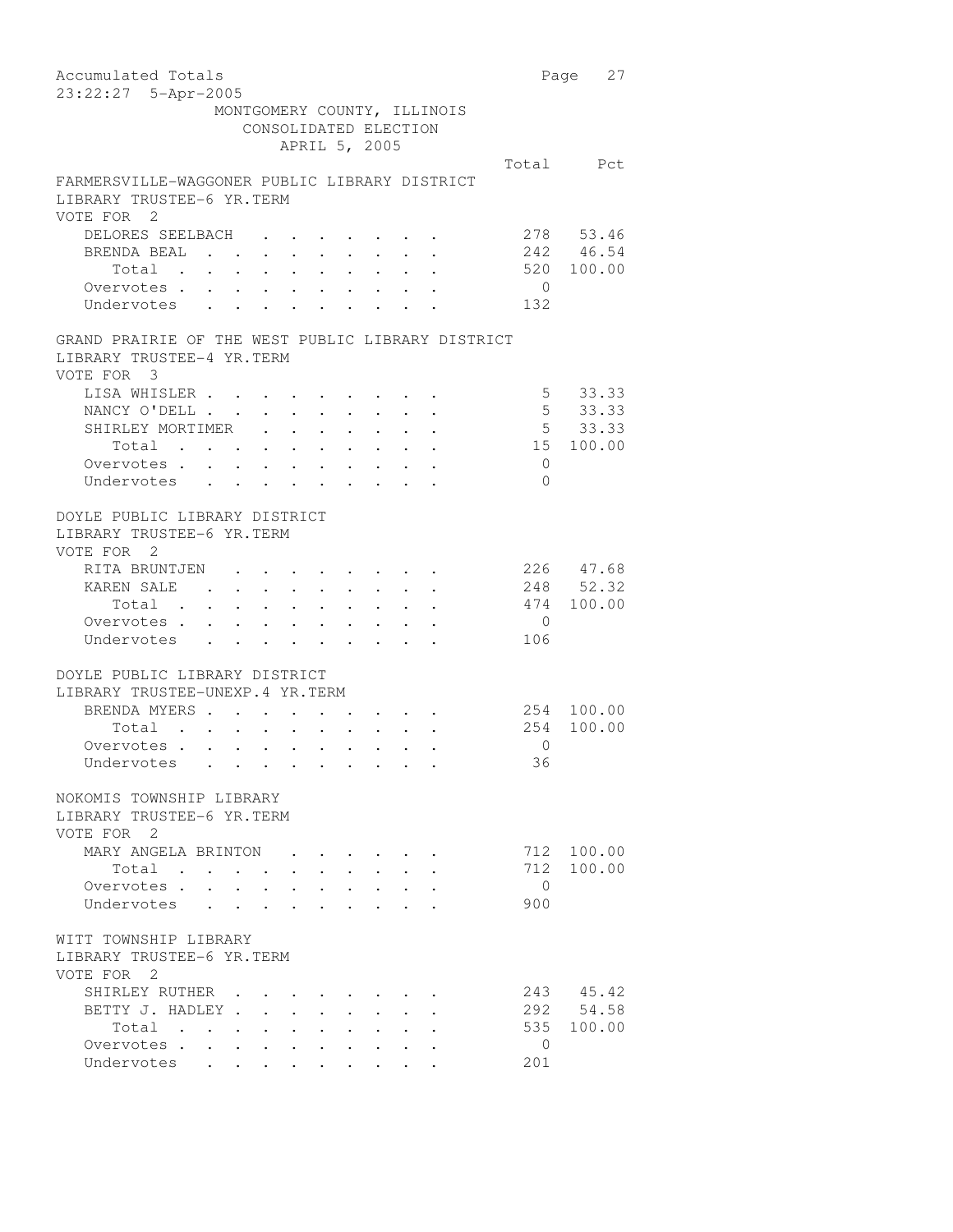| Accumulated Totals                                                                                                                                                                                                                                                                                                                                                                                                                                                                                             |                | 28<br>Page |
|----------------------------------------------------------------------------------------------------------------------------------------------------------------------------------------------------------------------------------------------------------------------------------------------------------------------------------------------------------------------------------------------------------------------------------------------------------------------------------------------------------------|----------------|------------|
| 23:22:27 5-Apr-2005                                                                                                                                                                                                                                                                                                                                                                                                                                                                                            |                |            |
| MONTGOMERY COUNTY, ILLINOIS                                                                                                                                                                                                                                                                                                                                                                                                                                                                                    |                |            |
| CONSOLIDATED ELECTION                                                                                                                                                                                                                                                                                                                                                                                                                                                                                          |                |            |
| APRIL 5, 2005                                                                                                                                                                                                                                                                                                                                                                                                                                                                                                  |                |            |
|                                                                                                                                                                                                                                                                                                                                                                                                                                                                                                                |                | Total Pct  |
| MORRISONVILLE C.U.S.D. #1                                                                                                                                                                                                                                                                                                                                                                                                                                                                                      |                |            |
| MEMBERS OF THE BOARD OF EDUCATION-UNEXP.2 YR. TERM                                                                                                                                                                                                                                                                                                                                                                                                                                                             |                |            |
| DEBRA KAY FORBES                                                                                                                                                                                                                                                                                                                                                                                                                                                                                               | 3              | 100.00     |
| Total .<br>$\mathbf{u} = \mathbf{u} \times \mathbf{u}$ , and $\mathbf{u} = \mathbf{u} \times \mathbf{u}$ , and                                                                                                                                                                                                                                                                                                                                                                                                 | 3              | 100.00     |
| $\sim$<br>$\mathcal{L}_{\text{max}}$                                                                                                                                                                                                                                                                                                                                                                                                                                                                           | $\mathbf{0}$   |            |
| Overvotes<br>Undervotes                                                                                                                                                                                                                                                                                                                                                                                                                                                                                        | $\overline{1}$ |            |
|                                                                                                                                                                                                                                                                                                                                                                                                                                                                                                                |                |            |
| MORRISONVILLE C.U.S.D. #1                                                                                                                                                                                                                                                                                                                                                                                                                                                                                      |                |            |
| MEMBERS OF THE BOARD OF EDUCATION-FULL 4-YR. TERM                                                                                                                                                                                                                                                                                                                                                                                                                                                              |                |            |
| VOTE FOR 3                                                                                                                                                                                                                                                                                                                                                                                                                                                                                                     |                |            |
| SCOTT ERIC HUGHES                                                                                                                                                                                                                                                                                                                                                                                                                                                                                              | $1 \quad$      | 11.11      |
| WAYNE B. MITCHELL                                                                                                                                                                                                                                                                                                                                                                                                                                                                                              | $\overline{2}$ | 22.22      |
| $\mathbf{r} = \mathbf{r} + \mathbf{r} + \mathbf{r} + \mathbf{r} + \mathbf{r} + \mathbf{r} + \mathbf{r}$                                                                                                                                                                                                                                                                                                                                                                                                        |                |            |
| KURT WEMPEN<br>$\mathcal{A}^{\mathcal{A}}$ , and $\mathcal{A}^{\mathcal{A}}$                                                                                                                                                                                                                                                                                                                                                                                                                                   | 3 <sup>7</sup> | 33.33      |
| DEREKE DUNKIRK<br>EKE DUNKIRK<br>Total                                                                                                                                                                                                                                                                                                                                                                                                                                                                         | 3 <sup>7</sup> | 33.33      |
|                                                                                                                                                                                                                                                                                                                                                                                                                                                                                                                | 9              | 100.00     |
| Overvotes.                                                                                                                                                                                                                                                                                                                                                                                                                                                                                                     | $\mathbf{0}$   |            |
| Undervotes                                                                                                                                                                                                                                                                                                                                                                                                                                                                                                     | 3              |            |
|                                                                                                                                                                                                                                                                                                                                                                                                                                                                                                                |                |            |
| PANHANDLE C.U.S.D. #2                                                                                                                                                                                                                                                                                                                                                                                                                                                                                          |                |            |
| MEMBERS OF THE BOARD OF EDUCATION-FULL 4-YR. TERM                                                                                                                                                                                                                                                                                                                                                                                                                                                              |                |            |
| VOTE FOR 3                                                                                                                                                                                                                                                                                                                                                                                                                                                                                                     |                |            |
| TERRI S. POPE                                                                                                                                                                                                                                                                                                                                                                                                                                                                                                  |                | 458 33.85  |
| DAVID ERNST.<br>$\begin{aligned} \mathbf{1}_{\mathcal{A}}\left(\mathbf{1}_{\mathcal{A}}\right) & = \mathbf{1}_{\mathcal{A}}\left(\mathbf{1}_{\mathcal{A}}\right) + \mathbf{1}_{\mathcal{A}}\left(\mathbf{1}_{\mathcal{A}}\right) + \mathbf{1}_{\mathcal{A}}\left(\mathbf{1}_{\mathcal{A}}\right) + \mathbf{1}_{\mathcal{A}}\left(\mathbf{1}_{\mathcal{A}}\right) \\ & = \mathbf{1}_{\mathcal{A}}\left(\mathbf{1}_{\mathcal{A}}\right) + \mathbf{1}_{\mathcal{A}}\left(\mathbf{1}_{\mathcal{A}}\right) + \math$ |                | 435 32.15  |
| DEAN BUTLER                                                                                                                                                                                                                                                                                                                                                                                                                                                                                                    |                | 460 34.00  |
| <u>na kama sa sa sa sa sa sa sa sa sa</u><br>Total                                                                                                                                                                                                                                                                                                                                                                                                                                                             | 1,353          | 100.00     |
| Overvotes                                                                                                                                                                                                                                                                                                                                                                                                                                                                                                      | $\mathbf{0}$   |            |
| Undervotes                                                                                                                                                                                                                                                                                                                                                                                                                                                                                                     | 501            |            |
|                                                                                                                                                                                                                                                                                                                                                                                                                                                                                                                |                |            |
| BOND COUNTY C.U.S.D. #2                                                                                                                                                                                                                                                                                                                                                                                                                                                                                        |                |            |
| MEMBERS OF THE BOARD OF EDUCATION-UNEXP.2-YR.TERM                                                                                                                                                                                                                                                                                                                                                                                                                                                              |                |            |
| TOM THEISS<br><b>Contract Contract</b>                                                                                                                                                                                                                                                                                                                                                                                                                                                                         | $\overline{0}$ | 0.00       |
| CLAYTON K. HILDERBRAND.                                                                                                                                                                                                                                                                                                                                                                                                                                                                                        | $\mathbf{1}$   | 100.00     |
| Total                                                                                                                                                                                                                                                                                                                                                                                                                                                                                                          | $\mathbf{1}$   | 100.00     |
| Overvotes                                                                                                                                                                                                                                                                                                                                                                                                                                                                                                      | $\Omega$       |            |
| Undervotes<br>the contract of the contract of the contract of the contract of the contract of the contract of the contract of                                                                                                                                                                                                                                                                                                                                                                                  | 3              |            |
|                                                                                                                                                                                                                                                                                                                                                                                                                                                                                                                |                |            |
| BOND COUNTY C.U.S.D. #2                                                                                                                                                                                                                                                                                                                                                                                                                                                                                        |                |            |
| MEMBERS OF THE BOARD OF EDUCATION-FULL 4-YR. TERM                                                                                                                                                                                                                                                                                                                                                                                                                                                              |                |            |
| VOTE FOR 4                                                                                                                                                                                                                                                                                                                                                                                                                                                                                                     |                |            |
| MIKE SUESS                                                                                                                                                                                                                                                                                                                                                                                                                                                                                                     | 0              | 0.00       |
| SARA MCPEAK                                                                                                                                                                                                                                                                                                                                                                                                                                                                                                    | 1              | 20.00      |
| ROBERT L. "VERN" BREWER                                                                                                                                                                                                                                                                                                                                                                                                                                                                                        | $\mathbf{1}$   | 20.00      |
| EDMAR P.W. SCHREIBER                                                                                                                                                                                                                                                                                                                                                                                                                                                                                           | 2              | 40.00      |
| JAY D. YOUNG<br>$\ddot{\phantom{a}}$                                                                                                                                                                                                                                                                                                                                                                                                                                                                           | $\mathbf{1}$   | 20.00      |
| Total<br>$\sim$                                                                                                                                                                                                                                                                                                                                                                                                                                                                                                | 5              | 100.00     |
| <b>Contract Contract Contract</b><br>$\mathbf{z} = \mathbf{z} + \mathbf{z}$ .<br>$\ddot{\phantom{a}}$<br>Overvotes                                                                                                                                                                                                                                                                                                                                                                                             | $\Omega$       |            |
| $\bullet$ .<br><br><br><br><br><br><br><br><br><br><br><br><br><br><br>$\bullet$<br>Undervotes                                                                                                                                                                                                                                                                                                                                                                                                                 | 11             |            |
|                                                                                                                                                                                                                                                                                                                                                                                                                                                                                                                |                |            |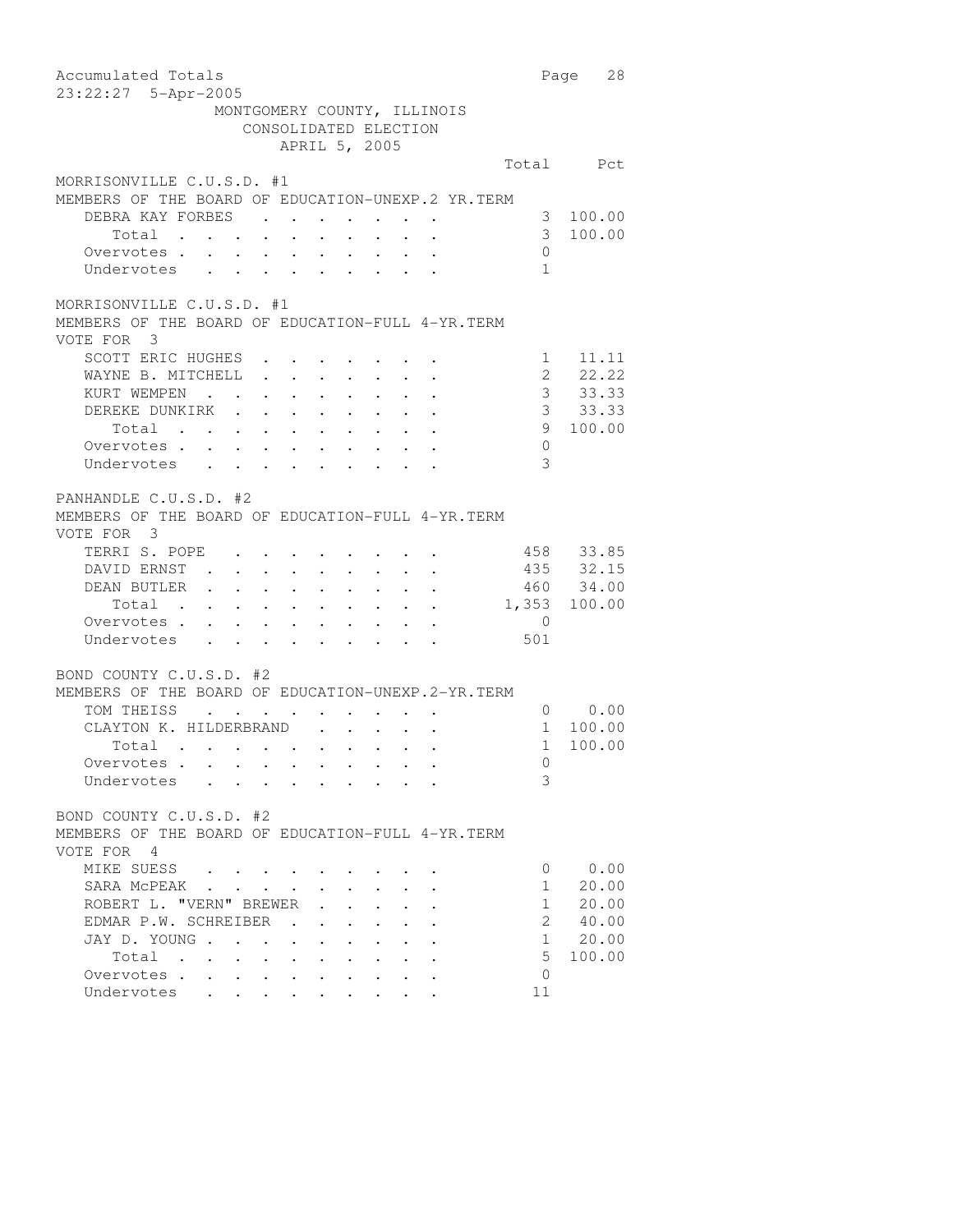Accumulated Totals **Page 29** 23:22:27 5-Apr-2005 MONTGOMERY COUNTY, ILLINOIS CONSOLIDATED ELECTION APRIL 5, 2005 Total Pct GIRARD C.U.S.D. #3 MEMBERS OF THE BOARD OF EDUCATION-FULL 4-YR.TERM VOTE FOR 3 LINDA S. BOSTON . . . . . . . . 0 Total . . . . . . . . . . 0 Overvotes . . . . . . . . . . 0 Undervotes . . . . . . . . . 0 HILLSBORO C.U.S.D. #3 MEMBERS OF THE BOARD OF EDUCATION-UNEXP.2 YR.TERM BARBARA ADAMS . . . . . . . . . 1,044 100.00<br>Total . . . . . . . . . . 1,044 100.00 Total . . . . . . . . . . Overvotes . . . . . . . . . . 0 Undervotes . . . . . . . . . 411 HILLSBORO C.U.S.D. #3 MEMBERS OF THE BOARD OF EDUCATION-FULL 4-YR.TERM VOTE FOR 3 DOUG DONALDSON . . . . . . . . . 830 26.37<br>LYNNE M. HUTCHISON . . . . . . . 968 30.75 128 M HUTCHISON . . . . . . . 968 30.75<br>
BILL JONES . . . . . . . . . . 820 26.05<br>
KENNY HANNERS . . . . . . . . 530 16.84 BILL JONES . . . . . . . . . XENNY HANNERS . . . . . . . . . 530 16.84<br>Total . . . . . . . . . . 3,148 100.00 Total . . . . . . . . . . Overvotes . . . . . . . . . . . 12<br>Undervotes . . . . . . . . . 1,181 Undervotes . . . . . . . . . VIRDEN C.U.S.D. #4 MEMBERS OF THE BOARD OF EDUCATION-FULL 4-YR.TERM VOTE FOR 4 RICHARD C. WEERTS . . . . . . . . 5 29.41 MITCHELL WERNSING . . . . . . . 5 29.41 JAMES RINGER . . . . . . . . . 2 11.76 STEPHEN J. FURMAN . . . . . . . . . 5 29.41<br>BENJAMIN KEITH JACKSON . . . . . 0 0.00 BENJAMIN KEITH JACKSON . . . . . 0 0.00<br>Total . . . . . . . . . . 17 100.00 Total . . . . . . . . . . 17<br>ervotes . . . . . . . . . . . 0 Overvotes . . . . . . . . . . Undervotes . . . . . . . . . 3 HIGHLAND C.U.S.D. #5 MEMBERS OF THE BOARD OF EDUCATION-FULL 4-YR.TERM VOTE FOR 4 ROONEY BARKER . . . . . . . . 0 RENE FRIEDEL . . . . . . . . . 0 LISA HUNSCHE . . . . . . . . . 0 MARK HOSTO . . . . . . . . . 0  $\texttt{Total} \quad . \quad . \quad . \quad . \quad . \quad . \quad . \qquad 0$ Overvotes . . . . . . . . . . 0 Undervotes . . . . . . . . 0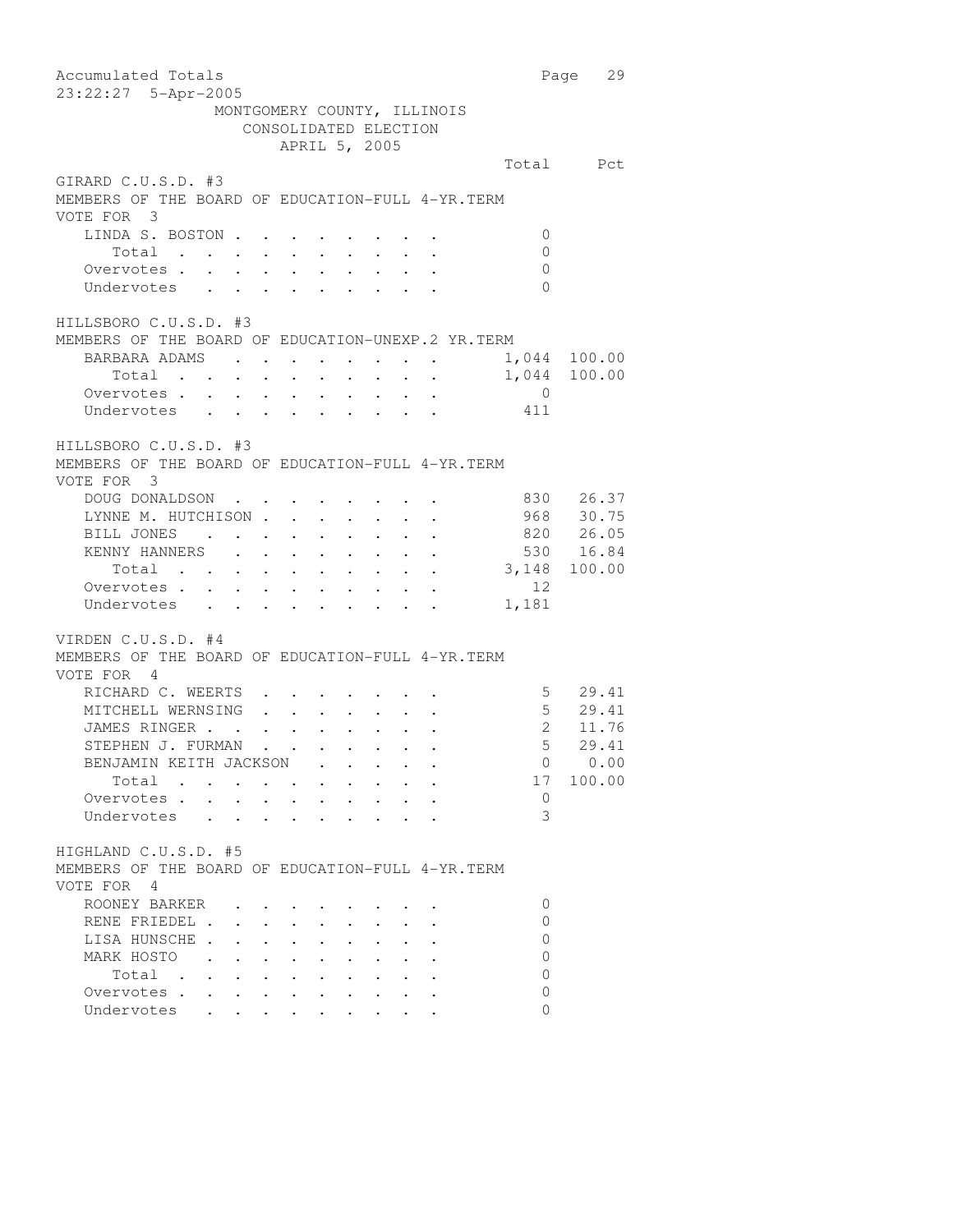Accumulated Totals **Page 30** 23:22:27 5-Apr-2005 MONTGOMERY COUNTY, ILLINOIS CONSOLIDATED ELECTION APRIL 5, 2005 Total Pct MT. OLIVE C.U.S.D. #5 MEMBERS OF THE BOARD OF EDUCATION-FULL 4-YR.TERM VOTE FOR 3 VERNE SCHULTE . . . . . . . . . 16 16.84 JIM BOSTON . . . . . . . . . 15 15.79 DENNIS J. BAUM . . . . . . . . 18 18.95 SAM PASTROVICH III . . . . . . . 21 22.11 SANDIE PEZOLD . . . . . . . . . 25 26.32<br>Total . . . . . . . . . . 95 100.00 Total . . . . . . . . . . Overvotes . . . . . . . . . . 0 Undervotes . . . . . . . . . 19 PANA C.U.S.D. #8 MEMBERS OF THE BOARD OF EDUCATION-FULL 4-YR.TERM VOTE FOR 3 STEPHEN J. BEYERS . . . . . . . . 18 39.13 AARON M. SCHAFER . . . . . . . 15 32.61 CLINT FOOR . . . . . . . . . . 11 23.91 STEPHEN R. "SMILEY" SMART . . . . . . 2 4.35<br>Total . . . . . . . . . . . 46 100.00 Total . . . . . . . . . . Overvotes . . . . . . . . . . 0 Undervotes . . . . . . . . 20 PAWNEE C.U.S.D. #11 MEMBERS OF THE BOARD OF EDUCATION-FULL 4-YR.TERM VOTE FOR 4 WILLIAM MANNING . . . . . . . . 4 20.00 CARL PUZEY . . . . . . . . . . 1 5.00 MARCIE A. WALTERS . . . . . . . 2 10.00 ROBERT W. NELSON . . . . . . . . 5 25.00 LYNN BENTLEY . . . . . . . . . . 4 20.00 MICHELE HANEY . . . . . . . . 4 20.00 Total . . . . . . . . . . 20 100.00 Overvotes . . . . . . . . . . 0 Undervotes . . . . . . . . 0 LITCHFIELD C.U.S.D. #12 MEMBERS OF THE BOARD OF EDUCATION-UNEXP.2 YR.TERM VOTE FOR 2 JOYCE L. BERGEN . . . . . . . . 1,817 58.96<br>JEFF SEABAUGH . . . . . . . . 1,265 41.04 JEFF SEABAUGH . . . . . . . . Total . . . . . . . . . 3,082 100.00 Overvotes . . . . . . . . . . 0 Undervotes . . . . . . . . 2,648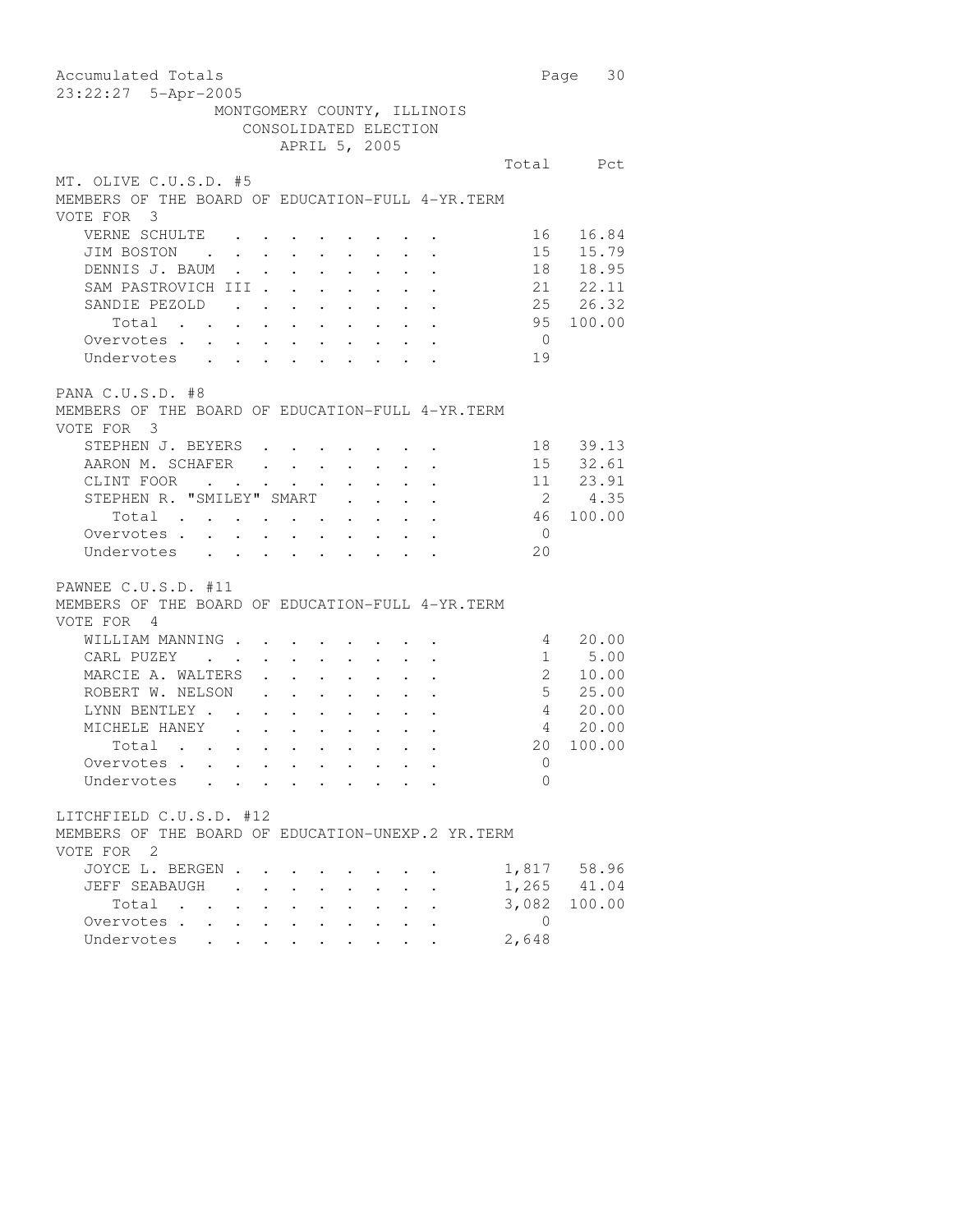Accumulated Totals **Page 31** 23:22:27 5-Apr-2005 MONTGOMERY COUNTY, ILLINOIS CONSOLIDATED ELECTION APRIL 5, 2005 Total Pct LITCHFIELD C.U.S.D. #12 MEMBERS OF THE BOARD OF EDUCATION-FULL 4-YR.TERM VOTE FOR 3 SHERRY L. ROVEY . . . . . . . . . 1,238 20.27<br>DON W. WILLIAMS . . . . . . . . 1,240 20.30 DON W. WILLIAMS . . . . . . . . 1,240 20.30<br>TIMOTHY E. REENTS . . . . . . . 1,617 26.47 TIMOTHY E. REENTS . . . . . . . 1,617 26.47<br>SEAN J. VANSLYKE . . . . . . . 1,167 19.11 SEAN J. VANSLYKE . . . . . . . 1,167 19.11<br>RON ANGLIN . . . . . . . . . 846 13.85 RON ANGLIN . . . . . . . . . Total . . . . . . . . . . 6,108 100.00 Overvotes . . . . . . . . . . 75 Undervotes . . . . . . . . . 2,262 DIVERNON C.U.S.D. #13 MEMBERS OF THE BOARD OF EDUCATION-FULL 4-YR.TERM VOTE FOR 4 TODD A. ROTH . . . . . . . . . 0 0.00 MARK E. MOBLEY . . . . . . . . 0 0.00 LUCILLE HUNDLEY . . . . . . . . 1 50.00 DAN L. STADE . . . . . . . . . 0 0.00 GEORGE L. ROGERS . . . . . . . . . 1 50.00<br>Total . . . . . . . . . . . 2 100.00 Total . . . . . . . . . . Overvotes . . . . . . . . . . 0 Undervotes . . . . . . . . . 6 NOKOMIS C.U.S.D. #22 MEMBERS OF THE BOARD OF EDUCATION-FULL 4-YR.TERM VOTE FOR 4 REGINA K. CHAUSSE . . . . . . . 386 10.54 BRENT ENGELMAN . . . . . . . . . 600 16.39 DENNY BAUMAN . . . . . . . . . . 520 14.20 PAM BURDZILAUSKAS . . . . . . . 405 11.06 WILLIAM DOOLEY . . . . . . . . 431 11.77 STEVEN JANSSEN . . . . . . . . STEVEN JANSSEN . . . . . . . . . . . . . 416 11.36<br>
J. DAVID HADLEY . . . . . . . . . . . . 572 15.62<br>
CHARLES TOBERMAN . . . . . . . . . . 331 9.04<br>
Total . . . . . . . . . . . . 3,661 100.00 CHARLES TOBERMAN . . . . . . . . Total  $\cdots$  . . . . . . . . Overvotes . . . . . . . . . . . 17 Undervotes . . . . . . . . . 723 VANDALIA C.U.S.D. #203 MEMBERS OF THE BOARD OF EDUCATION-FULL 4-YR.TERM VOTE FOR 4 JAY CARROLL . . . . . . . . . . 14 20.59<br>TAMMY B. WOOLSEY . . . . . . . . 11 16.18 TAMMY B. WOOLSEY . . . . . . . ROY G. NICHOLS . . . . . . . . 12 17.65 CHRISTOPHER A. PALMER . . . . . . 15 22.06<br>JOE LAWSON . . . . . . . . . . 16 23.53 JOE LAWSON . . . . . . . . . . . 16 23.53<br>Total . . . . . . . . . . . 68 100.00 Total . . . . . . . . . . Overvotes . . . . . . . . . . 0 Undervotes . . . . . . . . 20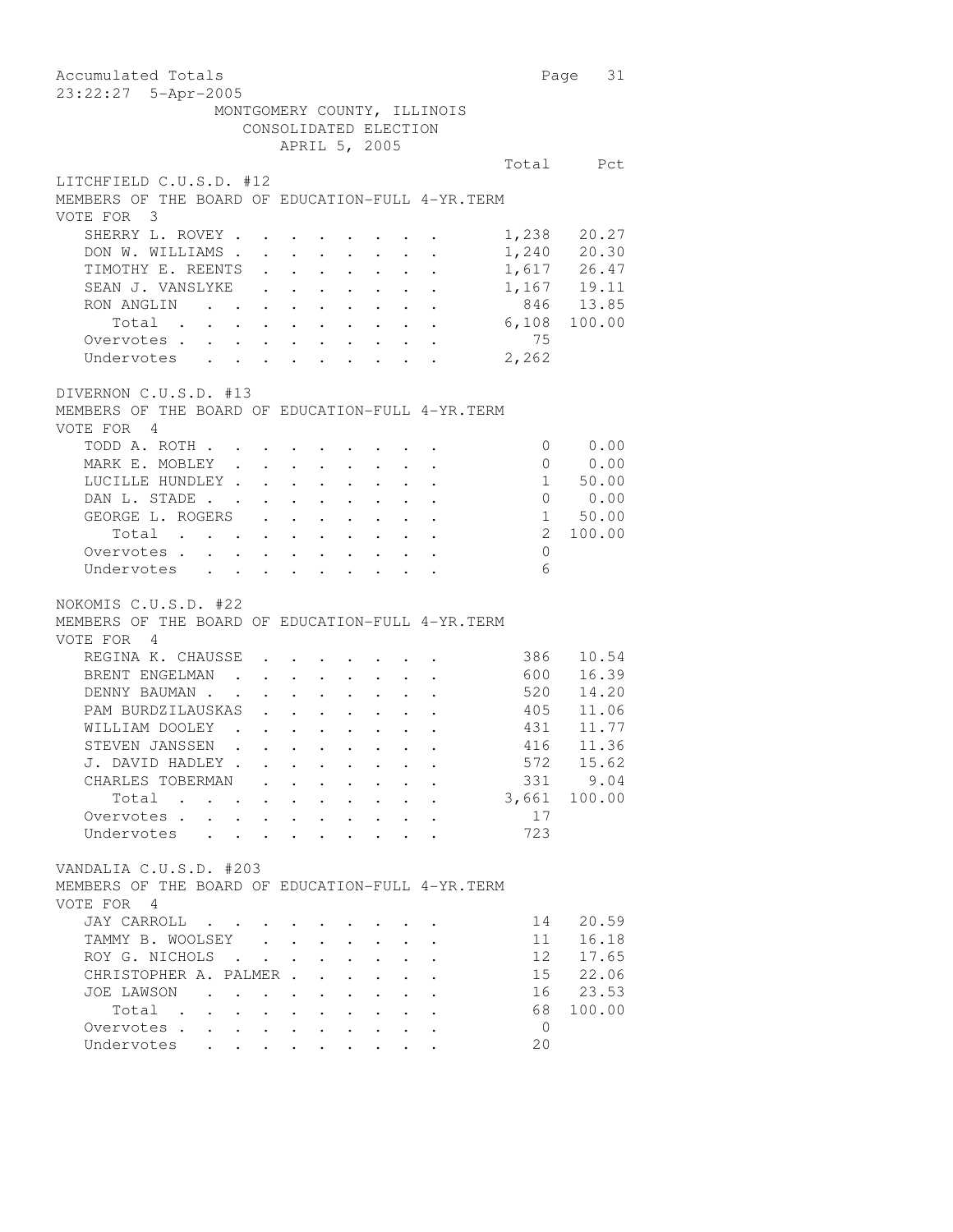Accumulated Totals **Page 32** 23:22:27 5-Apr-2005 MONTGOMERY COUNTY, ILLINOIS CONSOLIDATED ELECTION APRIL 5, 2005 Total Pct RAMSEY C.U.S.D. #204 MEMBERS OF THE BOARD OF EDUCATION-FULL 4-YR.TERM VOTE FOR 4 SHARON EDDY . . . . . . . . . . 3 25.00 JAMES MASSET . . . . . . . . . 2 16.67 PATRICK REISS . . . . . . . . . . 3 25.00<br>VICKY SCHAAL . . . . . . . . . . 2 16.67 VICKY SCHAAL . . . . . . . . . . 2 16.67<br>JACOB HORTENSTINE . . . . . . . 1 8.33 JACOB HORTENSTINE . . . . . . . . 1 8.33<br>SHANE HADLEY . . . . . . . . . 0 0.00 SHANE HADLEY . . . . . . . . . JEREMY KELLY . . . . . . . . . . . 1 8.33 Total . . . . . . . . . . 12 100.00 Overvotes . . . . . . . . . . 0 Undervotes . . . . . . . . 0 LAKE LAND COLLEGE COMMUNITY COLLEGE DISTRICT #517 TRUSTEES OF THE COMMUNITY COLLEGE DIST.-FULL TERM VOTE FOR 3 DORIS REYNOLDS . . . . . . . . 8 25.00 MIKE SULLIVAN . . . . . . . . . 5 15.63 JAMES D. SHAFFER . . . . . . . 9 28.13 LARRY MICENHEIMER . . . . . . . 6 18.75 ALLEN D. WENTE . . . . . . . . . 4 12.50 DON TICHENOR . . . . . . . . . 0 0.00 Total . . . . . . . . . . 32 100.00 Overvotes . . . . . . . . . . 0 Undervotes . . . . . . . . . 43 LAKE LAND COLLEGE COMMUNITY COLLEGE DISTRICT #517 TRUSTEES OF THE COMMUNITY COLLEGE DIST.-UNEXP.2-YR. ANNE M. KABBES . . . . . . . . 8 66.67 DAVID A. CARPENTER . . . . . . . 4 33.33 Total . . . . . . . . . . 12 100.00 Overvotes . . . . . . . . . . 1 Undervotes . . . . . . . . . 12 SOUTHWESTERN ILLINOIS C.C.D. #522 DIST. 7 TRUSTEES OF THE COMMUNITY COLLEGE DIST.-UNEXP.6 YR. PHILIP L. SMITH . . . . . . . . 0 Total . . . . . . . . . . 0 Overvotes . . . . . . . . . . 0 Undervotes . . . . . . . . 0 KASKASKIA COMMUNITY COLLEGE DISTRICT #501 TRUSTEES OF THE COMMUNITY COLLEGE DIST.-FULL TERM VOTE FOR 2 SHERM DOOLEN . . . . . . . . . . . 7 22.58<br>ROBERT H. (BOB) GAFFNER . . . . . 13 41.94 ROBERT H. (BOB) GAFFNER . . . . . 13 41.94<br>BRIAN THOMAS COURTNEY . . . . . . 11 35.48 BRIAN THOMAS COURTNEY . . . . . . . 11 35.48<br>Total . . . . . . . . . . 31 100.00 Total . . . . . . . . . . Overvotes . . . . . . . . . . 0 Undervotes . . . . . . . . 25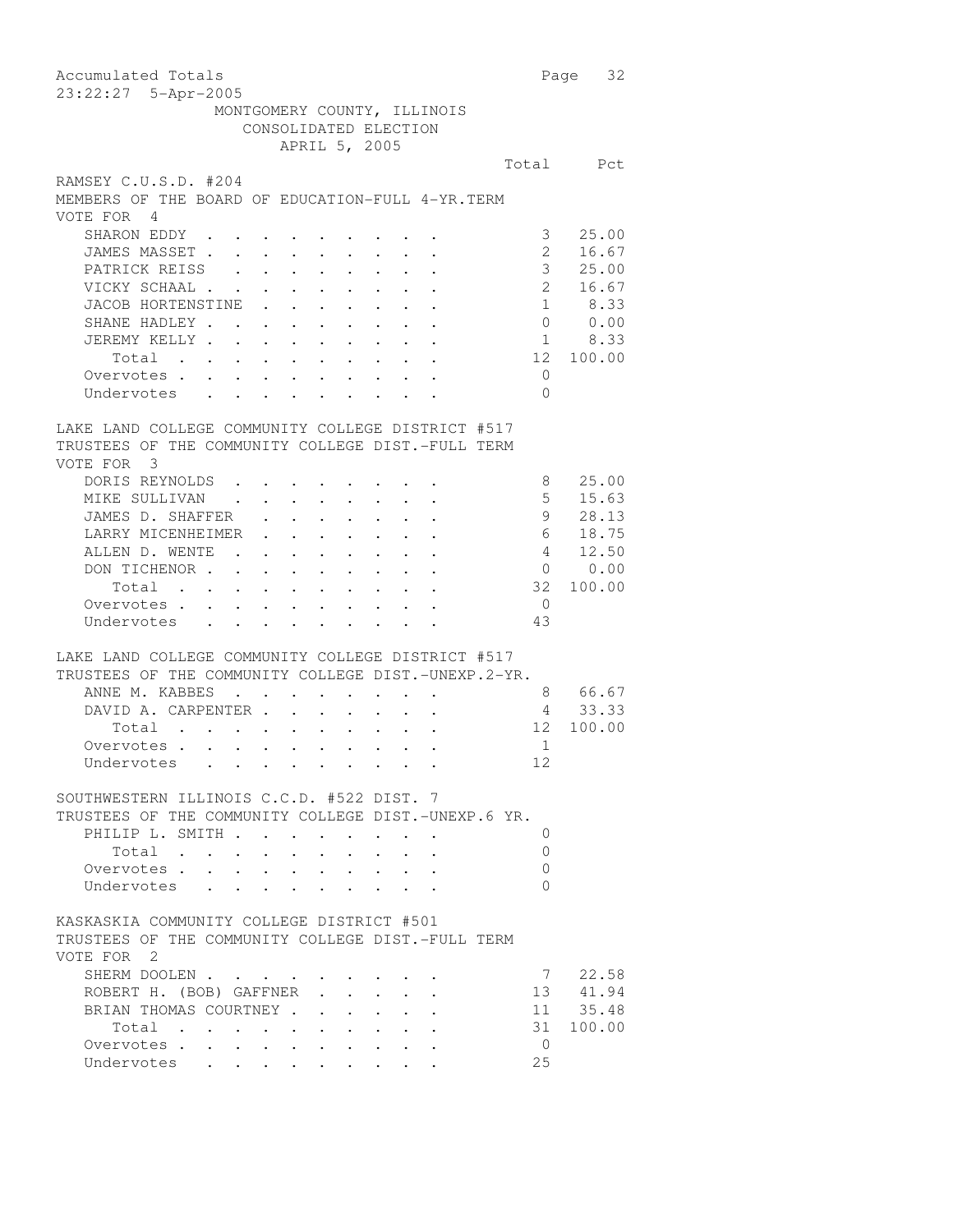| Accumulated Totals<br>23:22:27 5-Apr-2005                                                                                                         |                  | Page 33                      |
|---------------------------------------------------------------------------------------------------------------------------------------------------|------------------|------------------------------|
| MONTGOMERY COUNTY, ILLINOIS                                                                                                                       |                  |                              |
| CONSOLIDATED ELECTION                                                                                                                             |                  |                              |
| APRIL 5, 2005                                                                                                                                     |                  |                              |
|                                                                                                                                                   |                  | Total Pct                    |
| CHRISTIAN AND MONTGOMERY COUNTIES                                                                                                                 |                  |                              |
| REGIONAL BOARD OF SCHOOL TRUSTEES-FULL TERM                                                                                                       |                  |                              |
| VOTE FOR 2                                                                                                                                        |                  |                              |
| DON SCOTT-CHRISTIAN COUNTY.                                                                                                                       |                  | 3,345 48.83                  |
| BYRON L. SCHNEIDER-CHRISTIAN CO. .                                                                                                                |                  | $3,505$ $51.17$              |
|                                                                                                                                                   |                  | $6,850$ 100.00               |
| Total<br>Overvotes                                                                                                                                | $\overline{0}$   |                              |
|                                                                                                                                                   |                  |                              |
| Undervotes                                                                                                                                        | 5,304            |                              |
| CHRISTIAN AND MONTGOMERY COUNTIES                                                                                                                 |                  |                              |
| REGIONAL BOARD OF SCHOOL TRUSTEES-UNEXP. 4 YR. TERM                                                                                               |                  |                              |
| DONNA YESKE-MONTGOMERY COUNTY.                                                                                                                    |                  |                              |
|                                                                                                                                                   |                  | 4,310 100.00<br>4,310 100.00 |
| Total<br>$\bullet$ .                                                                                                                              |                  |                              |
| Overvotes<br>$\ddot{\phantom{0}}$<br>$\ddot{\phantom{0}}$<br>Undervotes                                                                           | $\circ$<br>1,767 |                              |
|                                                                                                                                                   |                  |                              |
|                                                                                                                                                   |                  |                              |
| BOND, EFFINGHAM AND FAYETTE COUNTIES                                                                                                              |                  |                              |
| REGIONAL BOARD OF SCHOOL TRUSTEES-FULL TERM                                                                                                       |                  |                              |
| VOTE FOR 2                                                                                                                                        |                  |                              |
| DANIEL H. JOHNSON-BOND COUNTY.                                                                                                                    |                  | 17 44.74                     |
| JERRY K. BEABOUT-FAYETTE COUNTY                                                                                                                   |                  | 21 55.26                     |
| Total .<br>$\sim 100$<br>$\mathbf{A}^{\text{max}}$ , and $\mathbf{A}^{\text{max}}$<br>$\bullet$ .<br><br><br><br><br><br><br><br><br><br><br><br> |                  | 38 100.00                    |
| Overvotes<br>$\sim$<br>$\ddot{\phantom{0}}$<br>$\sim$<br>$\ddot{\phantom{0}}$                                                                     | $\overline{0}$   |                              |
| Undervotes                                                                                                                                        | 20               |                              |
|                                                                                                                                                   |                  |                              |
| CALHOUN, GREENE, JERSEY AND MACOUPIN                                                                                                              |                  |                              |
| REGIONAL BOARD OF SCHOOL TRUSTEES-FULL TERM                                                                                                       |                  |                              |
| VOTE FOR 2                                                                                                                                        |                  |                              |
| WENDELL C. ARMOUR-MACOUPIN CO. .                                                                                                                  |                  | 28 57.14                     |
| JEROME SIEVERS-CALHOUN COUNTY                                                                                                                     | 21<br>49         | 42.86                        |
| Total<br>$\mathbf{r}$ , and $\mathbf{r}$                                                                                                          |                  | 100.00                       |
| Overvotes.<br>$\sim$<br>$\ddot{\phantom{0}}$<br>$\sim 10^{-11}$<br>$\ddot{\phantom{0}}$<br>$\sim 10$<br>$\ddot{\phantom{0}}$                      | $\overline{0}$   |                              |
| Undervotes                                                                                                                                        | 37               |                              |
|                                                                                                                                                   |                  |                              |
| CALHOUN, GREENE, JERSEY AND MACOUPIN                                                                                                              |                  |                              |
| REGIONAL BOARD OF SCHOOL TRUSTEES-UNEXP.2 YR.TERM                                                                                                 |                  |                              |
| ROBERT WALKER-GREENE COUNTY                                                                                                                       | 22               | 100.00                       |
| Total                                                                                                                                             | 22               | 100.00                       |
| Overvotes .                                                                                                                                       | $\bigcirc$       |                              |
| Undervotes                                                                                                                                        | 21               |                              |
|                                                                                                                                                   |                  |                              |
| SANGAMON COUNTY                                                                                                                                   |                  |                              |
| REGIONAL BOARD OF SCHOOL TRUSTEES-FULL TERM                                                                                                       |                  |                              |
| VOTE FOR 2                                                                                                                                        |                  |                              |
| STEVEN R. FLYNN                                                                                                                                   | 3                | 60.00                        |
| FRANCES C. DAMBACHER                                                                                                                              | $\overline{2}$   | 40.00                        |
| Total                                                                                                                                             | 5                | 100.00                       |
| Overvotes<br>$\sim$<br>$\ddot{\phantom{0}}$                                                                                                       | $\circ$          |                              |
| Undervotes                                                                                                                                        | 9                |                              |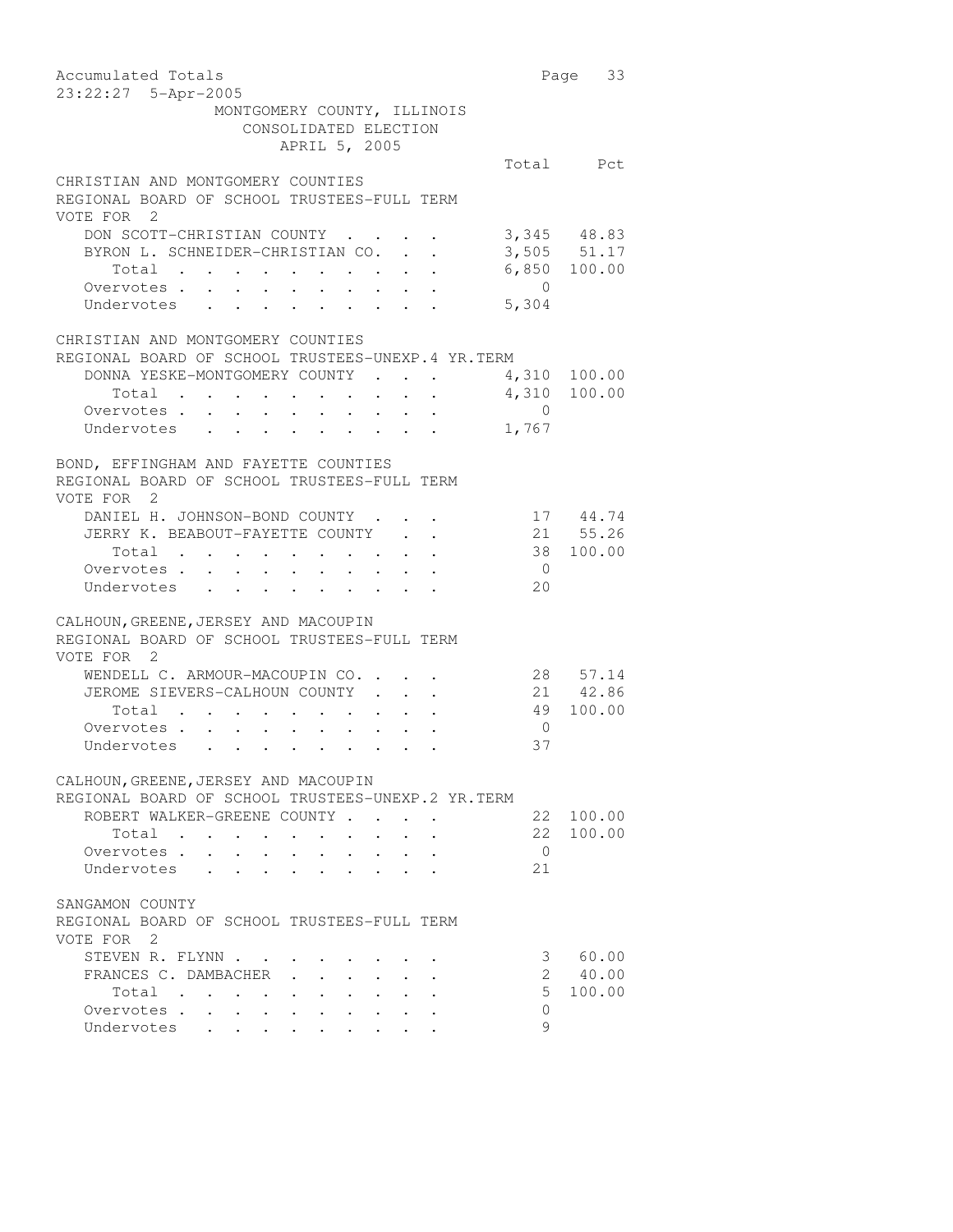| Accumulated Totals                                                                                                                                                                       |                | Page 34    |
|------------------------------------------------------------------------------------------------------------------------------------------------------------------------------------------|----------------|------------|
| 23:22:27 5-Apr-2005                                                                                                                                                                      |                |            |
| MONTGOMERY COUNTY, ILLINOIS                                                                                                                                                              |                |            |
| CONSOLIDATED ELECTION                                                                                                                                                                    |                |            |
| APRIL 5, 2005                                                                                                                                                                            |                |            |
|                                                                                                                                                                                          |                | Total Pct  |
| MADISON COUNTY                                                                                                                                                                           |                |            |
| REGIONAL BOARD OF SCHOOL TRUSTEES-FULL TERM                                                                                                                                              |                |            |
| VOTE FOR 2                                                                                                                                                                               |                |            |
| TERRY TAAKE                                                                                                                                                                              | 0              |            |
| Total                                                                                                                                                                                    | $\mathbf 0$    |            |
| Overvotes.                                                                                                                                                                               | $\mathbf{0}$   |            |
| Undervotes                                                                                                                                                                               | $\Omega$       |            |
|                                                                                                                                                                                          |                |            |
| MORRISONVILLE-PALMER FIRE PROTECTION DISTRICT                                                                                                                                            |                |            |
| TRUSTEE-FULL TERM                                                                                                                                                                        |                |            |
| VOTE FOR 2                                                                                                                                                                               |                |            |
| ROBERT H. WAGEHOFT                                                                                                                                                                       | 0              |            |
| DANNY WALTER<br>$\sim 100$<br>$\mathcal{A}^{\mathcal{A}}$ , and $\mathcal{A}^{\mathcal{A}}$                                                                                              | $\mathbf 0$    |            |
| Total                                                                                                                                                                                    | $\overline{0}$ |            |
| Overvotes.                                                                                                                                                                               | $\mathbf 0$    |            |
| Undervotes                                                                                                                                                                               | $\Omega$       |            |
|                                                                                                                                                                                          |                |            |
|                                                                                                                                                                                          |                |            |
| (INCORPORATED)                                                                                                                                                                           |                |            |
| CREATION OF COFFEEN COMMUNITY LIBRARY                                                                                                                                                    |                |            |
| YES<br>$\mathbf{r}$ , and $\mathbf{r}$ , and $\mathbf{r}$                                                                                                                                |                | 53 45.30   |
| NO.<br>$\sim$ $\sim$<br>$\ddot{\phantom{0}}$<br>$\mathbf{A}$ and $\mathbf{A}$ and $\mathbf{A}$<br>$\sim$<br>$\sim 10^{-10}$<br>$\bullet$ .<br>$\sim$                                     |                | 64 54.70   |
| Total<br>Total<br>Overvotes                                                                                                                                                              |                | 117 100.00 |
|                                                                                                                                                                                          | $\overline{0}$ |            |
| Undervotes                                                                                                                                                                               | 11             |            |
|                                                                                                                                                                                          |                |            |
| (UNINCORPORATED)                                                                                                                                                                         |                |            |
| CREATION OF COFFEEN COMMUNITY LIBRARY                                                                                                                                                    |                |            |
| YES                                                                                                                                                                                      |                | 64 46.38   |
| NO.<br>$\mathcal{L}^{\text{max}}$<br>$\sim$ $\sim$<br>$\sim$ $-$<br>$\mathbf{u} = \mathbf{u} + \mathbf{u} + \mathbf{u} + \mathbf{u} + \mathbf{u} + \mathbf{u} + \mathbf{u} + \mathbf{u}$ |                | 74 53.62   |
| Total                                                                                                                                                                                    | 138            | 100.00     |
| Total<br>Overvotes                                                                                                                                                                       | $\overline{0}$ |            |
| Undervotes                                                                                                                                                                               | 15             |            |
|                                                                                                                                                                                          |                |            |
| CREATION OF THE PANA COMMUNITY                                                                                                                                                           |                |            |
| FIRE PROTECTION DISTRICT                                                                                                                                                                 |                |            |
| FOR FIRE PROTECTION DIST.                                                                                                                                                                | 7              | 18.92      |
| AGAINST FIRE PROTECTION DIST.                                                                                                                                                            | 30             | 81.08      |
| Total<br>$\ddot{\phantom{0}}$<br>$\bullet$ . $\bullet$                                                                                                                                   | 37             | 100.00     |
| Overvotes .<br>$\ddot{\phantom{a}}$                                                                                                                                                      | $\mathbf{0}$   |            |
| Undervotes<br>$\ddot{\phantom{0}}$<br>$\ddot{\phantom{a}}$                                                                                                                               | $\mathbf{1}$   |            |
|                                                                                                                                                                                          |                |            |
| EXTENSION NOT TO EXCEED \$187,000 BE MADE                                                                                                                                                |                |            |
| FOR THE 2005 LEVY YEAR FOR PANA COMM. F.P.D.                                                                                                                                             |                |            |
| YES                                                                                                                                                                                      | 7              | 22.58      |
| $\ddot{\phantom{a}}$<br>NO.<br>$\sim 10^{-10}$                                                                                                                                           | 24             | 77.42      |
| $\mathbf{A}^{\text{max}}$<br>$\sim$<br>$\ddot{\phantom{0}}$<br>$\ddot{\phantom{0}}$<br>Total .                                                                                           | 31             | 100.00     |
| $\ddot{\phantom{a}}$<br>$\bullet$ .<br><br><br><br><br><br><br><br><br><br><br><br><br>$\bullet$                                                                                         | 0              |            |
| Overvotes .<br>$\mathbf{L}$                                                                                                                                                              | $\overline{7}$ |            |
| Undervotes<br>$\sim$ $\sim$ $\sim$<br>$\ddot{\phantom{0}}$                                                                                                                               |                |            |